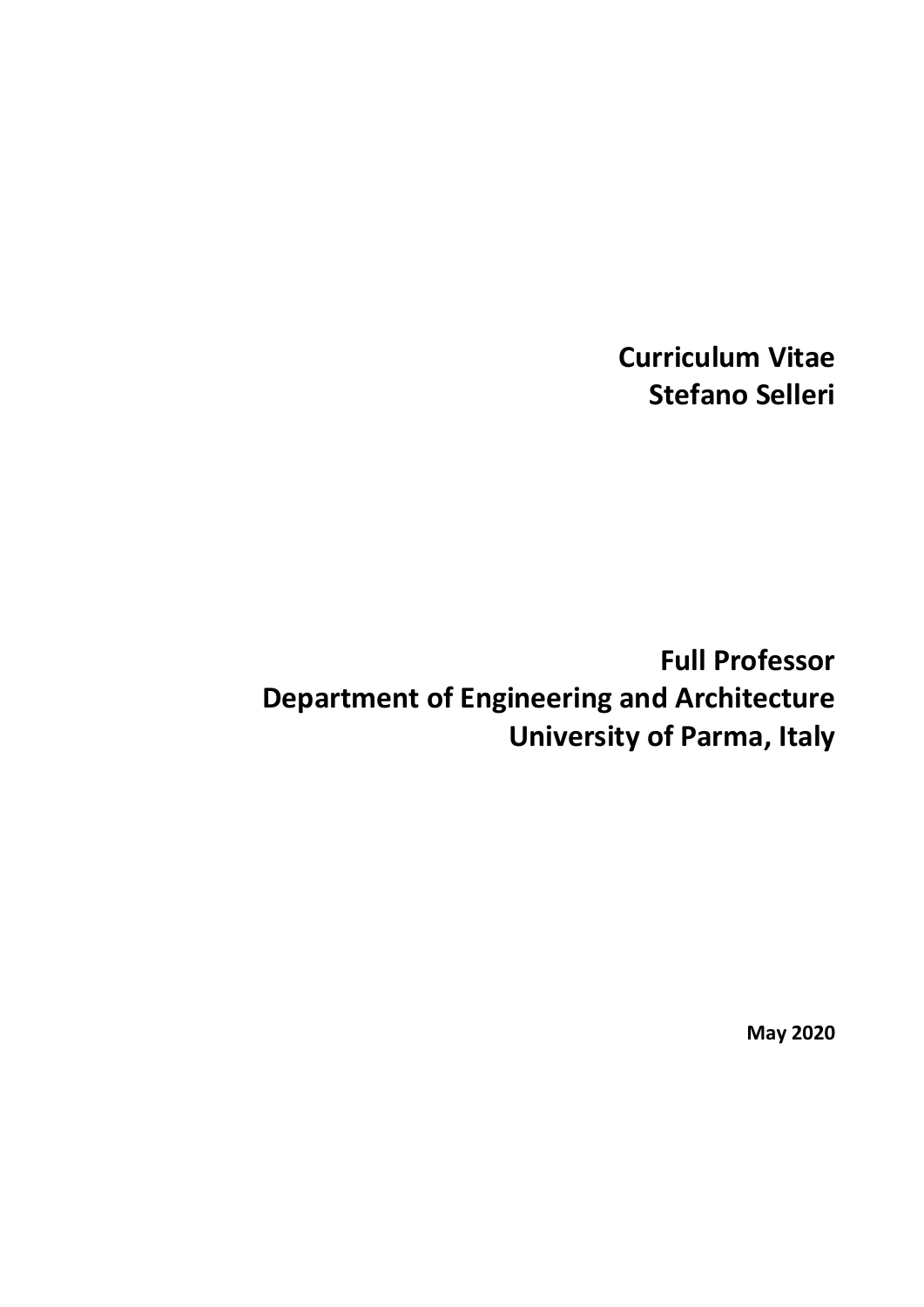|--|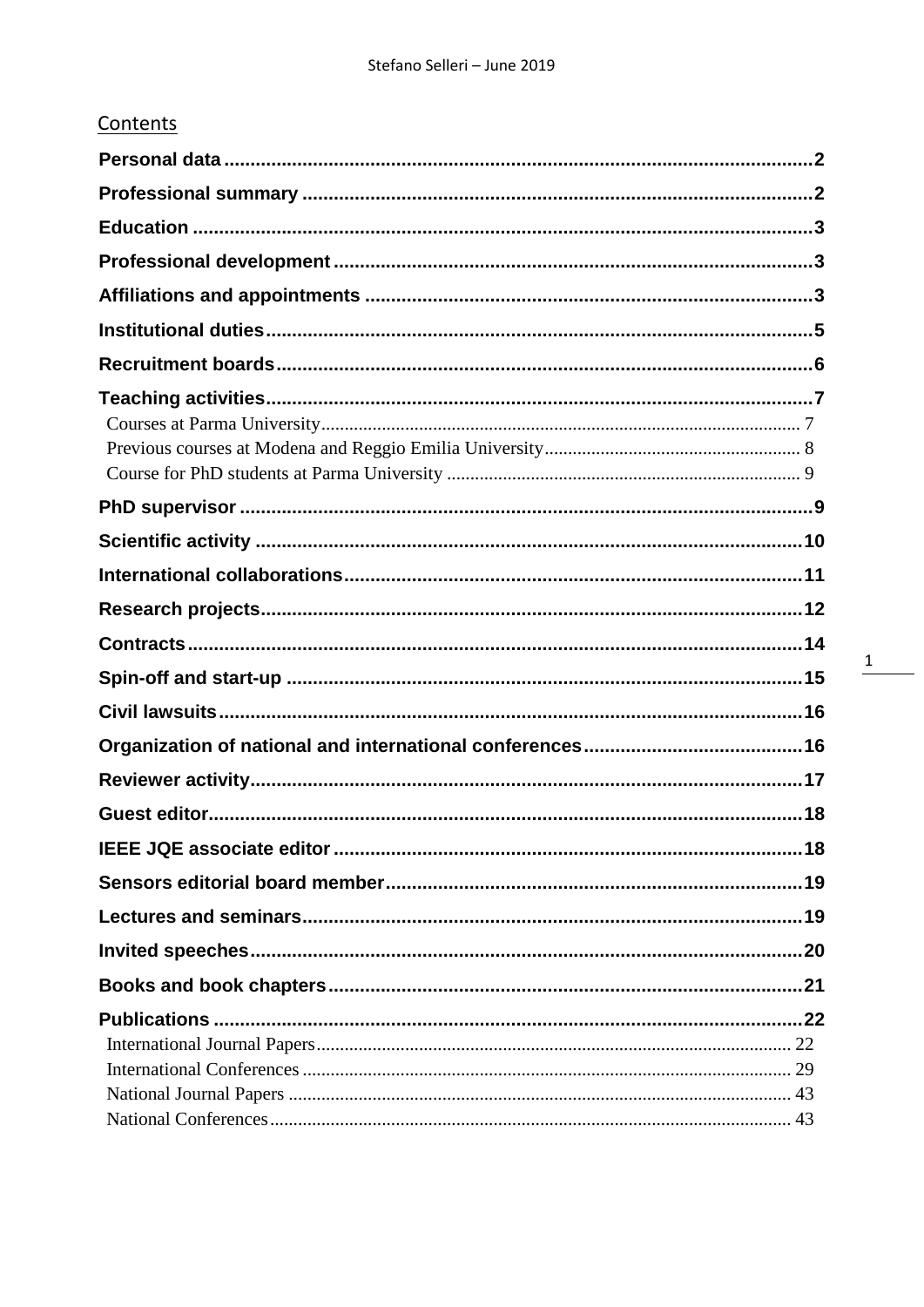### <span id="page-2-0"></span>**Personal data**

| Name:<br>Date of birth:<br>Location of birth:<br>Family status: | Stefano Selleri<br>22/02/1966<br>Bologna, Italy<br>Married,<br>Three children (1992, 1996, 1998)                                                                                                                                           |
|-----------------------------------------------------------------|--------------------------------------------------------------------------------------------------------------------------------------------------------------------------------------------------------------------------------------------|
| Office:                                                         | Dipartimento di Ingegneria e Architettura<br>Università degli Studi di Parma<br>Viale G.P. Usberti 181/A - Campus Universitario<br>I-43124 Parma, Italy<br>tel: +39 0521 905763<br>fax: +39 0521 905758<br>email: stefano.selleri@unipr.it |
|                                                                 | web page: http://gaem.tlc.unipr.it                                                                                                                                                                                                         |



### <span id="page-2-1"></span>**Professional summary**

| Activity field:         | Electromagnetic Fields,<br>"Settore Scientifico-Disciplinare ING-INF/02<br>Campi Elettromagnetici - SSD ING-INF/02"<br>"Settore Concorsuale 09/F1 Campi Elettromagnetici" |
|-------------------------|---------------------------------------------------------------------------------------------------------------------------------------------------------------------------|
| Researcher identifiers: | ResearcherID: K-1343-2013<br>Orchid ID: 0000-0001-8026-0846<br>Scopus Author ID: 7005530955                                                                               |

Prof. Stefano Selleri is Full Professor in "Electromagnetics Fields" and has been teaching several university courses ranging from basic electromagnetics to advanced topics in antennas, microwaves, electromagnetic compatibility, optics, photonics and lighting. His scientific activity is mainly focused on the study, design and characterization of standard or speciality optical fibers and fiber based components for telecommunication, industrial and sensing applications. He has been working with different ICT companies for microwave antenna development and for optical amplifier design and experimental characterization. He is cofounder of a university spin-off company providing RF and microwave services, measurements and technical consultancy for wireless operators, public institutions and private customers. He is also cofounder of a start-up company which develops smart biological and chemical sensor devices integrated with mobile platforms. He is the leader of the Group of Applied ElectroMagnetics – GAEM at Parma University. He has been serving the University Administration being member of the Academic Board of Directors. He was in the role of Department Director and member of the Academic Senate.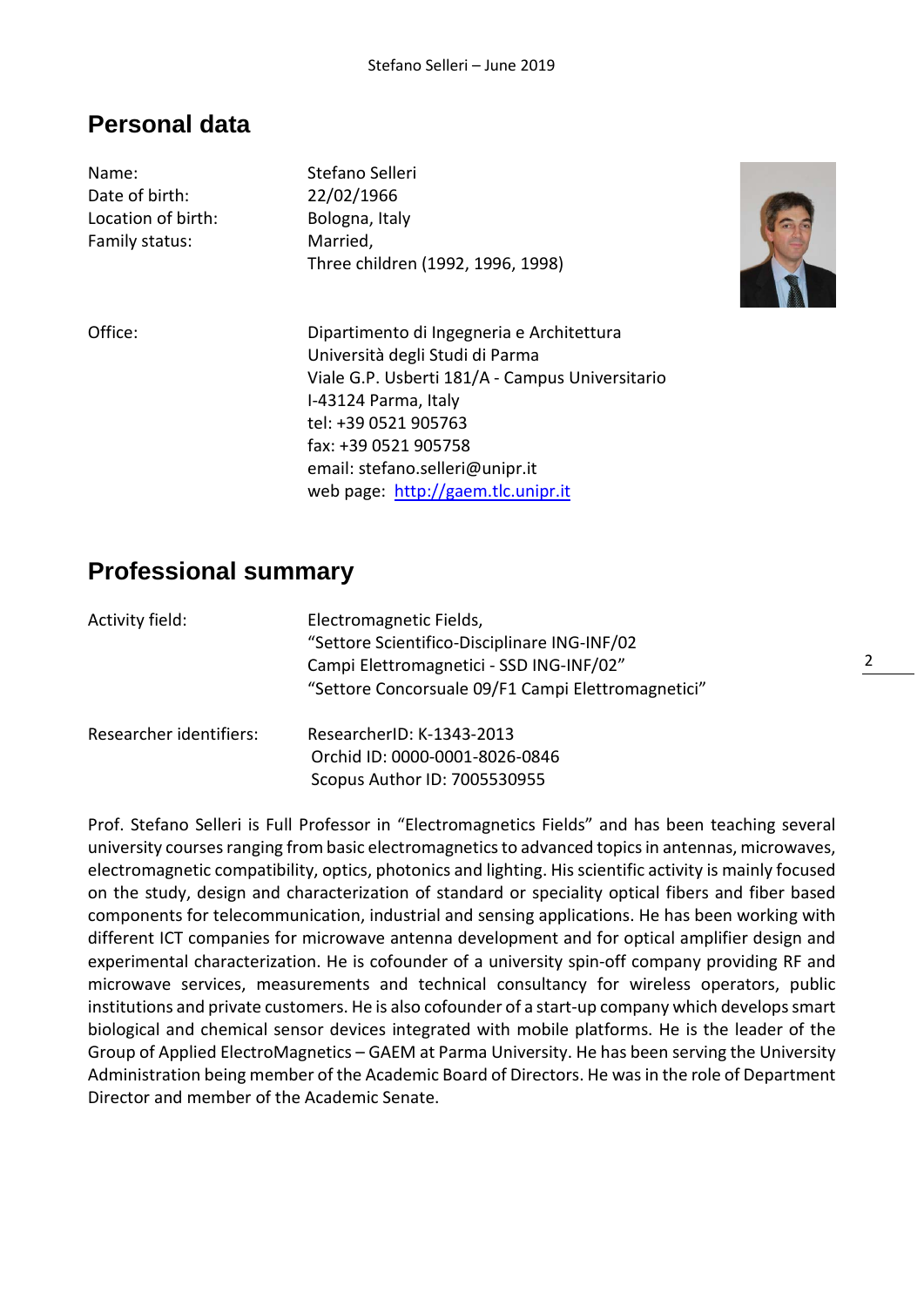### <span id="page-3-0"></span>**Education**

- $\checkmark$  Scientific High School degree, A.B. Sabin of Bologna, in 1985.
- Graduated *Magna cum Laude* in Electronics Engineering, University of Bologna, in 1991.
- $\checkmark$  PhD degree in Information Technology at the Information Engineering Department, University of Parma in 1995.

### <span id="page-3-1"></span>**Professional development**

- Since 16 May 1997 **University Researcher** at the Information Engineering Department of the University of Parma.
- Since 2002 **Associate Professor** in Electromagnetic Fields (*Settore Scientifico Disciplinare - SSD ING-INF/02 Campi Elettromagnetici*) at the Faculty of Engineering of the University of Parma. Leader of the Group of Applied ElectroMagnetics – GAEM [\(http://gaem.tlc.unipr.it\)](http://gaem.tlc.unipr.it/).
- December 2007, **co-founder member** of the academic spin-off Net Integra Consulting.
- Awarded with the **National Scientific Qualification (***Abilitazione Scientifica Nazionale***)** as Full Professor in Electromagnetic Fields (*Settore Scientifico Disciplinare - SSD ING-INF/02 Campi Elettromagnetici*), call 2012, validity since 17/01/2014 to 17/01/2020.
- Since October 2013 **Full Professor** in Electromagnetic Fields (*Settore Scientifico Disciplinare - SSD ING-INF/02 Campi Elettromagnetici*) at the Department of Information Engineering of the University of Parma.
- $\checkmark$  From December 2013 to December 2016 **Director of the Department** of Information Engineering of the University of Parma.
- From December 2013 to December 2016 prof. Stefano Selleri has been **member of the Academic Senate** (*Senato Accademico*) of Parma University.
- $\checkmark$  June 2014, **co-founder member** of the new start-up company DNAPhone.
- Since January 2017 elected **member of the Board of Directors**(*Consiglio di Amministrazione*) of Parma University.

### <span id="page-3-2"></span>**Affiliations and appointments**

 $\checkmark$  Prof. Stefano Selleri is the leader of the Group of Applied ElectroMagnetics – GAEM [\(http://gaem.tlc.unipr.it\)](http://gaem.tlc.unipr.it/) at Parma University. GAEM comprises, beside Prof. Selleri himself, two associate professors, research assistants and PhD students, varying according to the employment conditions and fundings. GAEM runs laboratories and a clean room used for educational activity of students and for researches related to the analysis and characterization of optical and photonic devices as well as sensors and biosensors.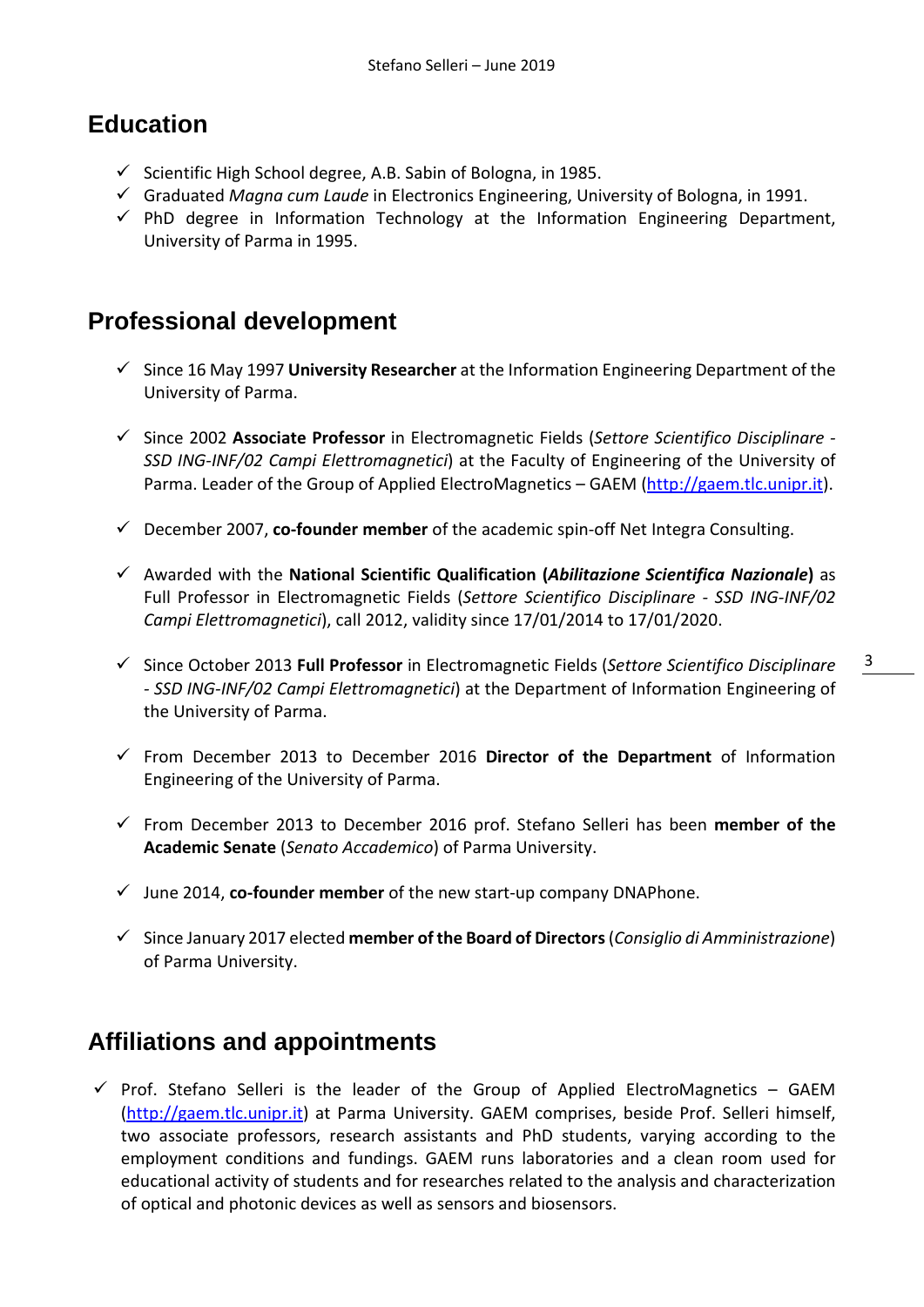- $\checkmark$  IEEE Photonics Society (former LEOS) member and IEEE Senior Member since 2008. Membership n. 80617686.
- $\checkmark$  Member of the IEEE Photonics Society Italy Chapter Executive Committee since December 2006.
- $\checkmark$  May 2012 December 2016, Chair of the IEEE Photonics Society Italy Chapter. Prof. Stefano Selleri leaded the Italian Chapter of the IEEE Photonics Society for almost five years. During his chair he strongly boosted the Chapter activities by organizing and supporting seminars, conferences, expositions, PhD schools, PhD awards, workshops and other events [\(http://www.ieee-photonics.it\)](http://www.ieee-photonics.it/).

In particular, during his Chair the Chapter has been worldwide awarded as the:

- IEEE Most Innovate Chapter in 2013,
- IEEE Region 8 Chapter Of The Year (COTY 2014) in 2013
- IEEE Photonics Society Chapter Of The Year 2014 (COTY 2014) in 2014
- IEEE Photonics Society Largest Membership Increase Award in 2016
- $\checkmark$  Officer of "Commission D Electronics and Photonics" of the International Union of Radio Science (Union Radio Scientifique Internationale - URSI), for the period 2011-2018 and deputy officer of the same Commission for the period 2019-2022. In these roles, prof. Stefano Selleri has been involved in session organization of the URSI General Assembly and Scientific Symposium 2014 (GASS 2014) and in the successful Rome candidature submission for the GASS 2020 and its organization.
- $\checkmark$  Individual Member of the International Union of Radio Science (Union Radio Scientifique Internationale - URSI) since 15 May 2017, Individual Member n. M1720704491.
- $\checkmark$  Member of the Società Italiana di Elettromagnetismo SIEm. In particular, member of the Scientific Board of SIEm. As SIEm member, he served as Conference Chair for the XXI RiNEm - Riunione Nazionale di Elettromagnetismo, September 12-14, 2016 Parma, Italy.
- $\checkmark$  Member of the Staff Board of the Photonics and Electro-Optics Group "Consiglio Direttivo del Gruppo tematico Fotonica ed Elettro-Ottica – FEO" of AICT/AEIT, Italy, 2012-2017.
- $\checkmark$  Member of the National Inter-University Consortium for Telecommunications (Consorzio Nazionale Inter-Universitario – CNIT), Research Unit of Parma.
- $\checkmark$  Associate member of "Istituto dei Materiali per l'Elettronica e il Magnetismo" IMEM CNR, Parma, for research activity on "Innovative optical sensors", 2018-2020 and 2020-2022.
- $\checkmark$  Associate member of "Istituto di Scienze Applicate e Sistemi Intelligenti E. Caianiello" ISASI CNR, Pozzuoli.
- $\checkmark$  Associate member of "Istituto Nazionale di Fisica Nucleare INFN", Laboratory for Accelerators and Applied Superconductivity - LASA, Milano, since June 2019.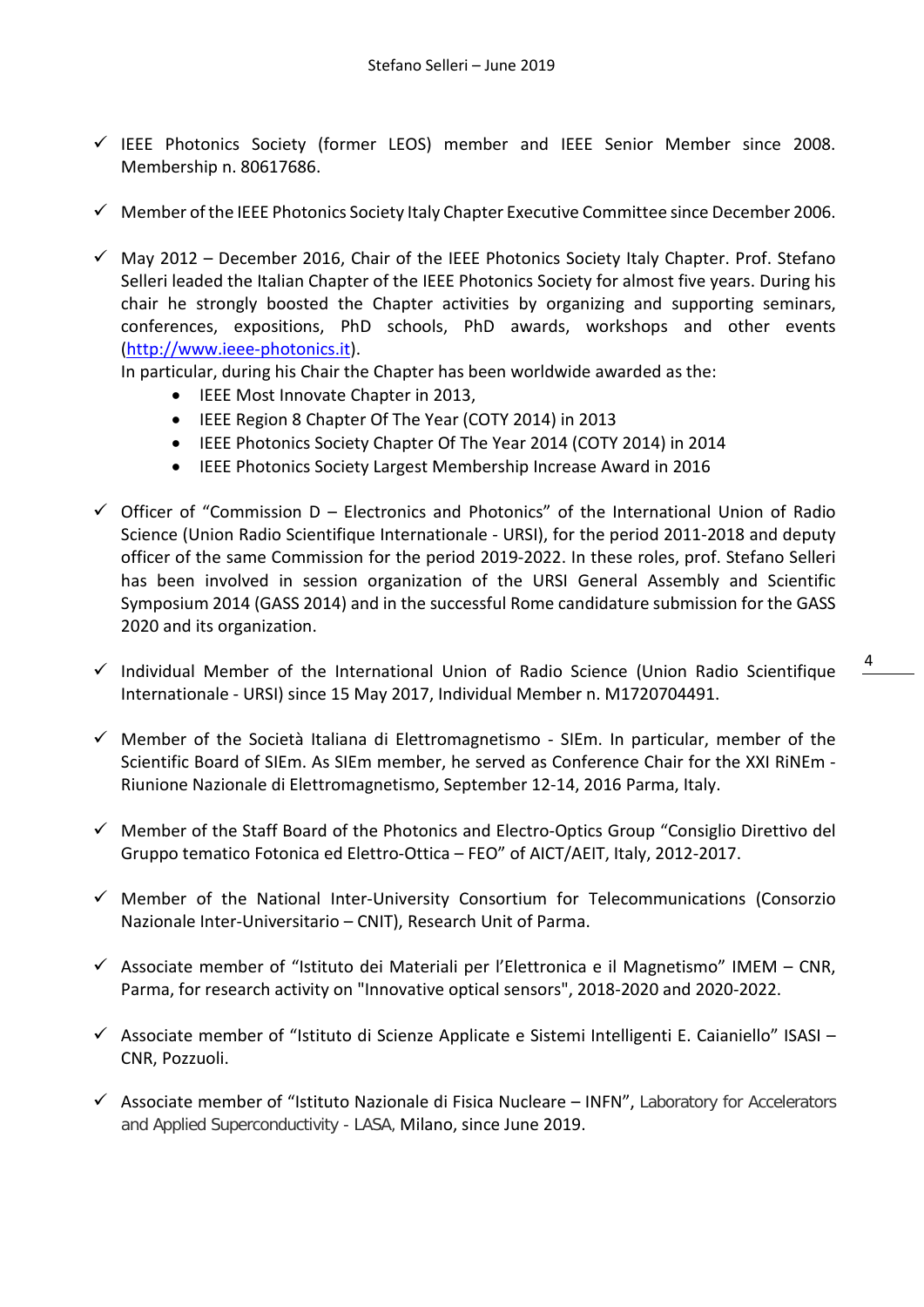- $\checkmark$  Member of the Staff Board of AEIT-CORIFI "Coordinamento Ricerca Innovazione Fotonica Italia", being the leader of the Working Group 7 "Research Education and Training", appointed again in 2015.
- $\checkmark$  Member of the Scientific Board, as delegate of Parma University, of the Reasearch Center "Interazioni tra i Campi Elettromagnetici e Biosistemi" – ICEMB (Interactions between Electromagnetic Fields and Bio-systems) since 2014.
- $\checkmark$  Member of SITEIA.PARMA an inter-department Center of Parma University co-funded by the Emilia-Romagna local Government in the frame of the regional industrial research and technological transferm program (Programma Regionale per la Ricerca Industriale, l'Innovazione e il Trasferimento Tecnologico - PRRIITT). SITEIA.PARMA is part of the regional High Technology Network.
- $\checkmark$  Member of CIDEA an inter-department Center of Parma University co-funded by the Emilia-Romagna local Government in the frame of the regional industrial research and technological transferm program (Programma Regionale per la Ricerca Industriale, l'Innovazione e il Trasferimento Tecnologico - PRRIITT). CIDEA is part of the regional High Technology Network.
- $\checkmark$  Member of Future Technology Lab an inter-department Center of Parma University co-funded by the Emilia-Romagna local Government in the frame of the regional industrial research and technological transferm program (Programma Regionale per la Ricerca Industriale, l'Innovazione e il Trasferimento Tecnologico - PRRIITT). Future Technology Lab is part of the regional High Technology Network.

### <span id="page-5-0"></span>**Institutional duties**

- $\checkmark$  Prof. Stefano Selleri has been member of the Italian Language Commission for foreign students enrolled in engineering courses at Parma University, since 1997 to 2003.
- $\checkmark$  Prof. Stefano Selleri has been involved, with different roles, in the Italian Engineering Profession Qualifying Esamination (Esame di Stato di Abilitazione all'Esercizio della Professione di Ingegnere) for the years 1998,1999 and 2014.
- $\checkmark$  Prof. Stefano Selleri has been member, 2004-2018, of the PhD Board "Collegio dei Docenti di Dottorato" of the PhD course in Information Technologies, University of Parma, and he is now member of the PhD Board of the course in Automotive Engineering for Intelligent Mobility, University of Bologna, in collaboration with University of Modena Reggio Emilia and University of Parma.
- $\checkmark$  Prof. Stefano Selleri has been member of Scientific Committee of Area 109, 2013-2018.
- $\checkmark$  From December 2013 to December 2016 Prof. Stefano Selleri has been Director of the Department of Information Engineering of the University of Parma. The department had more than 40 employees (professors and researchers), more than one hundred non-permanent researchers (PhD students, post-PhD, grant-holders, research assistants), more than ten technical and administrative employees.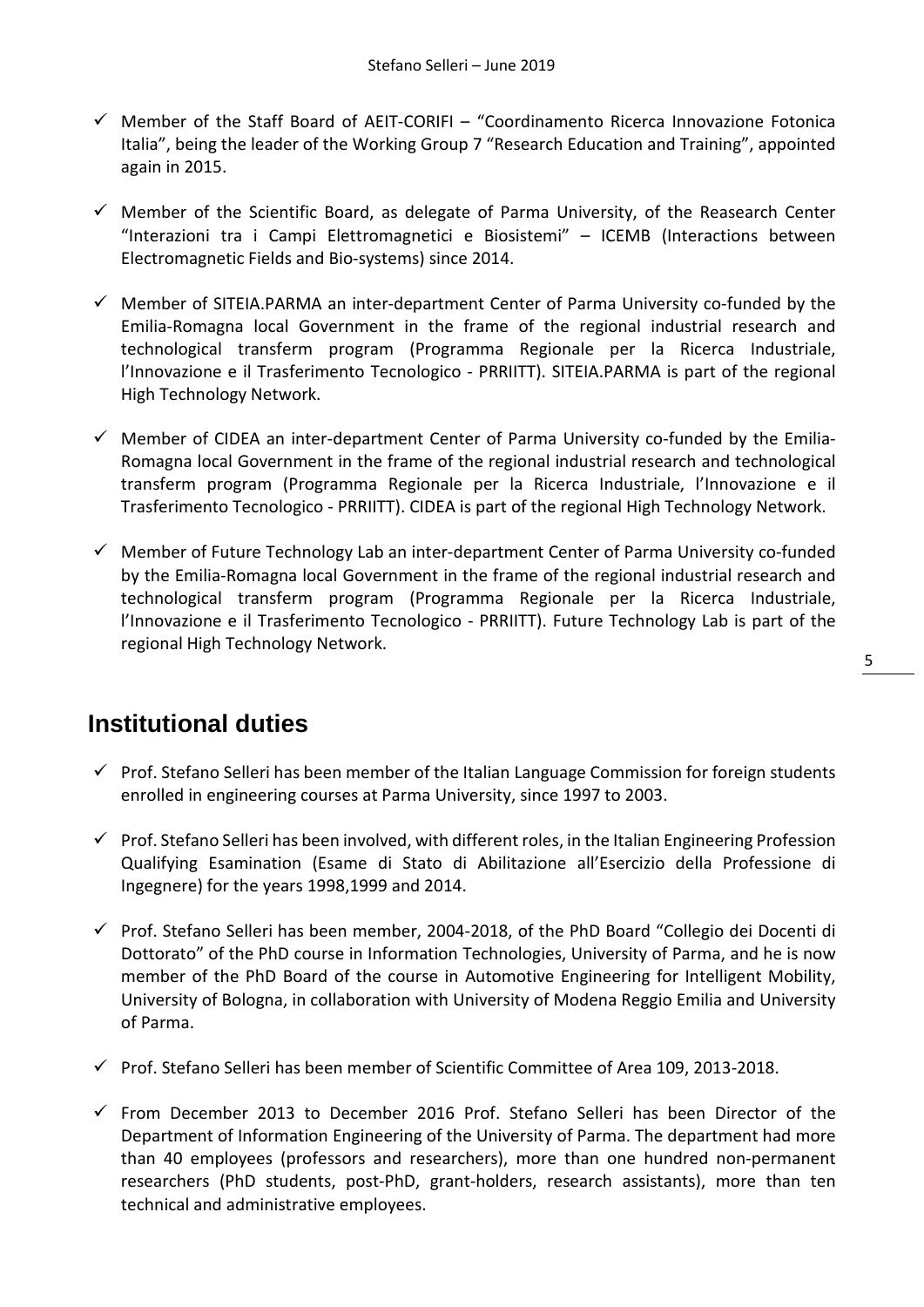- $\checkmark$  From December 2013 to December 2016 Prof. Stefano Selleri has been member, as Department Director, of the Academic Senate (*Senato Accademico*) of Parma University.
- Since January 2017 Prof. Stefano Selleri is member of the Board of Directors (*Consiglio di Amministrazione*) of Parma University.
- $\checkmark$  Prof. Stefano Selleri has been involved in the management of the curriculum student requests for the years 2006 and 2007.
- $\checkmark$  Prof. Stefano Selleri has been member delegate of Parma University, 2014-2018, attending the shareholder's meeting of Lepida s.p.a., a company promoted by the local government of Emilia-Romagna Land devoted to the development of hard and software communication services of all public institutions in Emilia-Romagna.
- $\checkmark$  Member of the Board of MUNER, the Motorvehicle University of Emilia-Romagna, a collaboration of the University of Bologna, University of Modena and Reggio Emilia, University of Parma, University of Ferrara and the companies Automobili Lamborghini, Dallara, Ducati, Ferrari, HaasF1Team, HPE COXA, Magneti Marelli, Maserati, Pagani, Scuderia Toro Rosso. [https://motorvehicleuniversity.com](https://motorvehicleuniversity.com/)
- Member of the National Commission for the National Scientific Qualification (*Abilitazione Scientifica Nazionale - ASN*) for the recruitment sector 09/F1 Electromagnetic Fields (*Campi Elettromagnetici*), October 2018 – October 2020.

### <span id="page-6-0"></span>**Recruitment boards**

Prof. Stefano Selleri has been member of many recruitment selection boards in Italian Universities, for the Scientific Sector of "Electromagnetic Fields" (Campi Elettromagnetici), and for the "National Research Council" (Consiglio Nazionale delle Ricerche – CNR) and external referee for national institutions and foreign Universities, for the positions reported in the list below.

- $\checkmark$  Associate Professor at University of Modena and Reggio Emilia 2014
- $\checkmark$  Associate Professor at University of Parma 2014
- $\checkmark$  Associate Professor at Politecnico di Bari 2015
- Third Level Researcher at ISASI-CNR Pozzuoli 2015
- $\checkmark$  Associate Professor at University of Padua 2015
- $\checkmark$  Fifteen positions at national level for Research Director of CNR 2015 (the Commission resigned after a work of few months)
- $\checkmark$  Associate Professor at University of Parma 2016
- $\checkmark$  Associate Professor at University of Padua 2016
- $\checkmark$  Researcher type A at Politecnico di Milano 2017
- $\checkmark$  First Level Responsible of Research, CNIT 2017
- $\checkmark$  Associate Professor at University of Udine 2017
- $\checkmark$  Associate Professor at University of Padua 2017
- $\checkmark$  Professor at Institute of Photonic Technology / Friedrich-Schiller-University, Jena 2012
- $\checkmark$  Researcher at Denmark Technical University DTU Copenhagen 2017
- $\checkmark$  Full professor at Politecnico of Bari 2018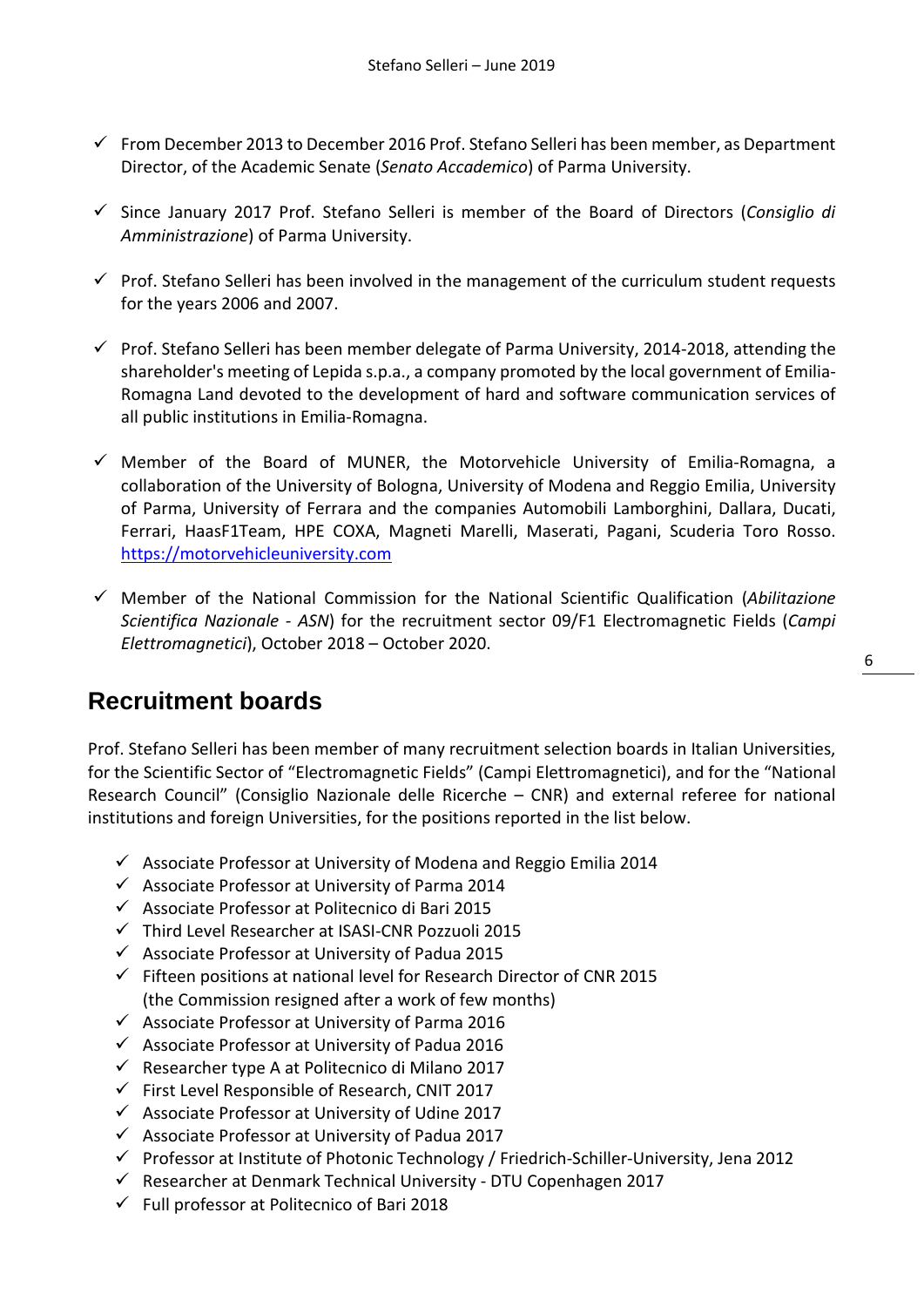- $\checkmark$  Full professor at University of Brescia 2018
- $\checkmark$  Two positions as First Research at CNR 2018
- $\checkmark$  Selection of Director candidate for Applied Physiscs Institute NELLO CARRARA (IFAC) 2018
- $\checkmark$  Full professor at University of Cassino 2019
- $\checkmark$  Researcher type A at University of Modena e Reggio Emilia 2020

Prof. Stefano Selleri has been member of many evaluation boards for the selection of Research Activity Scholarship at Parma University for the Scientific Sector of "Electromagnetic Fields" (*Campi Elettromagnetici*) in 2002, 2005, two in 2013, three in 2014, 2016, 2018, two in 2019.

### <span id="page-7-0"></span>**Teaching activities**

Since 2001 Prof. Stefano Selleri has been in charge for many university courses related to Electromagnetism as listed below. In the following CFU stands for "Credito Formativo Universitario", a credit equivalent to the European Credit Transfer and Accumulation System (ECTS) credit.

He also contributed with seminars and exercises and he authored some textbooks for students in electromagnetics and photonics. He has been also in charge for the mark recording of the course *Etica e Pratica Professionale dell'Ingegnere* (Ethics and Professional Activity of the Engineer) (1 CFU) for the Laurea Triennale in Informatcs, Electronics and Telecommunications Engineering, for the Academic Years 2013-2014 and 2014-2015.

Student evaluations of his course teaching performances always results in high marks. All courses of the last years held at Parma University are listed on the official Parma University site at the following web page:<https://personale.unipr.it/it/ugovdocenti/person/21593>

#### <span id="page-7-1"></span>**Courses at Parma University**

- *Elettromagnetismo Applicato* (Applied Electromagnetics) (9 CFU) for the Laurea Triennale in Informatics, Electronics and Telecommunications Engineering, since 2011-2012 Academic Year.
- *Automotive Lighting Tecnology* (3 CFU, 1st Module) course in English for the Laurea Magistrale in Advanced Automotive Electronic Engineering, University of Bologna, in collaboration with University of Modena Reggio Emilia, University of Ferrara, University of Parma, since 2017-2018 Academic Year.
- *Campi Elettromagnetici* (Electromagnetic Fields) (2 CFU) for the Laurea Triennale in "Tecnico della prevenzione negli ambienti e nei luoghi di lavoro", at the Medicine and Surgery Department, University of Parma, since 2017-2018 Academic Year.
- *Fabbricazione Digitale* (Digital Fabrication) (3 CFU, 1st Module) for the Laurea Triennale in Information Systems Engineering, since 2019-2020 Academic Year.
- *Electromagnetic Compatibility* (3 CFU, 1st Module) course in English for the Laurea Magistrale in Electric Vehicle Engineering, University of Bologna, in collaboration with University of Modena Reggio Emilia, University of Ferrara, University of Parma, since 2020- 2021 Academic Year.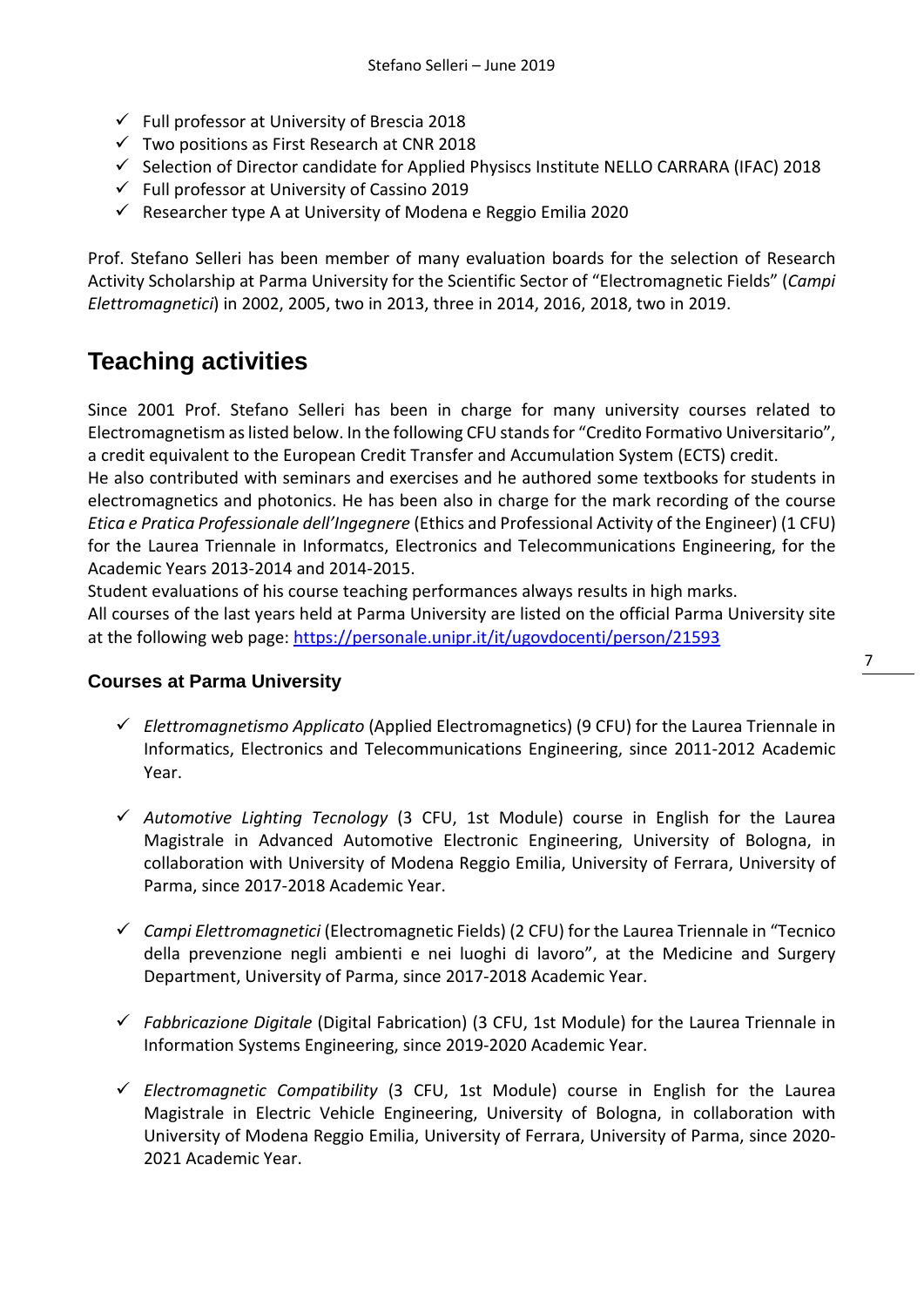- *Antennas for Wireless Systems* (6 CFU) course in English for the Laurea Magistrale in Communications Engineering, 2014-2015 – 2016-2017 Academic Years.
- *Microwaves* (6 CFU) course in English for the Laurea Magistrale in "Communications Engineering", 2012-2013 and 2013-2014 Academic Years.
- *Microonde* (Microwaves) (6 CFU) for the Laurea Magistrale in "Ingegneria delle Telecomunicazioni", 2009-2010 – 2011-2012 Academic Years.
- *Microonde* (Microwaves) (5 CFU) for the Laurea Specialistica in "Ingegneria delle Telecomunicazioni", 2003-2004 – 2008-2009 Academic Years.
- *Propagazione Guidata* (Guided Propagation) (5 CFU) for the Laurea Triennale in "Ingegneria Elettronica e delle Telecomunicazioni", 2003-2004 – 2010-2011 Academic Years.
- *Antenne A* (Antennas A) (5 CFU) for the Laurea Triennale in "Ingegneria Elettronica e delle Telecomunicazioni", 2010-2011 Academic Year.
- *Componenti Fotonici B* (Photonics Components B) (5 CFU) for the Laurea Specialistica in "Ingegneria delle Telecomunicazioni", 2003-2004 – 2009-2010 Academic Years.
- *Campi Elettromagnetici* (Electromagnetic Fields) (3 CFU) for the Laurea Triennale in "Tecnico della prevenzione negli ambienti e nei luoghi di lavoro", at the Medicine and Surgery Faculty, 2003-2004 – 2009-2010 Academic Years.
- *Componenti e Circuiti Ottici* (Optical Components and Circuits), for the five years Laurea in "Ingegneria Elettronica e delle Telecomunicazioni", 2001-2002, 2002-2003 and 2003-2004 Academic Years.
- *Campi Elettromagnetici* (Electromagnetic Fields), for the five years Laurea in "Ingegneria Elettronica, Informatica e delle Telecomunicazioni", 2002/2003 Academic Year.
- $\checkmark$  Antenne A (Antennas A), for the Laurea Triennale in "Ingegneria Elettronica e delle Telecomunicazioni", from 26 April to 4 June 2004, for substitute teaching of maternity leave.

#### <span id="page-8-0"></span>**Previous courses at Modena and Reggio Emilia University**

- *Campi Elettromagnetici* (Electromagnetic Fields) (9 CFU) for the Laurea in "Ingegneria Elettronica" of the University of Modena and Reggio Emilia", 2012-2013 and 2013-2014 Academic Years.
- *Compatibilità Elettromagnetica* (Electromagnetic Compatibility), for the Laurea in "Ingegneria delle Telecomunicazioni" of the "Facoltà di Ingegneria" of University of Modena and Reggio Emilia", 2005-2006 Academic Year.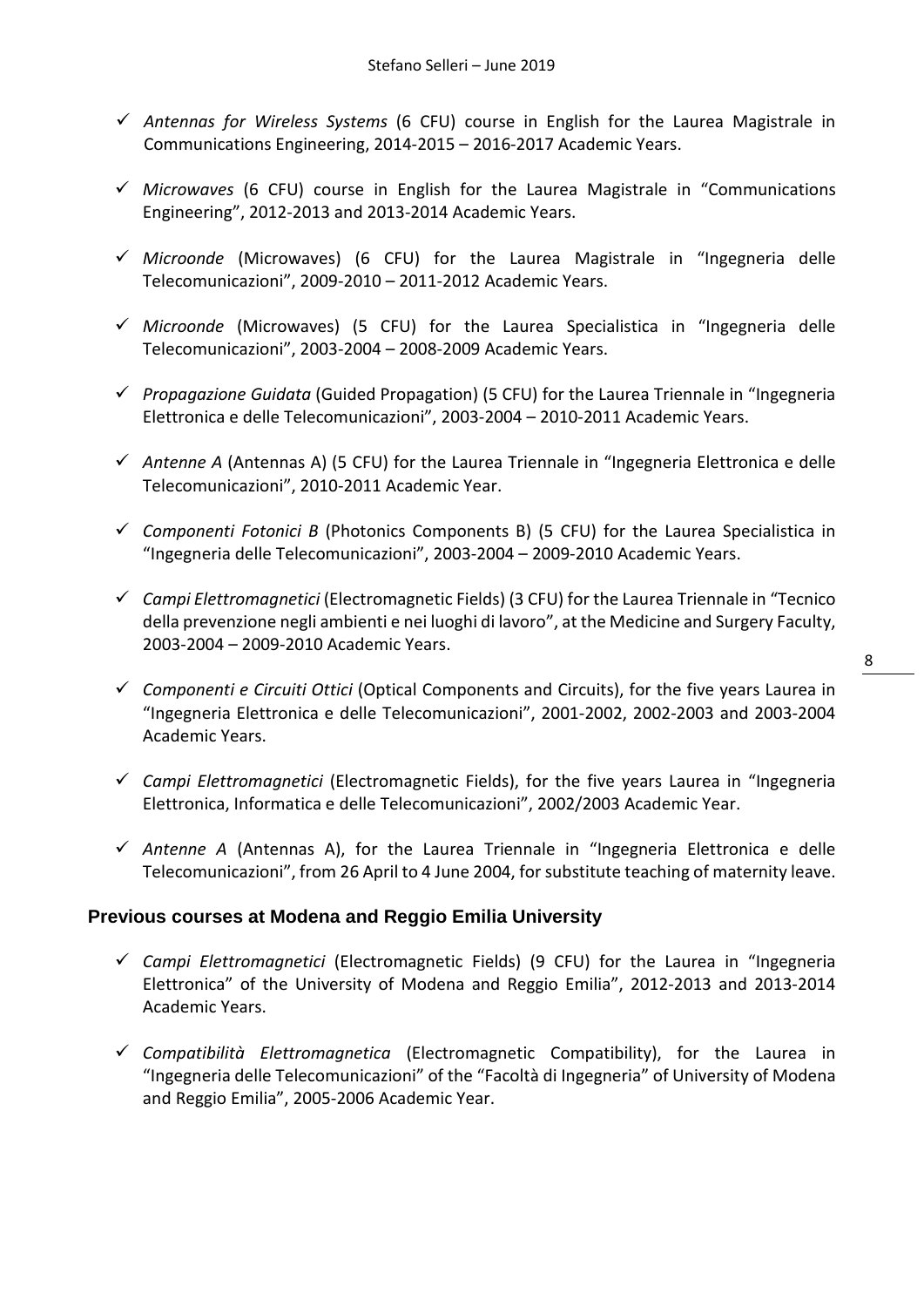#### <span id="page-9-0"></span>**Course for PhD students at Parma University**

 Stefano Selleri, Annamaria Cucinotta, Federica Poli, *Sensori in Fibra Ottica* (Optical Fiber Sensors) (10 hours), for the PhD degree in "Tecnologie dell'Informazione", Parma University, February 2008.

### <span id="page-9-1"></span>**PhD supervisor**

Prof. Stefano Selleri has been advisor of many students of MS and PhD curricula. He has been member, 2004-2018, of the PhD Board "Collegio dei Docenti di Dottorato" of the PhD course in Information Technologies, University of Parma, and he is now member of the PhD Board of the course in Automotive Engineering for Intelligent Mobility, University of Bologna, in collaboration with University of Modena Reggio Emilia and University of Parma.

The following list reports name, thesis title and degree year of PhD students he tutored.

- $\checkmark$  Matteo Fuochi, "Microstructured Fibers for Optical Devices and High-Power Delivery" (2005)
- $\checkmark$  Altaf H. Bouk. "Electromagnetic Propagation in Photonic Crystal Optical Fibers and Waveguides" (2005)
- $\checkmark$  Federica Poli, "Photonic Crystal Fibers: Design, Applications and Perspectives" (2006)
- Lorenzo Rosa, "Radio-Over-Fiber System Technologies" (2007)
- $\checkmark$  Matteo Foroni, "Fantasies using optical fibers" (2008)
- $\checkmark$  Davide Passaro, "The Bright Future of Optical Fiber Beyond Telecommunications" (2009)
- $\checkmark$  Michele Sozzi, "Optical Fibers for Sensing Applications" (2011)
- $\checkmark$  Enrico Coscelli, "Design of innovative photonic crystal fibers for high power lasers" (2012)
- $\checkmark$  Alessandro Candiani, "Optical fiber sensors for physical and biological measurements" (2012)
- $\checkmark$  Masruri, "Flexible low loss THz and ultra-high power IR waveguiding using PCFs" (2015)
- $\checkmark$  Carlo Molardi "Photonic Crystal Fibers Design for 2  $\mu$ m Wavelength Operation" (2016)

Prof. Stefano Selleri has been member of many commissions or external examiner for PhD degree in Italy

- $\checkmark$  Politecnico of Bari 2011,
- $\checkmark$  University of Bologna 2012,
- $\checkmark$  Politecnico of Milano 2014,
- $\checkmark$  University of Modena e Reggio Emilia 2015.
- $\checkmark$  University of Trento 2015,
- University of Parma, "Material Science and Technology" 2017,
- $\checkmark$  University of Parma, "Material Science and Technology" 2020,
- $\checkmark$  University Mediterranea of Reggio Calabria, 2020

#### and abroad

- $\checkmark$  University of Nottingham 2006.
- $\checkmark$  University of Adelaide 2011,
- $\checkmark$  Denmark Technical University DTU Copenhagen 2016,
- $\checkmark$  University of Southampton 2020.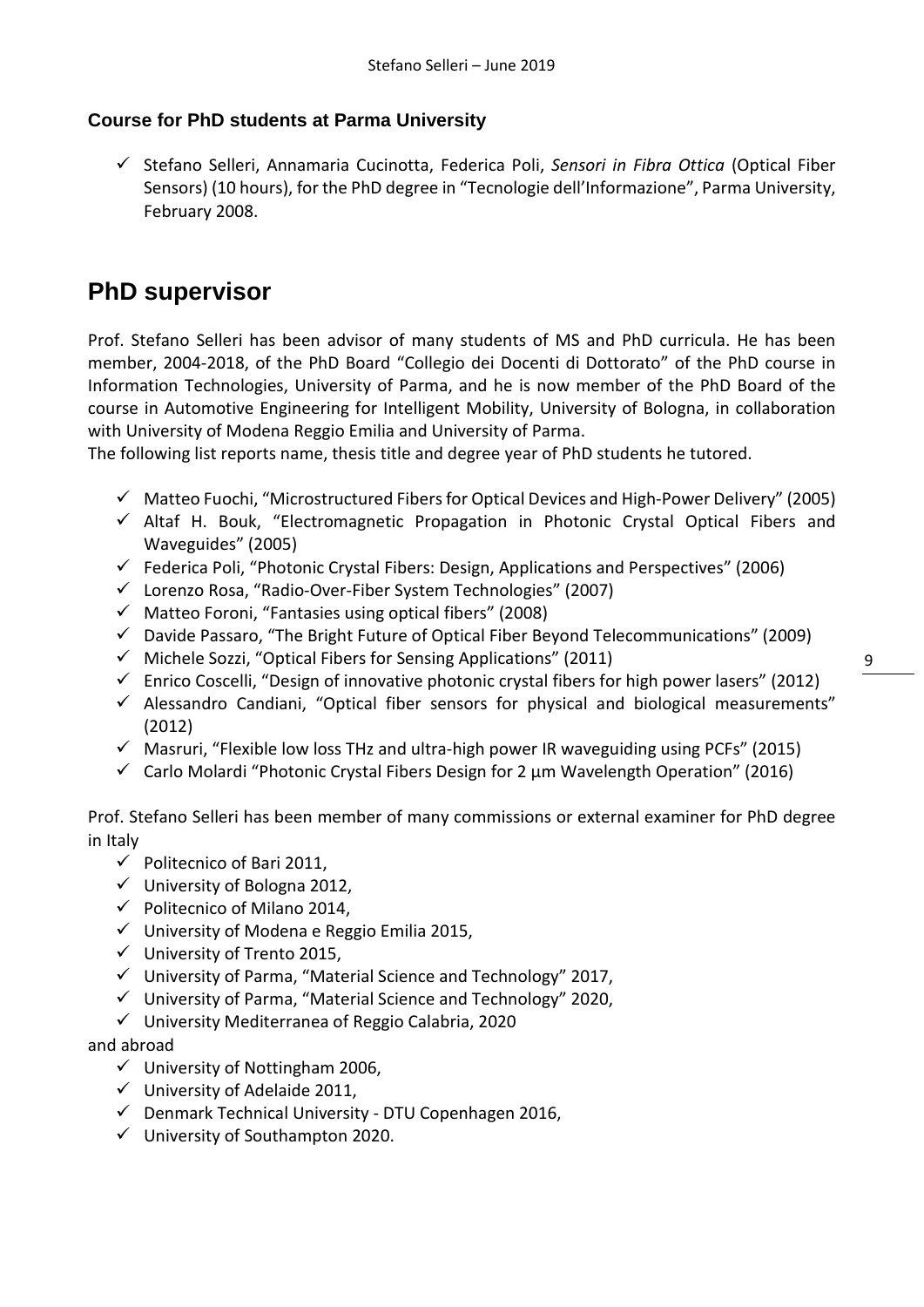### <span id="page-10-0"></span>**Scientific activity**

The research activity of Prof. Stefano Selleri is mainly focused on the study of electromagnetic propagation in fiber-based optical devices. In particular, the behaviour of optical lasers and amplifiers has been investigated, starting from standard operation in the telecommunications bands then moving to sensing, biomedical and industrial application fields. Researches are performed through theoretical investigations and experimental activities always in the frame of international collaborations and national and international projects.

#### **Numerical analysis of optical propagation**

The theoretical approach, other than on analytical methods, was mainly based on the development of numerical methods, first of all the *Finite Element Method* (FEM). This has been developed thoroughly for years, leading to the implementation of extremely reliable and efficient codes. Formulations for modal analysis, mono- and bi-dimensional as well as scalar and full-vector, were developed. The electromagnetic propagation analysis, started with the development of the *Beam Propagation Method* with scalar mono-dimensional codes, has been subsequently generalized to obtain bi-dimensional cross-section full-vector codes. Moreover, formulations of propagators for *Finite-Element Time-Domain* and *Finite-Element Frequency-Domain* analysis were also implemented.

#### **Optical amplifiers**

For what pertains the study of optical amplifiers, efficient codes were developed employing the socalled *spectral* and *spatial* amplifiers formulations which implement the *propagation* and *population rate equations*, also integrated with finite elements modal solvers, when an accurate knowledge of the pump and signal field distribution is required. Recent developments integrate modal and propagation analysis with amplification and thermal effects in high power fiber lasers. This theoretical study and simulation activity has always been joined to an intense laboratory activity aiming to characterize the doped fibers and to experimentally verify the performance of the optical amplifiers subject of the study.

#### **Photonic Crystal Fibers**

The scientific activity has been strongly focused for years on the study of photonic-crystal optical fibers, microstructured and holey fibers. The research activity is performed in partnership with several European research centres and in the frame of different projects. The study has concerned with the dispersion, amplification and nonlinear properties, in terms of their possible applications, in particular for power fiber laser development. In the frame of the ALPINE project, Selleri's research group has been designing double cladding fibers for the fabrication of lasers used in photovoltaic industrial processing. His group is currently studying mode competition and transverse mode instability in medium and high power fiber lasers.

#### **Radio Frequency and Microwaves**

Prof. Stefano Selleri has been also involved in the study of Radio over Fiber technologies, in particular to investigate the impact of intermodulation distortion, to extend the radio cellular coverage, particularly suitable for a multi-operator and multi-band scenario. He also studied solutions for multiple operators and low environmental impact base-stations for cellular phone networks. He is co-founder member of an academic spin-off, Net Integra Consulting, devoted to provide RF services, measurements and technical consultancy for wireless operators and customers.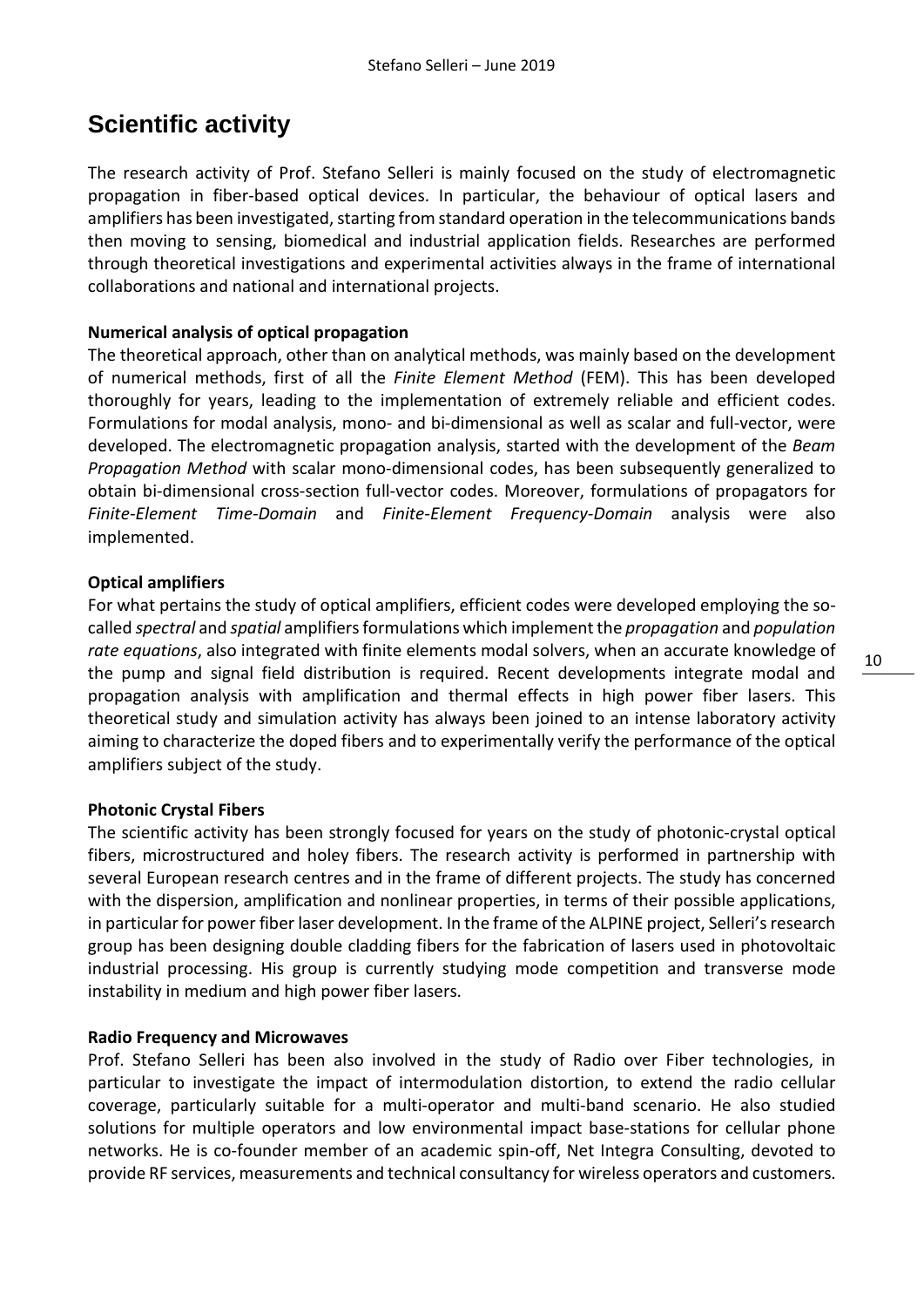#### **Optical sensing**

During his activity Prof. Stefano Selleri has been involved in research activities regarding optical sensing based on both standard and photonic crystal fibers. Two themes were thoroughly studied: the usage of photonic crystal fibers as sensing element for biological applications, especially for the hybridization of DNA chains and the usage of optical fiber based systems to monitor and control physical parameters like fluid level or temperature in tunnel and civil infrastructures. He is cofounder member of the new start-up company DNAPhone which develops food sensors exploiting photonics technologies and mobile platforms.

#### **Publications**

The outcomes of all the activities result in many international publications authored by Prof. Stefano Selleri on the different subjects and can be view at [http://gaem.tlc.unipr.it](http://gaem.tlc.unipr.it/)

In particular, he is author of more than three hundred papers published on established international journals or presented to international conferences. He also authored more than one hundred national journal or conference papers, as well as monographs and textbooks at university level for students in electromagnetics and photonics.

### <span id="page-11-0"></span>**International collaborations**

Prof. Stefano Selleri has demonstrated a great dynamism to settle relationships with other research centres and universities and to inspire young students and researchers. For instance, his group had or has collaborations with:

- $\checkmark$  DTU the Technical University of Denmark that hosted an Italian student working toward his MS thesis and for research activity. Prof. Jesper Leasgard will be hosted as Visiting Professor for the second term of the academic year 2017-2018;
- $\checkmark$  the University of Southampton that hosted the PhD student Matteo Fuochi;
- $\checkmark$  the University of Laval in Canada that hosted a couple of Italian students working toward their MS thesis, the PhD student Marco Sisto and that sent a student to Italy for the Bachelor thesis, being S. Selleri his tutor;
- $\checkmark$  INO, the National Institut d'Optique in Quebec for research activity;
- $\checkmark$  the Brno University of Technology which settled two bilateral agreements with the Parma university for student and research exchanges; Parma University hosted Prof. Jiri Petraceck from Brno University as Visiting Professor for the second term of the academic year 2016-2017;
- $\checkmark$  the Hokkaido University in Japan that hosted the post PhD student Lorenzo Rosa;
- $\checkmark$  the COMSATS Institute of Information Technology, Pakistan that signed a Memorandum of Understanding with Parma University;
- $\checkmark$  the University of Balochistan in Pakistan which sent a student for his PhD course into Selleri's group;
- $\checkmark$  the Tsinghua University in Beijing China for research activity;
- $\checkmark$  the University of Navarra in Spain that hosted two PhD students and sent to Parma two PhD students for visits of some month;
- $\checkmark$  the Institute of Electronic Structure and Laser (IESL) of the Foundation for Research and Technology – FORTH in Greece that hosted two PhD students for two-year activity. Moreover, Stavros Pissadakis will be hosted as Visiting Professor for the second term of the academic year 2017-2018;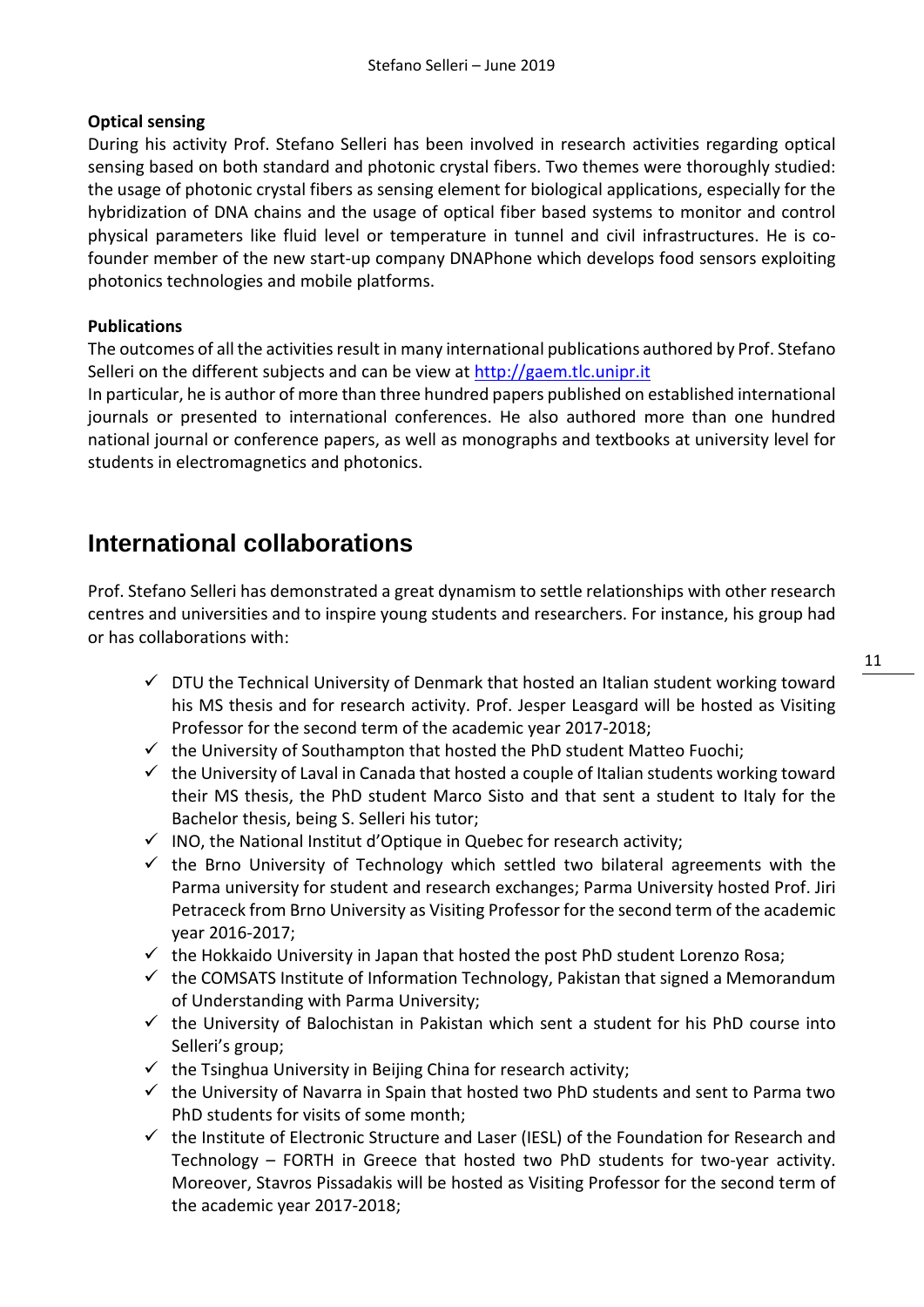- $\checkmark$  the Institute for Photonics and Advanced Sensing (IPAS) and The ARC Centre for Nanoscale Biophotonics, The University of Adelaide, Australia, that hosted one PhD student for one year for research activity;
- $\checkmark$  Xlim Research Institute, France, for research activity;
- $\checkmark$  the Singapore Institute of Manufacturing Technology, Singapore, that hosted and financially supported the PhD student Carlo Molardi.
- $\checkmark$  The Institute of Laser for Postgraduate Studies, University of Baghdad, that sent four PhD students (Riyadh Mwad Naife, Hussein Thamer Salloom, Reem Mohammed Ibrahim Al Zubaidi and Sarah Kadhim Mohsin) for four to six months' research activity between 2012 and 2016.
- $\checkmark$  The Nazarbayev University, Kazakistan, that sent Dr. Asma Perveen in Parma as Visiting Researcher for laser application activity for more than one month in 2017.

These contacts always represent an important opportunity for students, young researchers and PhD students to be inserted in outstanding groups at national and international levels working towards high quality objectives.

Different student exchanges have been also carried on as Short Term Scientific Missions, a specific tool of the Cost Actions Prof. Stefano Selleri was involved in.

He himself exploited the Short Term Scientific Mission within the COST Action P11 scientific programme on "Physics of linear, non-linear and active photonic crystals", from 19 to 23 July 2004 at Brno University of Technology.

Prof. Stefano Selleri ability in motivating and inspire young researchers is also confirmed by about one hundred and fifty men-months through different projects, being he the scientific supervisor, supported by the Regional Government of Emilia-Romagna and the Spinner Consortium, from 2003 to 2013.

### <span id="page-12-0"></span>**Research projects**

Over the years, Prof. Stefano Selleri has been involved in several projects which proved his serious and fruitful ability to establish new interdisciplinary activities and organize and manage research groups. The main projects are listed in the following.

- **Scientific supervisor** for the Parma research unit within the project ""Fotovoltaico ad alta efficienza", coordinated by IMEM-CNR within the Triennial Plan 2019-2021 of the Electric System National Research programme funded by the Italian Ministry MiSE.
- Researcher in the **CoACh** project "Cold management in Agro-food Chains: solutions for process digitalization", project funded by Regione Emilia Romagna in th frme of the "POR-FESR EMILIA ROMAGNA 2014-2020, Asse 1 - Ricerca e innovazione, Azione 1.2.2" programme 2018.
- **Scientific supervisor** for the Parma research unit within the project "**Materiali, dispositivi e processi innovativi per la fabbrica 4.0**" funded by the Emilia Romagna Government, in the frame of the POR FSE 2014/2020.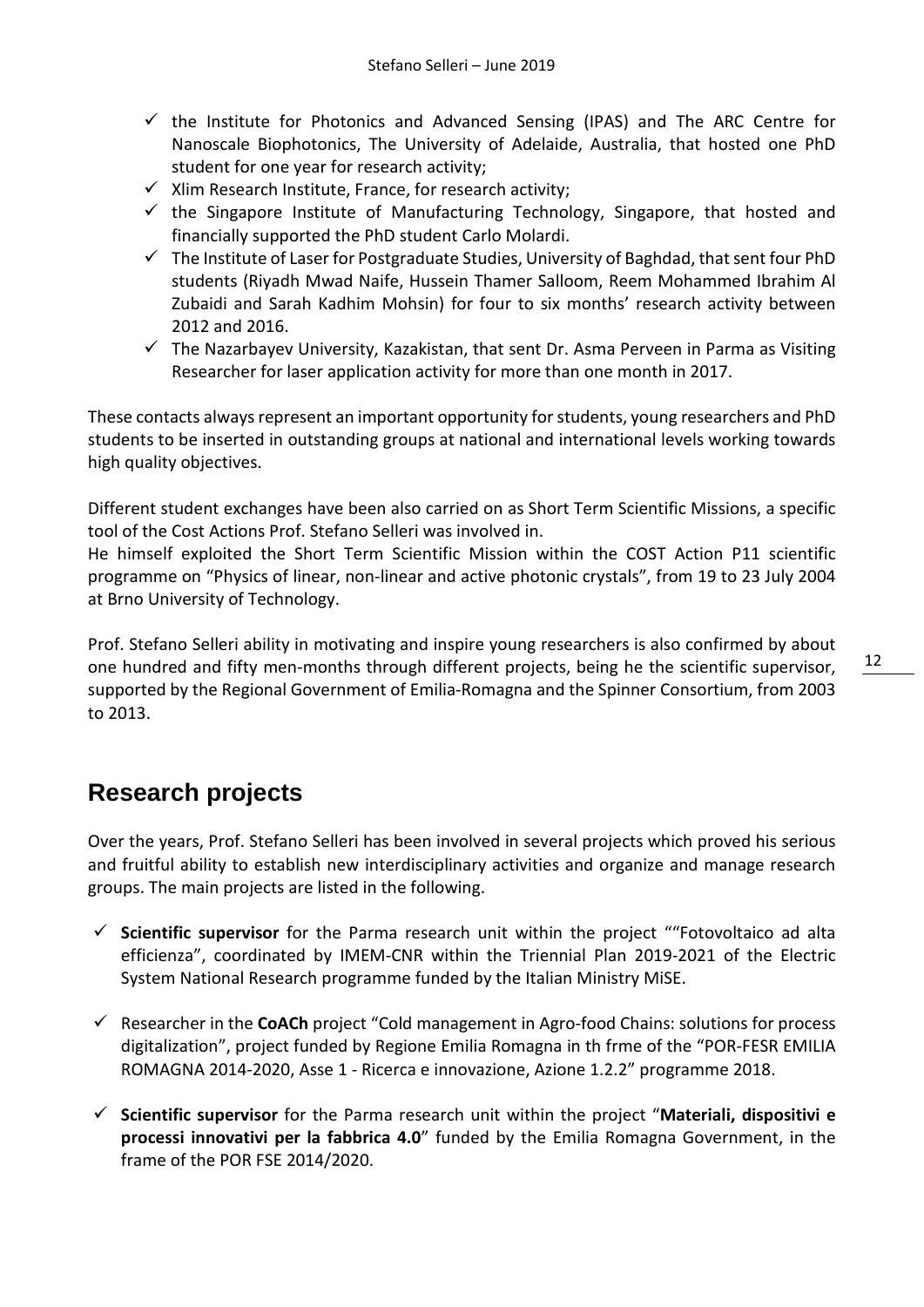- **Coordinator** of the project: "Short-pulse high-speed fiber laser cutting of multi-layer polymeric materials" 2012-2013, supported by EU FP7 **Nexpresso** Project. The project supported the purchase of an about € 20.000 solid state laser.
- **Project Coordinator** of the FP7 Collaborative IP project **ALPINE** Advanced Lasers for Photovoltaic INdustrial processing Enhancement, 2009-2012, supported by EU FP7 Programme. Project budget € 9.119.574,00, EU contribution € 5.899.987,00, contribution to Parma research group € 721.080,00.
- **COST (**European Cooperation in Science and Technology) **Action MP702**: "Towards functional sub-wavelength photonic structures", supported by EU, 2007-2012.
- **COST (**European Cooperation in Science and Technology) **Action 299**: "Optical Fibres for New Challenges Facing the Information Society", supported by EU, 2005-2010.
- **Coordinator** of the project "Development of new all-fiber lasers, for telecom, sensors and industrial applications", **Italy-Spain Integrated Actions**, supported by MIUR, 2009-2010.
- **Coordinator** of the project "PUlsed fiber laser for MAterial processing PUMA", Scientific and Technological Cooperation Program between **Italy and Franch Community of Belgium**, supported by Ministry of Foreign Affairs, 2009-2010.
- $\checkmark$  "Progettazione REti di Telecomunicazione per la Minimizzazione dell'Impatto Ambientale **PREMIA**", with the "Edil Scavi srl" company supported by Regional Government of Sicily, Italy, 2007.
- **Coordinator** of the project "Design of passive devices based on microstructured fibers for optical communication systems", Scientific and Technological Cooperation Program between **Italy and Pakistan**, supported by MAE – Ministry of Foreign Affair, 2006-2007.
- **TECAL** Laboratory Project, supported by Regional Government of Emilia-Romagna, Italy, 2006- 2007.
- **COST (**European Cooperation in Science and Technology) **Action P11**: "Physics of linear, nonlinear and active photonic crystals", supported by EU, 2003-2007.
- $\checkmark$  Annual projects supported by the Italian Ministry of University and Research, among them: Studio di fibre a cristallo fotonico per amplificazione ottica e compensazione della dispersione (2004), Amplificazione parametrica in fibre ottiche a cristallo fotonico (2005), Amplificazione in banda S tramite fibre ottiche depresse drogate con erbio (2006), Sorgenti ottiche per sistemi Radio over Fiber (2007).
- "INtegrazione e SErvizi per la BAnda LArga **INSEBALA**", supported by the Regional Government of Emilia-Romagna, Italy, 2005-2006.
- **Coordinator** of the project "Modelling of novel photonic components for telecommunications", Scientific and Technological Cooperation Program between **Italy and Czech Republic**, supported by Ministry of Foreign Affair, 2002-2004.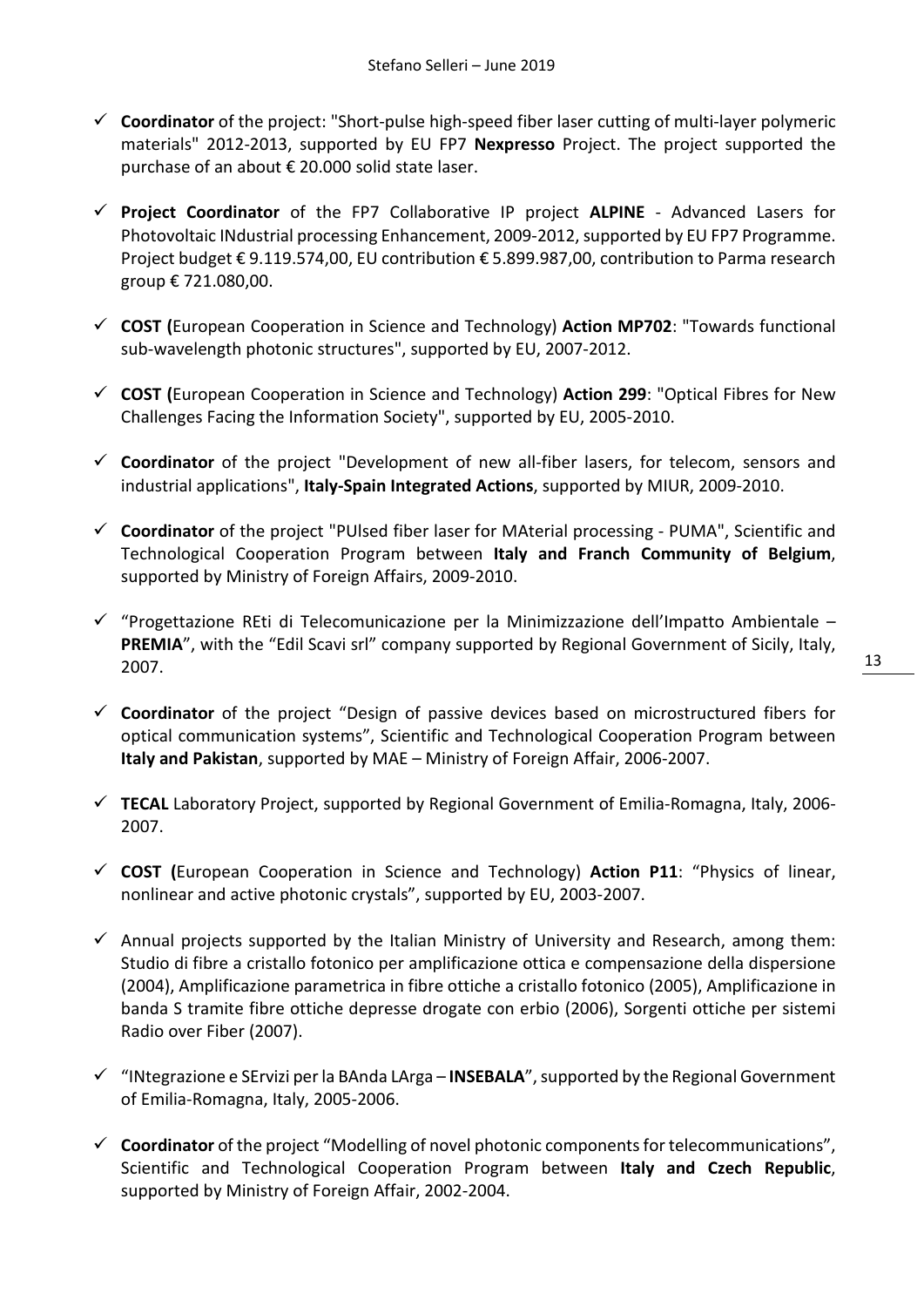- **Coordinator** of the project "Full vectorial mode solver for the analysis of waveguide devices", Scientific and Technological Cooperation Program between **Italy and Czech Republic**, supported by MAE – Ministry of Foreign Affair, 1999-2000.
- $\checkmark$  "Large Optical Bandwidth by amplifier Systems based on TEllurite fibers doped with Rare earths – **LOBSTER**", 2000-2003, supported by IST – EU Program.
- $\checkmark$  "Fluoroaluminate Amplifiers for Second Telecom window **FAST**", 1995-1997, supported by ACTS – EU Program.
- $\checkmark$  Coordinator of more the fifteen Technological Transfer Projects funded by the SPINNER Consortium in the period 2003-2012, corresponding to more than **150 men-month** activity.

### <span id="page-14-0"></span>**Contracts**

Prof. Stefano Selleri has been involved in several projects and contracts with private industries and public institutions as scientific responsible. The following list reports the anonymous company name, year of the contract, amount of the contract and title of the activity.

- $\checkmark$  XXX 2004 €10.000, "Sviluppo di antenne AM/FM e TV per autoveicoli".
- $\checkmark$  XXX 2006 €10.000, "Sviluppo di antenne a vetro su berlina tipo 1 e su berlina di tipo 2".
- $\checkmark$  XXX 2006 €8.000, "Sviluppo di antenne a vetro su vettura coupé".
- XXX €55.000, "Studio e progettazione dell'ottica e dell'elettronica di controllo per un laser a semiconduttore".
- XXX 2007 €22.000, "Sviluppo di stadi amplificatori per laser di potenza".
- $\checkmark$  XXX 2007 €150.000, "Sviluppo di un sistema di monitoraggio di temperatura e di CO2 in galleria".
- XXX 2008 €12.000, "Consulenza nella realizzazione del piano di monitoraggio e di risanamento di campi elettromagnetici a radiofrequenza".
- $\checkmark$  XXX 2007 €500, "Misure a banda larga di emissioni di campo elettromagnetico in ambiente urbano".
- $\checkmark$  XXX 2008 €25.000, "Sviluppo di stadi amplificatori di potenza per laser in fibra".
- $\checkmark$  XXX 2009 €500, "Esecuzione di misure di campo elettromagnetico a banda larga ad alta frequenza in ambiente outdoor".
- $\checkmark$  XXX 2013 US\$ 4.000, "Biosensori basati su fibre a cristallo fotonico".
- $\times$  XXX 2013 US\$ 4.000, "Optical fiber sensors and laser".
- $×$  XXX 2014 €50.000, "Modelling of large mode area fibers".
- $\checkmark$  XXX 2017 €8.000, "Caratterizzazione e progettazione di antenne".

As leader of his group GAEM he also promoted and was involved in the following contract activities:

- $\checkmark$  XXX 2012 €3.000, "Studio, sviluppo e simulazione di bocca carta illuminata da luce Led diffusa".
- $\checkmark$  XXX 2013 €35.000, "Sviluppo di laser di potenza in fibra drogata con tulio".
- XXX 2014 €6500, "Analisi simulative e misure con termocamera relative al confronto tra l'utilizzo di un telefono smartphone in assenza e in presenza di dispositivo distanziatore".

14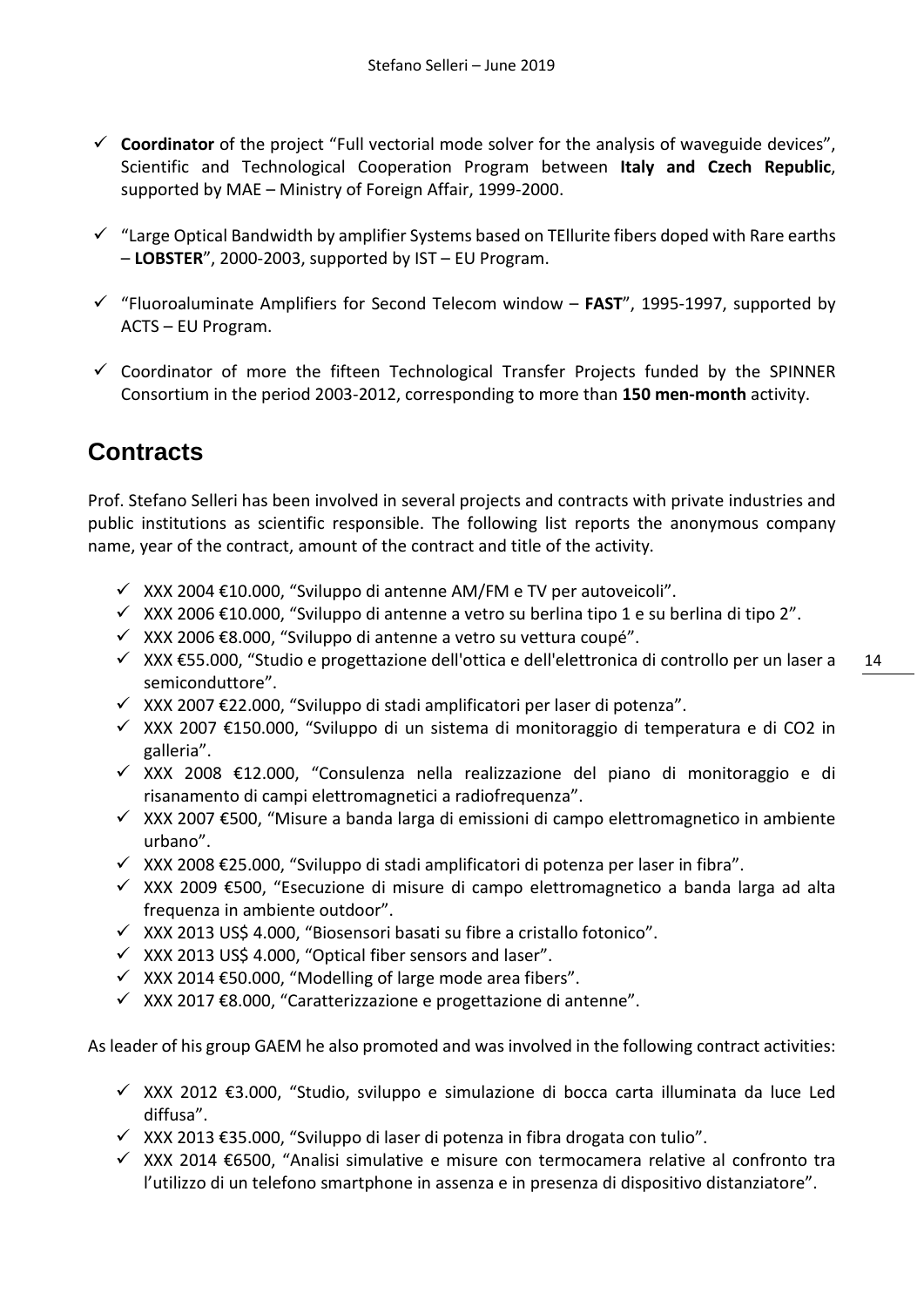- $\checkmark$  XXX 2014 €16.000, "Sviluppo di un bundle di fibre ottiche per l'illuminazione di un proiettore".
- XXX 2014 €15.000, "Studio di fattibilità e realizzazione di laser scribing con laser a picosecondo su substrati ceramici funzionalizzati con film sottili a base di a-Si".
- $\checkmark$  XXX 2015 €14.000, "Sviluppo di sistemi diagnostici per analisi chimiche e biologiche".
- XXX 2015 €22.000, "Studio di fattibilità e realizzazione di laser scribing con laser a picosecondo su substrati ceramici funzionalizzati con film sottili a base di a-Si - Integrazione per attività aggiuntive".
- $\checkmark$  XXX 2015 €100.000, "Test di taglio laser e analisi ottica e morfologica su film sottili".
- $\checkmark$  XXX 2016 €16.000, "Sviluppo di sistemi diagnostici per analisi chimiche e biologiche".
- $\checkmark$  XXX 2016 €30.000, "Sviluppo di sistemi diagnostici per analisi chimiche e biologiche".

### <span id="page-15-0"></span>**Spin-off and start-up**

#### **Spin-off: Net Integra Consulting**

In December 2007, Prof. Stefano Selleri, as one of the co-founder members, established a new academic spin-off called **Net Integra Consulting** devoted to provide RF and microwave services, measurements and technical consultancy for wireless operators and customers.

This new enterprise has been involved since its very beginning with Public Institution and Authorities for monitoring the electromagnetic level in urban centres and manage antenna site planning with private providers and with several telecommunication service companies for a huge variety of services and activities. Up to date, the company has two employers, besides the original company promoters. [http://www.netintegra.it](http://www.netintegra.it/)

#### **Start-up: DNAPhone**

In June 2014, Prof. Stefano Selleri established a new company, **DNAPhone**, together with five cofounder members. DNAPhone is a clear example of a "4.0 industry" company thanks to its integration of smart services and technologies. The company develops sensor devices for the measurements of biological, chemical parameters by means of a photonic technologies integrated with mobile platforms and cloud storage services.

The company produce two different devices, the first one designed for educational activity, while the second is developed for business customs working in the vine sector. Up to date, the company has five employers, besides the original company promoters. [http://www.dnaphone.it.](http://www.dnaphone.it/)

In the frame of this activity Prof. Stefano Selleri has been involved in the following **patent submission**: "Optoelectronic device for use in the colorimetric analysis of sample fluid, apparatus and method for colorimetric analysis of sample fluid", European patent submission n. 16202482.2 – 1554, 27-1-2017.

#### **SENSIFO**

Prof. Stefano Selleri was the coordinator of the spin-off proposal "SENSIFO - Sensori in fibra ottica", funded by the SPINNER consortium in 2004-2005. The activity carried on by the spin-off proposers did not give rise to a company as planned.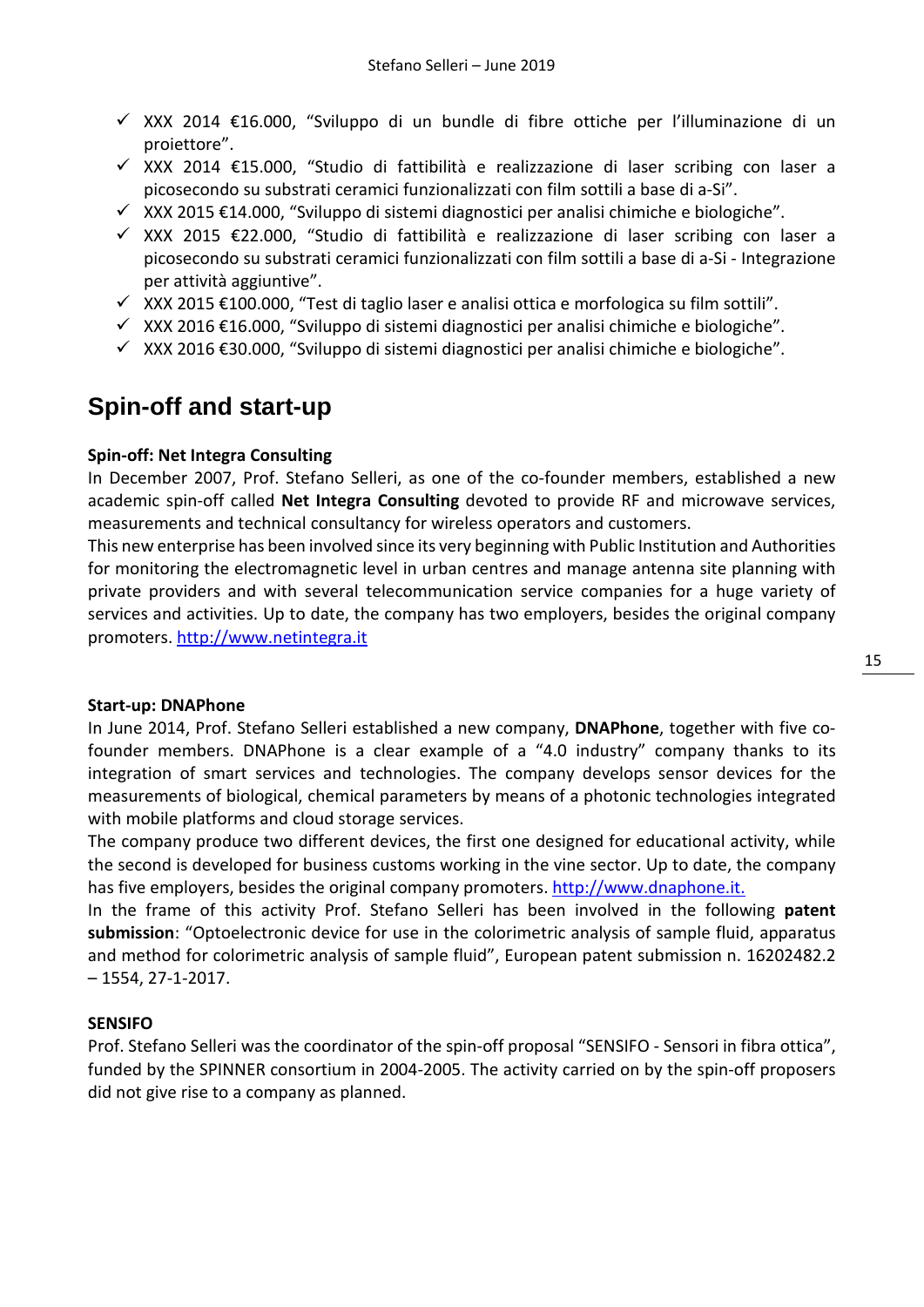# <span id="page-16-0"></span>**Civil lawsuits**

Prof. Stefano Selleri has been involved in three civil lawsuits in 2002, 2013 and 2017 as technical advisor ("Consulente Tecnico") or external technical advisor issued by the Civilian Court of Parma. Due to grounds for confidentiality details are not provided.

# <span id="page-16-1"></span>**Organization of national and international conferences**

- Member of the **Organizing Committee** of the Italian Conference on Optics and Photonics ICOP2020, Parma, Italy, 9-11 September, 2020.
- $\checkmark$  Member of Local Organizing Committee of the XXXIII General Assembly and Scientific Symposium (GASS) of the International Union of Radio Science (Union Radio Scientifique Internationale-URSI), 29 August – 5 September 2020, Rome, Italy.
- $\checkmark$  Member of the International Advisory Committee of BioPhotonics 2019, 4th International Conference on Biophotonics, National Taiwan University, Taipei, Taiwan, September 15-18, 2019.
- Member of the Subcommittee on Optics and Photonics and **organizer** of the Focus Session on Optical Fibers for High Power Applications at "PhotonIcs & Electromagnetics Research Symposium" PIERS 2019, 17-20 June 2019, Rome.
- $\checkmark$  Member Organizing Committee of the European Conference on Optical Communication ECOC 2018, to be held in Roma on September 23-27, 2018.
- $\checkmark$  Member of the Technical Program Committee of RTSI 2017 3° International Forum on Research and Technologies for Society and Industry, Modena, Italy, 11-13 September 2017.
- $\checkmark$  Member of the Executive Committee of the Conference Fotonica 2016, Padova, Italy, 3-5 May 2017.
- $\checkmark$  Member of the Organizing Committee of the conference "3rd PARMA NANO-DAY", Parma, 12-14 July 2017.
- $\checkmark$  Member of the Scientific Committee of the international PhD School "Photonic integration: advanced materials, new technologies and applications", Erice, Sicily, Italy, 25 September - 1 October 2016.
- **Chair** of the Ventunesima Riunione Nazionale di Elettromagnetismo, RiNEm 2016, Parma, 12- 14 September 2016.
- $\checkmark$  Member of the Organizing Committee of the the 18th International Conference on Transparent Optical Networks ICTON 2016, Trento, Italy, 10-14 July 2016.
- $\checkmark$  Member of the Executive Committee of the Conference Fotonica 2016, Roma, Italy, 6-8 June 2016.
- $\checkmark$  Member of the organizing Committee of the Conference GS 2015, Parma, Italy, 15-17 June 2015.
- **Chair** of the IEEE International Workshop BioPhotonics 2015, Florence, 20-22 May 2015.
- $\checkmark$  Member of the Executive Committee of the Conference Fotonica 2015, Turin, Italy, 6-8 May 2015.
- $\checkmark$  Member of the Executive Committee of the Conference Fotonica 2014, Naples, Italy, 121-14May 2014.
- $\checkmark$  Member of the Program Committee of the Mediterranean Photonics Conference, Trani, Italy, 7-9 May 2014.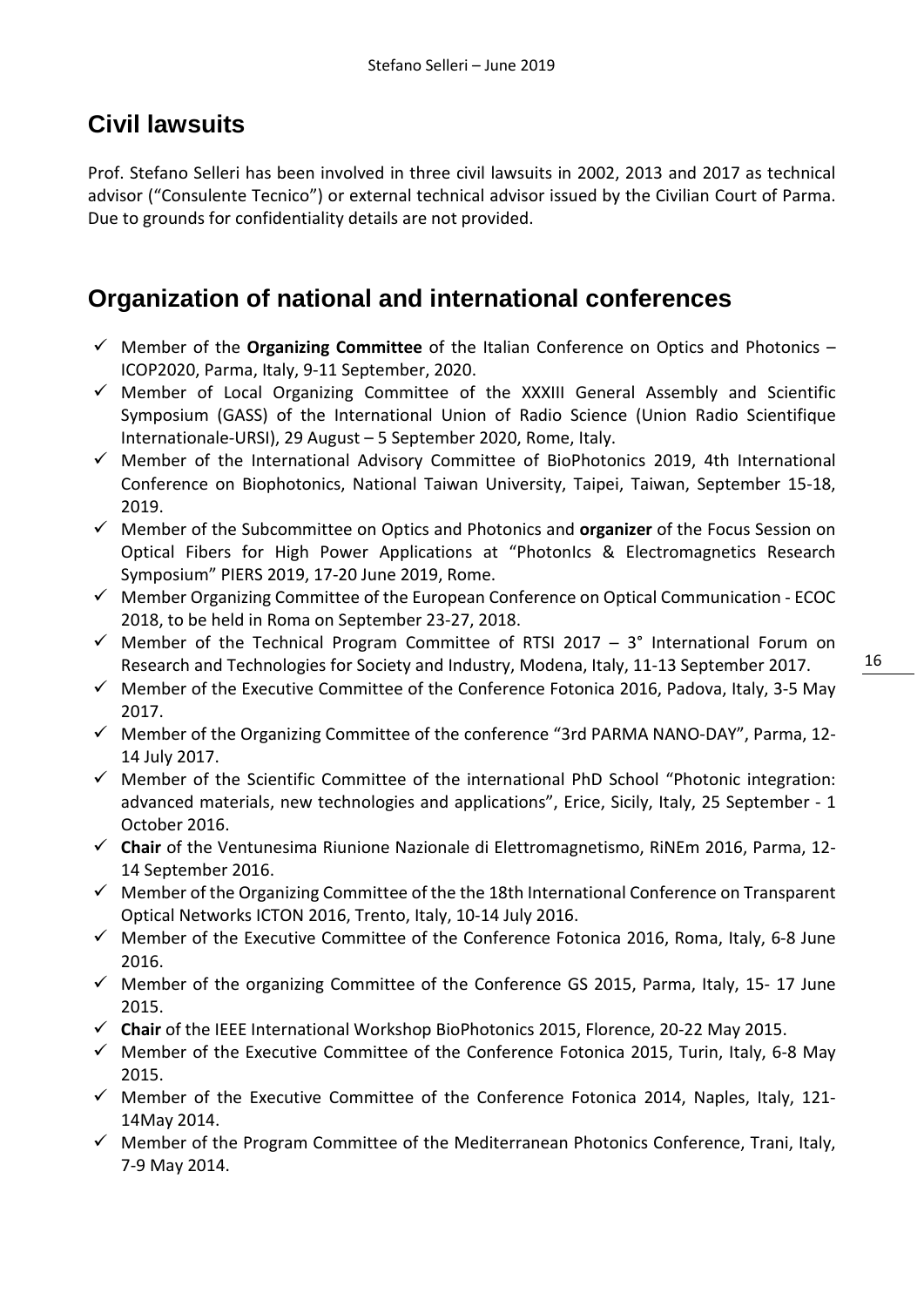- **Co-Chair** of the International Workshop on "Spatio-Temporal Complexity in Optical Fibers", Como, Italy, 16-18 September 2013.
- $\checkmark$  Member of the Executive Committee of "Workshop Gruppo Biosensori Ottici e Biofotonica", Sestri Levante, Italy, 19-20 September 2013.
- $\checkmark$  Member of the International Advisory Committee of IEEE International Workshop BioPhotonics 2013, Taipei, Taiwan, 17-19 July 2013.
- $\checkmark$  Member of the Executive Committee of the Conference Fotonica 2013, Milano, Italia, 14-16 May 2013.
- $\checkmark$  Member of the Technical Subcommittee on Optical Sensing and Metrology Conference on Lasers and Electro-Optics Europe (CLEO/Europe) and International Quantum Electronics Conference (IQEC), Munich, Germany, 12-16 May 2013.
- $\checkmark$  Member of the Executive Committee of the Conference Fotonica 2012, Firenze, Italy, 15-17 May 2012.
- $\checkmark$  Member of the Executive Committee of "Convegno Nazionale Sensori Innovazione, attualità e prospettive", Roma, Italy, 15-17 February 2012.
- **Chair** of the IEEE International Workshop BioPhotonics 2011, Parma, 8-10 June 2011.
- $\checkmark$  Member of the Technical Subcommittee on Optical Sensing and Metrology Conference on Lasers and Electro-Optics Europe (CLEO/Europe) and European Quantum Electronics Conference (EQEC), Munich, Germany, 2011.
- $\checkmark$  Member of the Technical Subcommittee on Optical Sensing and Metrology Conference on Lasers and Electro-Optics Europe (CLEO/Europe) and European Quantum Electronics Conference (EQEC), Munich, Germany June 14-19, 2009.
- $\checkmark$  Member of the Technical Program Committee of the Subcommittee on "Modelling, Numerical Simulation, and Theory" IPNRA 2008 - Integrated Photonics and Nanophotonics Research and Applications, organized by the Optical Society of America – OSA, Boston, USA, July 13-16, 2008.
	- 17
- **Chair** of the Winter Topical on "Photonic crystal Fibers: Technology and Applications", Winter Topicals 2008 – Nonlinear Photonics organized by IEEE-LEOS, Sorrento, Italy, January 14-16, 2008.
- **Chair** of the Subcommittee on "Modelling, Numerical Simulation, and Theory" IPNRA 2007 Integrated Photonics and Nanophotonics Research and Applications, co-located with Slow Light, Topical Meetings organized by the Optical Society of America – OSA, Salt Lake City, Utah, USA, July 8-11, 2007.
- $\checkmark$  Member of the International Program Committee of the IASTED International Conference "Antennas, Radar, and Wave Propagation (ARP 2007)", Montreal, Quebec, Canada - May 30 – June 1, 2007 and Special Session Organizer of the "Radio over Fiber Technologies and Applications" Special Session in ARP 2007.
- $\checkmark$  Member of the Technical Program Committee of the Subcommittee on "Modelling, Numerical Simulation, and Theory" IPRA 2006 - Integrated Photonics Research and Applications, colocated with Nanophotonics, Topical Meetings, Optical Society of America – OSA, Uncasville, Connecticut, USA, April 24-28, 2006.
- $\checkmark$  Member of the Technical Program Committee of the "Conference on Lasers and Electro-Optics/Europe" - CLEO/EUROPE 2005, Munich, Germany, 12-17 June 2005.

# <span id="page-17-0"></span>**Reviewer activity**

Prof. Stefano Selleri has been serving for years as reviewer for the most important scientific journals and conferences of the field, among them IEEE-LEOS Journal of Lightwave Technology, IEEE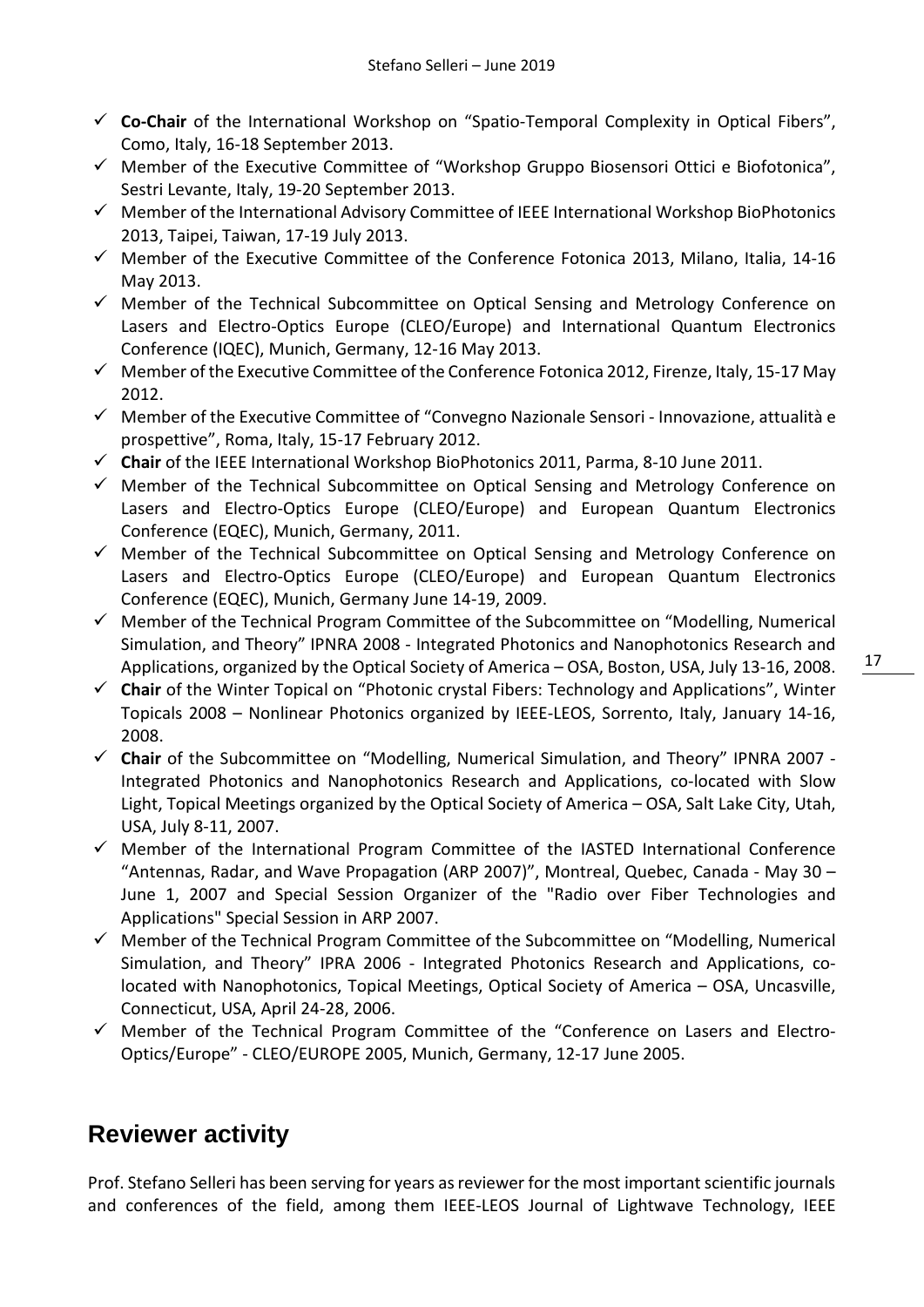Photonics Technology Letters, IEEE Journal of Selected Topics in Quantum Electronics, IEEE Sensors Journal, IEEE Journal of Quantum Electronics, Optics Express (Optical Society of America - OSA), Optics Letters (OSA), Journal of Optical Society of America B (OSA), Laser Physics Letters (OSA), Photonics Journal (OSA), Optics Communications (Elsevier), Optical and Quantum Electronics, Sensors & Actuators: B. Chemical (Elsevier), Optical Fiber Technology (Elsevier), Journal of Optics, Journal of Modern Optics, Chinese Optics Letters, Sensors (MDPI), Biosensors (MDPI), Materials (MDPI).

He also served as independent reviewer for projects funded by the Italian Ministry (MIUR) and for national and international institutions:

- $\checkmark$  Australian Solar Institute.
- $\checkmark$  RNID London.
- $\checkmark$  NATEC Denmark,
- $\checkmark$  Swiss National Science Foundation.
- $\checkmark$  Australian Research Council,
- $\checkmark$  French National Research Agency,
- $\checkmark$  University of Roma Tor Vergata.
- $\checkmark$  Italian national agency for the university system and research evaluation (Agenzia Nazionale di Valutazione del Sistema Universitario e della Ricerca – ANVUR) as reviewer of publications of the period 2011-2014.

### <span id="page-18-0"></span>**Guest editor**

- $\checkmark$  Prof. Stefano Selleri has been Guest Editor of the International Journal of Modern Physics B, Condensed Matter Physics; Statistical Physics; Atomic, Molecular and Optical Physics, Volume 28, Issue 12, 10 May 2014, doi.org/10.1142/S0217979214020020. The title of the special issue is: "High-Brightness Fiber and Fiber-Coupled Sources".
- $\checkmark$  Prof. Stefano Selleri has been Guest Editor with Dr. Tarun Kumar Gangopadhyay of the CSIR, "Central Glass & Ceramic Research Institute", India, of the Special Issue "Optical Sensors Using Microstructured and Photonics Crystal Fibers", [https://www.mdpi.com/journal/sensors/special\\_issues/Microstructured\\_and\\_Photonics\\_C](https://www.mdpi.com/journal/sensors/special_issues/Microstructured_and_Photonics_Crystal_Fibers) [rystal\\_Fibers](https://www.mdpi.com/journal/sensors/special_issues/Microstructured_and_Photonics_Crystal_Fibers)

### <span id="page-18-1"></span>**IEEE JQE associate editor**

Prof Stefano Selleri is Associate editor of **IEEE Journal of Quantum Electronics**. The IEEE Journal of Quantum Electronics is dedicated to the publication of manuscripts reporting novel experimental or theoretical results. Published bi-monthly by the IEEE Photonics Society, in both web-based and print form, the journal comprises original contributions describing significant advances in the understanding of quantum electronics phenomena or the demonstration of new devices, systems, or applications.

<https://www.photonicssociety.org/publications/journal-of-quantum-electronics/editorial-board>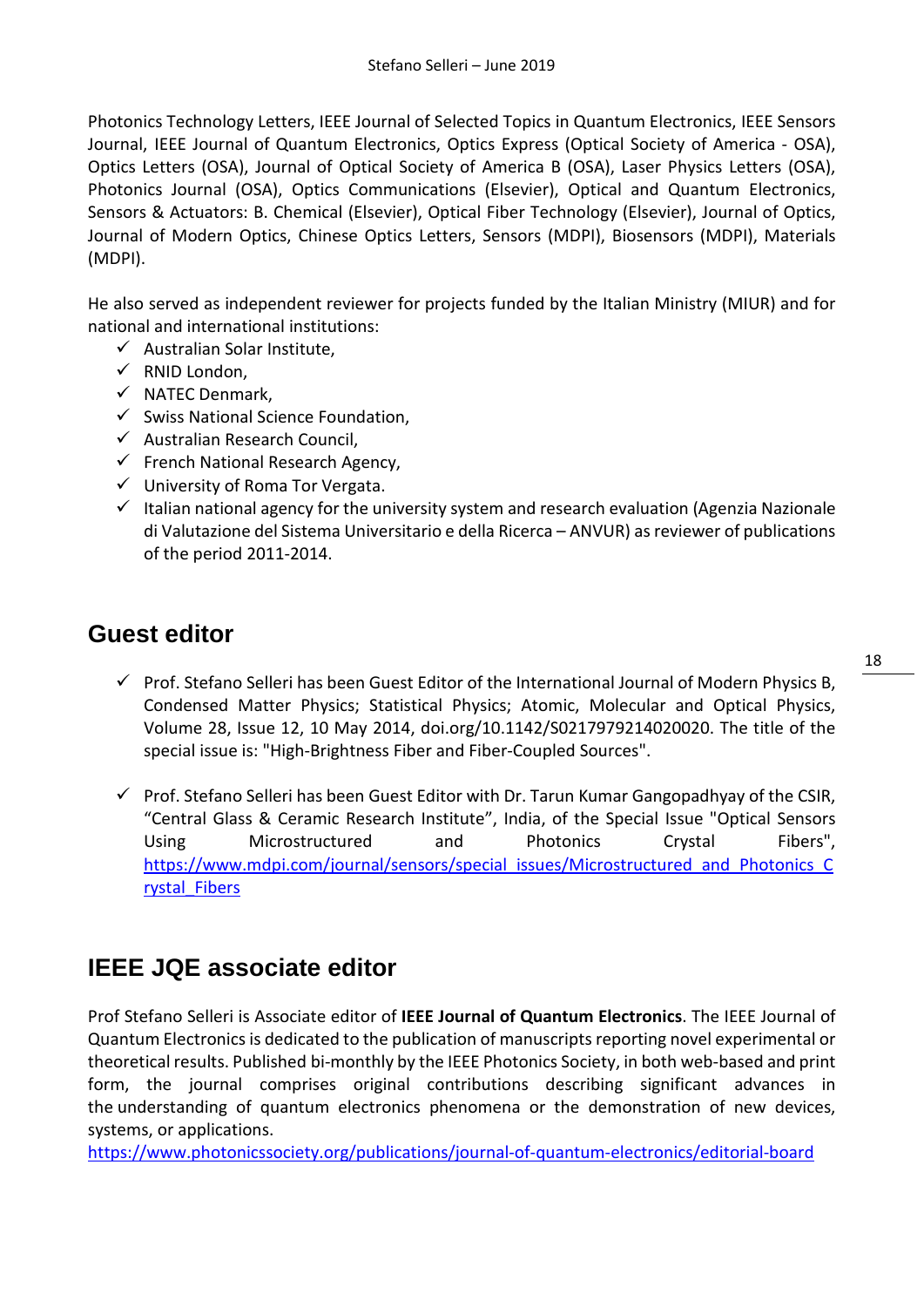### <span id="page-19-0"></span>**Sensors editorial board member**

Prof Stefano Selleri is member of the Editorial Board of **Sensors (MDPI)**. Sensors provides an advanced forum for the science and technology of sensors and biosensors. It publishes reviews (including comprehensive reviews on the complete sensors products), regular research papers and short notes. Its aim is to encourage scientists to publish their experimental and theoretical results in as much detail as possible.

<http://www.mdpi.com/journal/sensors/sectioneditors/physicalsensors>

### <span id="page-19-1"></span>**Lectures and seminars**

- $\checkmark$  Stefano Selleri, "Photonic crystal fibers, properties and applications", IEEE Photonics Society Italy Chapter seminar, 27 March 2017, INFN, "Laboratori Nazionali del Sud", Catania, Italy.
- $\checkmark$  Stefano Selleri, "Laser", two lessons for the European Master Degree in Oral Laser Applications – EMDOLA, organized by University of Parma, in 2012 and 2017, 12-10-2012 and 17-2-2017.
- $\checkmark$  Stefano Selleri, "Design and modelling of photonics crystal fibers", 1 July 2014, University of Bern, Switzerland.
- $\checkmark$  Stefano Selleri, "Fiber based platform for biosensing", IEEE Photonics Society Italy Chapter seminar, 18 November 2013, Naples, Italy.
- $\checkmark$  Stefano Selleri, "Fiber lasers: status and applications", IEEE Photonics Society Italy Chapter seminar, 30 May 2013, Modena, Italy.
- $\checkmark$  Stefano Selleri, "Fiber based platform for biosensing", IEEE Photonics Society Italy Chapter seminar, 13 February 2013, Pavia, Italy.
- $\checkmark$  Stefano Selleri, "Fiber optics platform for biomedical detection", IEEE Photonics Society Italy Chapter Workshop, Brescia, Italy, 29-30 May, 2012.
- $\checkmark$  Stefano Selleri, "Fibre fotoniche per la bio-sensoristica", panelist of the round-table on: "Fotonica per la Vita - Photonics for Life", Salone dei 500, Palazzo Vecchio, Florence, 15 May 2012.
- $\checkmark$  Stefano Selleri, "Photonic crystal fiber numerical design for fiber lasers used in photovoltaics scribing", 5th Annual Meeting Photonic Devices, Zuse-Institut Berlin (ZIB), Berlin, 23-24 February 2012.
- $\checkmark$  Stefano Selleri, "Optical fiber platform for the detection of biological components", workshop on Nanophotonics for sensing & nonlinear optics: Next generation photonic materials, structures & devices, Serafino, Institute for Photonics & Advanced Sensing (IPAS), McLaren Vale, South Australia, 24-26 August 2011.
- $\checkmark$  Stefano Selleri, "Biosensor optical fiber platform for the detection of relevant components in biological fluids", 14th International Erlangen Graduate School in Advanced Optical Technologies (SAOT) Workshop on "Fiber Lasers, Sensors and Materials", Reichenschwand, Nurnberg, Germany, 27-29 July 2011.
- $\checkmark$  Stefano Selleri, A. Cucinotta, F. Poli, D. Passaro, E. Coscelli, "Advanced Fiber Lasers for Photovoltaic thin film Module Scribing", 8 October 2010, Centro di Eccellenza per l'Ingegneria dell'Informazione, della Comunicazione e della Percezione (CEIICP), Pisa, Italy.
- $\checkmark$  Annamaria Cucinotta, Stefano Selleri, "Le Lavorazioni Laser per il Fotovoltaico", ExpoLaser 2008, Piacenza, 14 November 2008.
- $\checkmark$  Stefano Selleri, "Hollow Core Photonic Crystal Fibers", Brno University of Technology, Czech Republic, April 16-20, 2007, Teaching Staff Mobility, Socrates/Erasmus Project.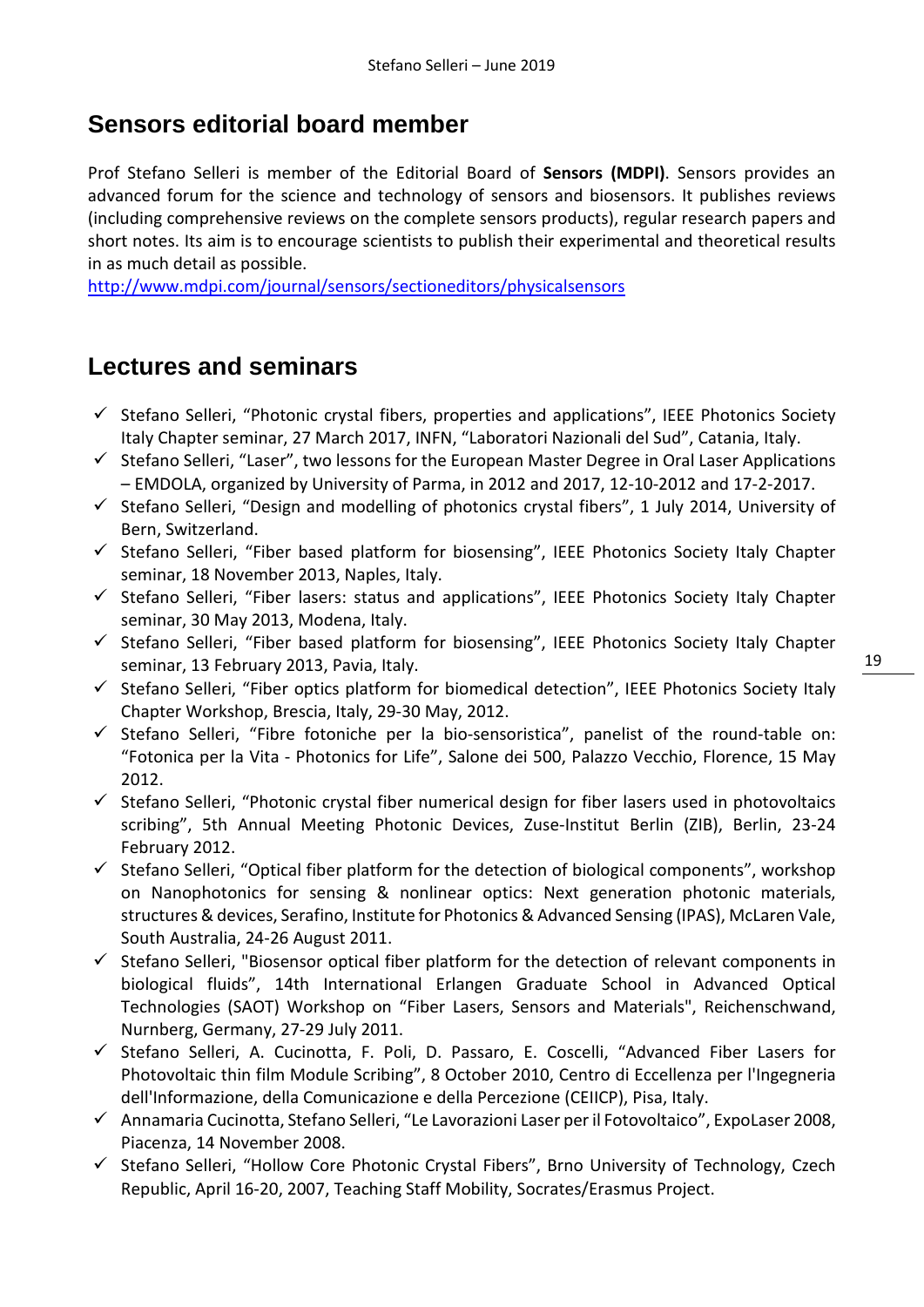- $\checkmark$  Stefano Selleri, "Optical Fiber Amplifiers for WDM systems", Brno University of Technology, Czech Republic, April 16-20, 2007, Teaching Staff Mobility, Socrates/Erasmus Project.
- $\checkmark$  Stefano Selleri, "Optical Fiber Amplifiers for WDM systems", Nottingham University, United Kingdom, November 24, 2006.
- $\checkmark$  Stefano Selleri, "Optical Amplifiers for WDM Systems", Brno University of Technology, Czech Republic, March 31, 2003, Teaching Staff Mobility, Socrates/Erasmus Project.
- $\checkmark$  Stefano Selleri, "Photonic Crystal Fibers", Brno University of Technology, Czech Republic, April 1, 2003, Teaching Staff Mobility, Socrates/Erasmus Project.

## <span id="page-20-0"></span>**Invited speeches**

- $\checkmark$  L. Rosa, S. Mckee, L. Vincetti, F. Poli, S. Selleri, A. Cucinotta, "Thermo-optic effects in multicore fibers for high power lasers," SPIE Photonics Europe 2020, Fiber Lasers and Glass Photonics: Materials through Applications II conference, March 29 - April 2, 2020, Strasbourg, France.
- $\checkmark$  S. Selleri, "Boosting accessibility of diagnostics tools for 3D printing, consumer electronics, digital imaging and open source software conversion", Optical Metrology, 24-27 June 2019, Munich, Germany.
- $\checkmark$  A. Cucinotta, F. Pasquali, M. Barozzi, A. Tonelli, A. Candiani, L. Vicetti, S. Selleri "Smartphonebased Approach for Colorimetric Dipstick Analysis", "PhotonIcs & Electromagnetics Research Symposium", PIERS 2019, 17-20 June 2019, Rome.
- $\checkmark$  S. Selleri, S.H. Pallangal, L. Vincetti, L. Rosa, F. Poli, A. Cucinotta, "Modal guidance and phase shift in thermally loaded multi-core fibers," TE1-I2, International Conference on Fiber Optics and Photonics - PHOTONICS 2018, December 12-15, 2018, New Delhi, India.
- L. Vincetti, C. Molardi, F. Giovanardi, F. Poli, S. Selleri, A. Cucinotta, "Photonic Crystal Fibers for Label-free DNA Detection", Photonics@SG, 31 July – 4 August 2017, Singapore.
- $\checkmark$  S. Selleri, "Low cost and smart diagnostic platforms for chemical analysis", GS 2015, 15-17 June 2015, Parma, Italy.
- $\checkmark$  A. Candiani, S. Giannetti, A. Bertucci, A. Manicardi, R. Corradini, M. Konstantaki, S. Pissadakis, A. Cucinotta, S. Selleri, "Biophotonics photonic crystal fibers platform for nanoparticleenhanced DNA," The Second Biophotonics Conference, July 17-19, 2013, National Taiwan University, Taipei, Taiwan.
- A. Candiani, S. Giannetti, Hussein T. Salloom, M. Sozzi, A. Hadi Al-Janabi, A. Cucinotta, S. Selleri, "Nanoparticle enhanced fiber platform for biosensing applications," EOS Topical Meetings, 12- 14 September 2013, Capri, Italy.
- $\checkmark$  A. Candiani, S. Giannetti, A. Cucinotta, A. Bertucci, A. Manicardi, M. Konstantaki, W. Margulis, S. Pissadakis, R. Corradini, S. Selleri, "DNA biosensors implemented on PNA-functionalized microstructured optical fibers Bragg gratings," proc. SPIE Optics and Optoelectronics 2013, April 15-18, 2013, Prague, Czech Republic, paper 8775-1.
- $\checkmark$  S. Selleri, A. Bosio, A. Cucinotta, M. Sozzi, D. Menossi, Y. Hernandez, A. Bertrand, C. Duterte, "Optimization of pulsed fiber laser scribing for CdTe and CIGS solar cells," ICTON 2012, Coventry, United Kingdom, July 2-5, 2012.
- $\checkmark$  S. Selleri, "Microstructured and standard optical fibers for the detection of relevant components in biological fluids", Micro- and nano-photonic materials and devices, Trento, Italy, 16-18 January 2012.
- Y. Hernandez; A. Bertrand; S. Selleri; F. Salin; L. Leick; M. Hueske; R. Petkovsek; F. Ferrario; N. Lichtenstein, "Recent Progress on the ALPINE (Advanced Lasers for Photovoltaic INdustrial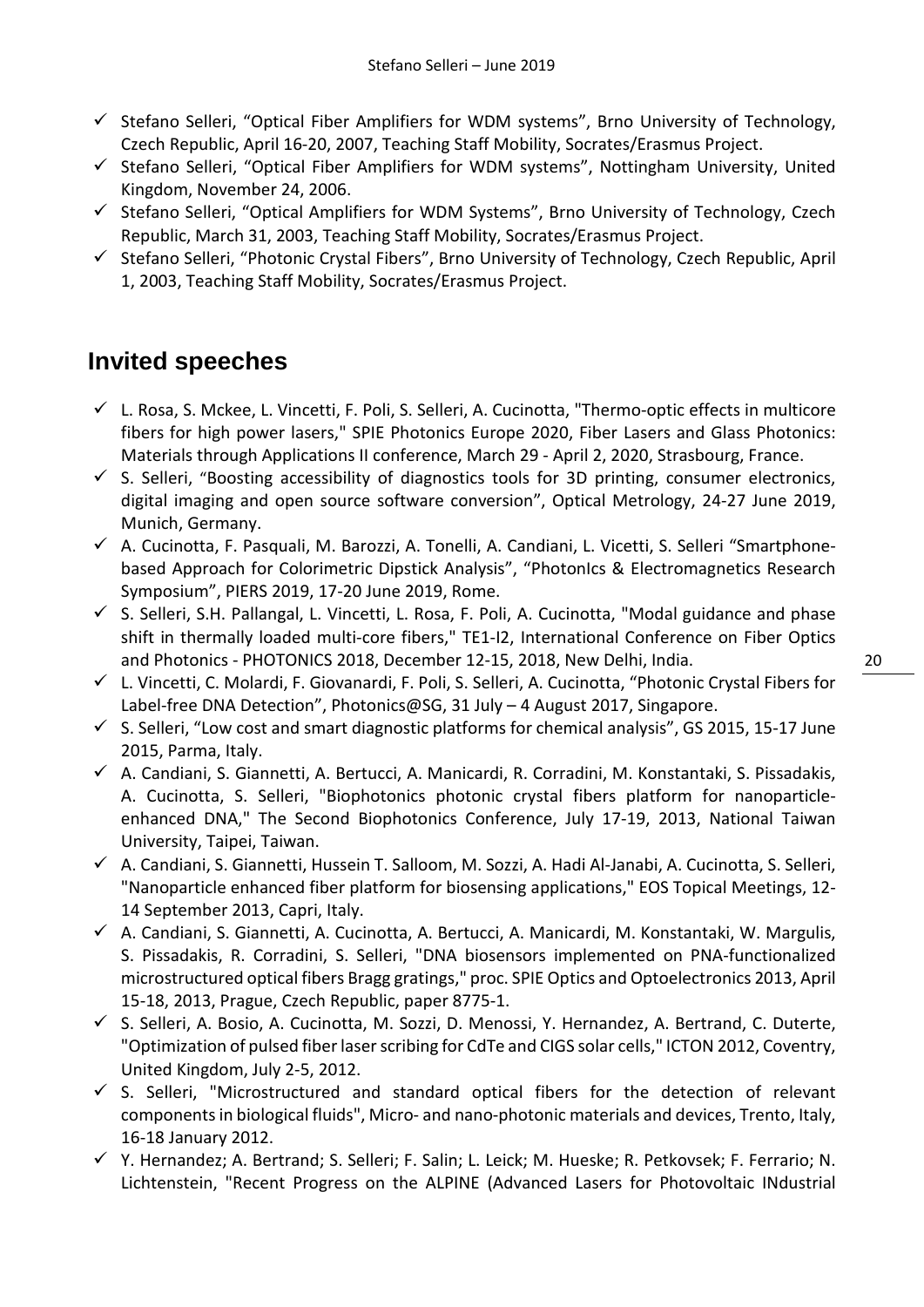processing Enhancement) FP7 Integrated Project", Fiber Laser Applications - FILAS 2011, FThB1, Istanbul, Turkey, February 16-17 2011.

- $\checkmark$  S. Selleri, "Recent status and prospects of EU-funded ALPINE project," SPIE Photonics West 2011, San Francisco (CA), United States, paper 7921-26, January 22-27, 2011.
- $\checkmark$  S. Selleri "Microstructured optical fibers exploitation: from photovoltaics to biosensing," IEEE Photonics Society Winter Topical Meetings 2011, Keystone (CO), United States, January 10-12, 2011.
- $\checkmark$  S. Selleri, A. Cucinotta, F. Poli, "Active photonic crystal fiber amplifiers and lasers". The 9th International Conference on Optical Communications and Networks (ICOCN2010), Nanjing, China, 24-27 October 2010.
- F. Poli, E. Coscelli, D. Passaro, A. Cucinotta, S. Selleri, "Accoppiamento tra modi guidati e di cladding in fibre a cristallo fotonico polarizzanti", FOTONICA 2010, P2.23, Pisa, May 25-27, 2010.
- $\checkmark$  S. Selleri, A. Cucinotta, F. Poli, D. Passaro, "Yb-doped Rod-type Photonic Crystal Fibers for High Brilliance Lasers", ICO Photonics Conference on Emerging Trends & Novel Metamaterials in Photonics, pp. 63, Delphi, Greece, October 7-9, 2009.
- $\checkmark$  S. Selleri, A. Cucinotta, F. Poli, D. Passaro, "High brilliance fiber lasers for the scribing of photovoltaic modules", 11th International Conference on Transparent Optical Networks - ICTON 2009, Mo.B1.5, Island of São Miguel, Azores, Portugal, June 28 - July 2, 2009.
- $\checkmark$  S. Selleri, A. Cucinotta, F. Poli, D. Passaro, "Fibre a cristallo fotonico: applicazioni e prospettive", FOTONICA 2009, C3.1, Pisa, May 27-29, 2009.
- Federica Poli, Annamaria Cucinotta, Matteo Foroni, Stefano Selleri, "Finite-Element Based Photonic Crystal Fiber Analysis: From Solid to Hollow Core Fibers", IEEE Winter Topicals 2008, Nonlinear Photonics, Hilton Sorrento Palace, January 14-16, 2008.
- $\checkmark$  Federica Poli, Annamaria Cucinotta, Stefano Selleri, "Microstructured fibers: modelling, design and applications", Integrated Photonics and Nanophotonics Research and Applications, IPNRA 2008, Boston, July 13-16, 2008.
- $\checkmark$  Federica Poli, Annamaria Cucinotta, Davide Passaro, Stefano Selleri, "Doped fiber lasers: from telecom to industrial applications", International Conference on Transparent Optical Networks, ICTON 2008, Athens, July 13-16, 2008.

# <span id="page-21-0"></span>**Books and book chapters**

Prof. Stefano Selleri authored monographs and textbooks at university level for students as well as research books in electromagnetics and photonics.

- Stefano Selleri, Luca Vincetti, Annamaria Cucinotta, "**Optical and Photonics Components**", Esculapio, ISBN-10: 8874889240 ISBN-13 978-8874889242, 2015.
- "**Optofluidics, Sensors and Actuators in Microstructured Optical Fibers**", Edited by Stavros Pissadakis and Stefano Selleri, Elsevier - Woodhead Publishing, 2015.
- Stefano Selleri, Luca Vincetti, Annamaria Cucinotta, "**Componenti Ottici e Fotonici**", Esculapio, ISBN 9788874885527, 2012.
- Federica Poli, Annamaria Cucinotta and Stefano Selleri, "**Photonic Crystal Fiber, Properties and Applications**", Springer, ISBN 978-1-4020-6325-1, 2007.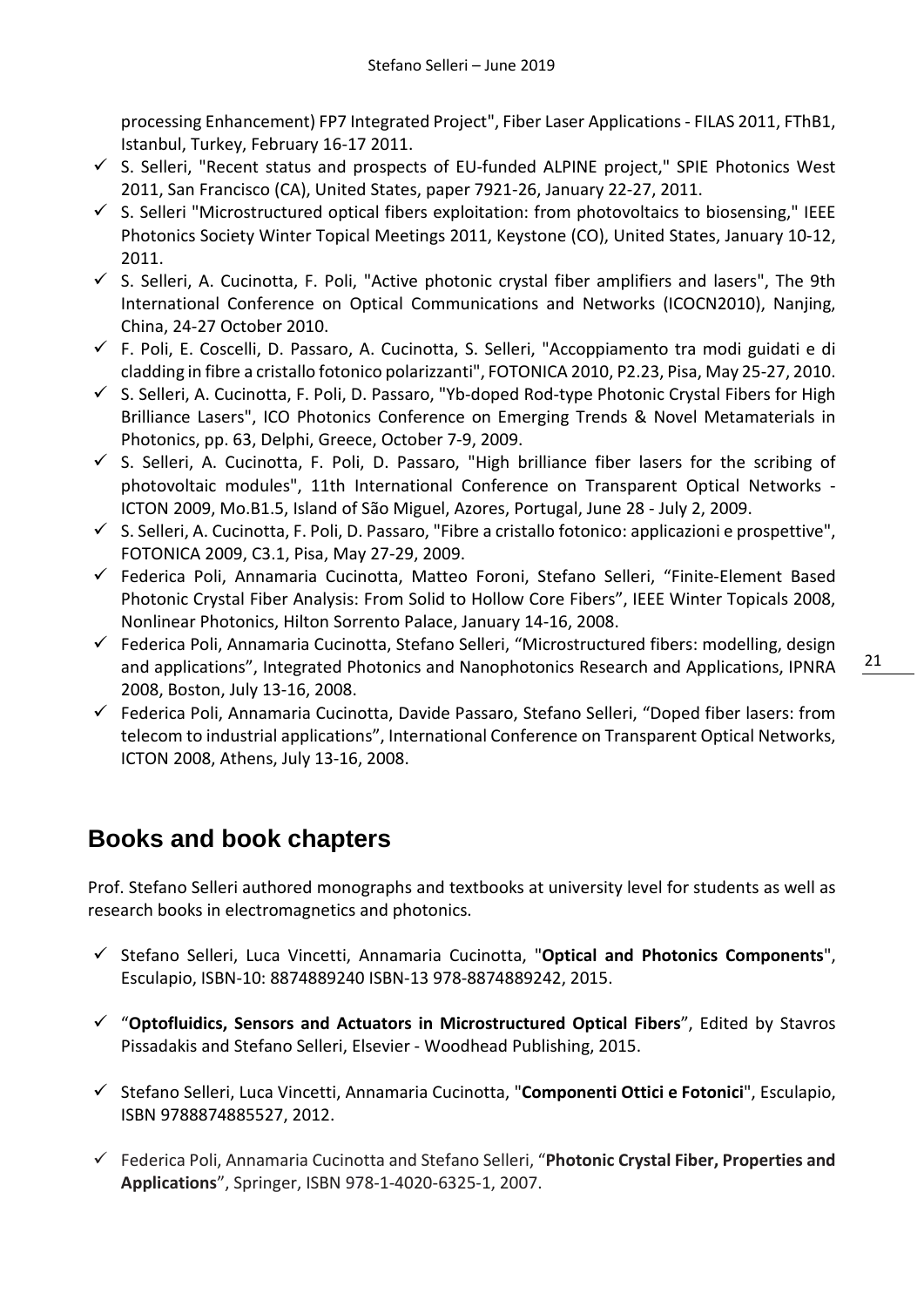- Stefano Selleri is editor and translator of Fawwaz T. Ulaby, "**Fondamenti di Campi Elettromagnetici, Teoria ed Applicazioni**", edited by McGraw-Hill, Milan 2006, the Italian Edition of Fawwaz T. Ulaby, "Fundamentals of Applied Electromagnetics", Prentice Hall, Upper Saddle River, NJ 2004.
- Stefano Selleri, "**Propagazione Elettromagnetica Guidata**", MUP, 2005, Parma, ISBN 88-7847- 000-7.
- Stefano Selleri, Altaf Hussain Bouk, "**Propagazione Guidata**", MUP, 2004, Parma, ISBN 88-7847- 095-3.
- Stefano Selleri, "**Esercizi di Campi Elettromagnetici**", Edizioni Santa Croce, 1997, Abbiategrasso (MI).

#### **Book chapter**

- Roberto Corradini, Stefano Selleri, "**Photonic Crystal Fibers for Physical, Chemical and Biological Sensing**", Chapter 11 in "Photonic Bandgap Structures: A Novel Technological Platform for Physical, Chemical and Biological Sensing", e-book, Marco Pisco, Andrea Cusano and Antonello Cutolo editors, pp. 189-202, Bentham Science Publishers, 2012.
- Stefano Selleri, Carlo Fornaini, Annamaria Cucinotta, "**Laser Physics, Laser-Tissues Interactions and Laser Safety**", Chapter 1 in "Oral Laserology", Carlo Fornaini and Jean-Paul Rocca editors, pp. 1-19, EDlearning, 2015.

### <span id="page-22-0"></span>**Publications**

Prof. Stefano Selleri is author of more than four hundred papers published on international journals or presented to international conferences. He is also author of more than one hundred national journal or conference papers. The H-index and the number of citations are as follows:

|                | H-index | Citations |
|----------------|---------|-----------|
| Web of Science | 26      | 2142      |
| Scopus         | 29      | 2716      |
| Google Scholar | 33      | 3763      |

#### <span id="page-22-1"></span>**International Journal Papers**

- 1. J. Laegsgaard, F. Poli, A. Cucinotta, S. Selleri, "Thermo-optic instabilities in asymmetric dual-core amplifiers," Journal of the Optical Society of America B: Optical Physics vol. 37, n. 5, pp. 1494-1501 (2020).
- 2. L. Rosa, S.H. Pallangal, F. Poli, S. Selleri, and A. Cucinotta, "Mode phase variation and sensitivity to thermal load in three-core optical fibers," J. Lightwave Technology, vol. 38, no. 8, pp. 2400-2405 (2020).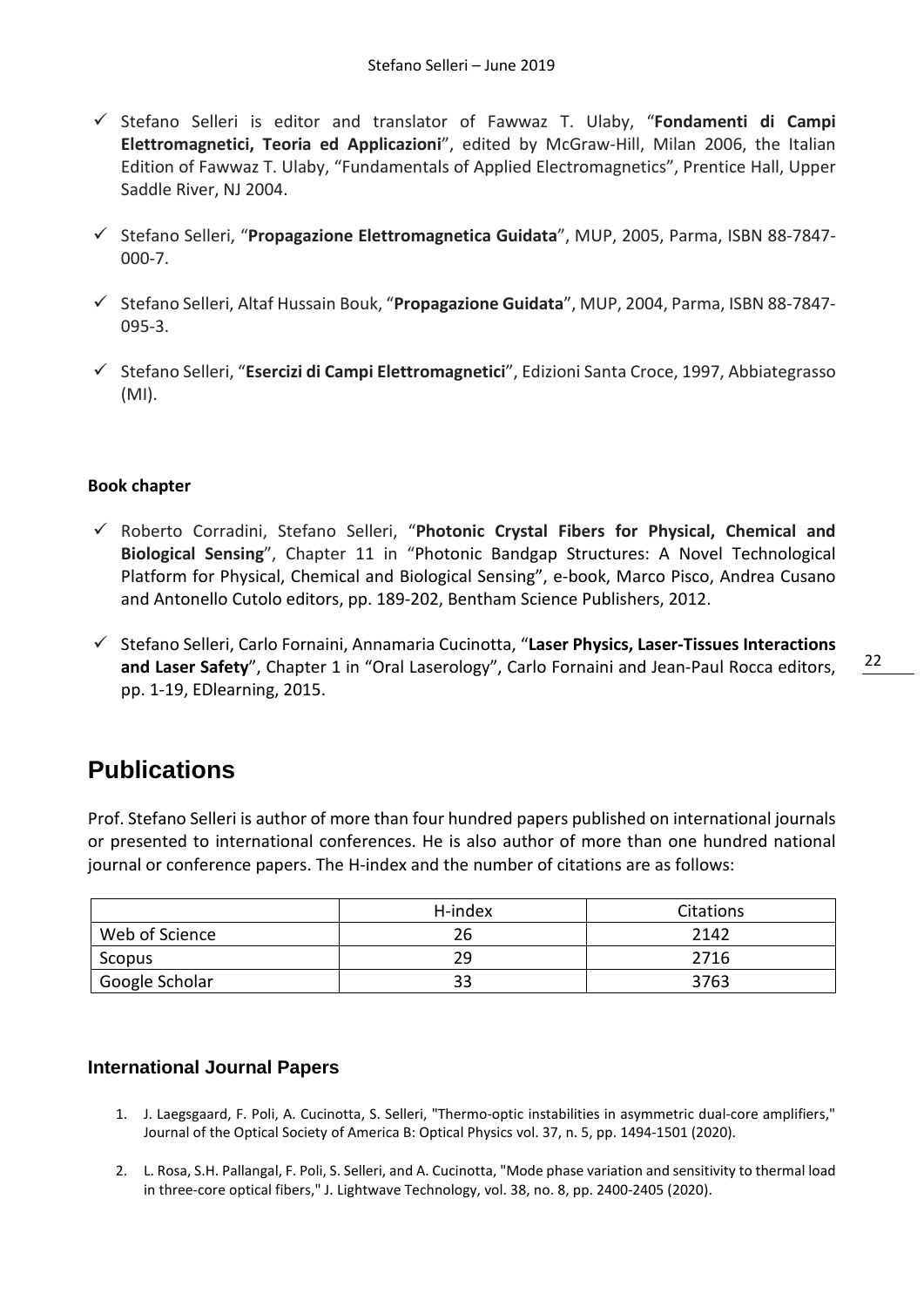- 3. M. Konstantaki, D. Skiani, D. Vurro, A. Cucinotta, S. Selleri, A. Secchi, S. Iannotta and S. Pissadakis, "Silk fibroin enabled optical fiber methanol vapor sensor", Photonics Technology Letters, vol. 32, n. 9, 1 May 2020, pp. 514- 517 (2020).
- 4. Ruben Foresti, Stefano Rossi, Silvana Pinelli, Rossella, Alinovi, Matteo Barozzi, Corrado Sciancalepore, Maricla Galetti, Cristina Caffarra, Paola Lagonegro, Guido Scavia, Monica Mattarozzi, Maria Careri, Claudio Macaluso, Michele Miragoli, Stefano Selleri, "Highly-defined bioprinting of long-term vascularized scaffolds with Bio-Trap: complex geometry functionalization and process parameters with Computer Aided Tissue Engineering," Materialia, vol. 9, March 2020, 100560 (2020).
- 5. Ruben Foresti, Stefano Rossi, Silvana Pinelli, Rossella Alinovi, Corrado Sciancalepore, Nicola Delmonte, Stefano Selleri, Cristina Caffarra, Edoardo Raposio, Guido Macaluso, Claudio Macaluso, Antonio Freyrie, Michele Miragoli & Paolo Perini, "In-vivo vascular application via ultra-fast bioprinting for future 5D personalised nanomedicine," Scientific Reports 10, 3205 (2020).
- 6. A. Perveen, A.H.A. Lutey, L. Romoli, A. Cucinotta, S. Selleri, "Pulsed laser machining of high-performance engineering and biomedical alloys," International Journal of Machining and Machinability of Materials 22(2), 137-152 (2020).
- 7. F. Poli, J. Laegsgaard, A. Cucinotta, S. Selleri, "Thermal Effects on Modal Properties of Dual-Core Yb-Doped Fibers," Journal of Lightwave Technology vol. 37, n.4, pp. 1075-1083 (2109).
- 8. Jesper Laegsgaard, Federica Poli, Annamaria Cucinotta, Stefano Selleri, "Static and dynamic mode instabilities in dual-core fiber amplifiers," Journal of the Optical Society of America B, vol. 36, n. 3, pp. 757-767 (2019).
- 9. Alessandro Tonelli, Alessandro Candiani, Michele Sozzi, Andrea Zucchelli, Ruben Foresti, Chiara Dallâ€<sup>™</sup>Asta, Stefano Selleri, Annamaria Cucinotta, "The geek and the chemist: Antioxidant capacity measurements by DPPH assay in beverages using open source tools, consumer electronics and 3D printing," Sensors and Actuators B: Chemical 282, 559-566 (2019).
- 10. J. Laesgaard, F. Poli, A. Cucinotta, S. Selleri, "Theory of thermo-optic instabilities in dual-core fiber amplifiers," Optics Letters 43(19), 4775-4778 (2018).
- 11. C. Fornaini, E. Merigo, F. Poli, J.-P. Rocca, S. Selleri, G. Lagori, A. Cucinotta, "Hard dental tissues laser welding: a new help for fractured teeth? A preliminary ex vivo study," LASER THERAPY 27(2), 105-110 (2018
- 12. C. Fornaini, F. Poli, E. Merigo, N. Brulat-Bouchard, A. El Gamal, J-P. Rocca, S. Selleri, A. Cucinotta, "Disilicate Dental Ceramic Surface Preparation by 1070 nm Fiber Laser: Thermal and Ultrastructural Analysis," Bioengineering **51**(1), 10 (2018).
- 13. C. Fornaini, E. Merigo, F. Poli, C. Cavatorta, J.P. Rocca, S. Selleri, A. Cucinotta, "Use of 1070 nm fiber lasers in oral surgery: preliminary ex vivo study with FBG temperature monitoring," Laser Therapy 27(1) (2018).
- 14. C. Molardi, F. Poli, L. Rosa, S. Selleri, A. Cucinotta, "Mode discrimination criterion for effective differential amplification in Yb-doped fiber design for high power operation", Vol. 25, Optics Express **25** (23), 29013-29025 (2017).
- 15. S. K. M. Al-Hayali, S. Selleri, A. H. Al-Janabi, "Dual-Wavelength Passively Q-Switched Ytterbium-Doped Fiber Laser Based on Aluminum Oxide Nanoparticle Saturable Absorbers," Chinese Physics Letter **34**(11), 114201 (2017).
- 16. F. Poli, E. Coscelli, A. Cucinotta, S. Selleri, "Inner cladding influence on mode interaction in symmetry-free photonic crystal fibers under heat load," Optical and Quantum Electronics 49, 323 - 332 (2017).
- 17. Kundong Mo, Bo Zhai, Li Jianfeng, E. Coscelli, F. Poli, A. Cucinotta, S. Selleri, Chen Wei, Yong Liu, "Numerical investigation on broadband mid-infrared supercontinuum generation in chalcogenide suspended-core fibers," Chinese Physics B 26(5), 054216 (2017).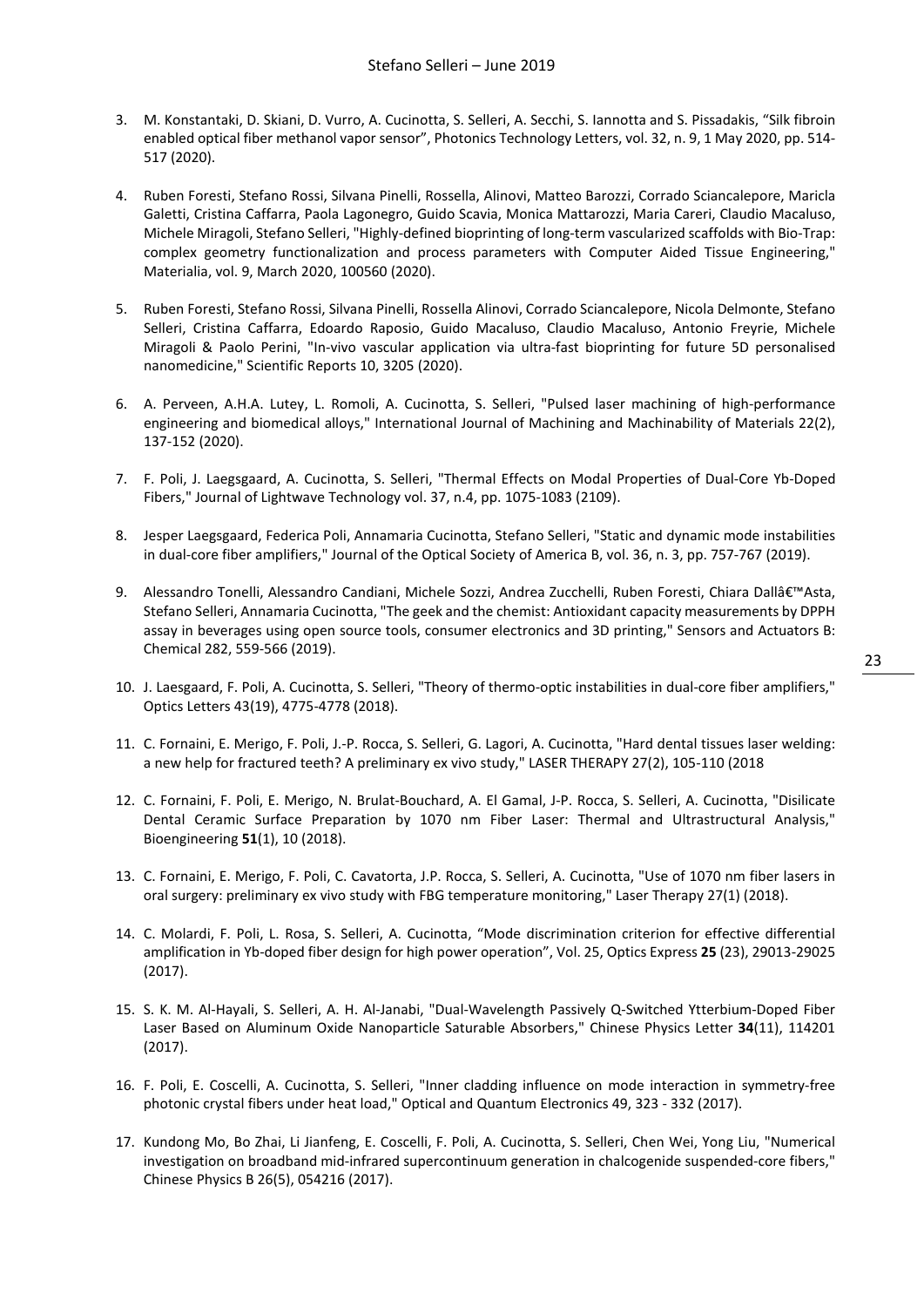- 18. M. Barozzi, A. Manicardi, A. Vannucci, A. Candiani, M. Sozzi, M. Konstantaki, S. Pissadakis, R. Corradini, S. Selleri, A. Cucinotta, "Optical Fiber Sensors for Label-free DNA Detection", Journal of Lightwave Technology, vol. 35, no. 16, pp. 3461-3472 (2017) – Invited paper.
- 19. C. Fornaini, E. Merigo, M. Sozzi, J.P. Rocca, F. Poli, S. Selleri, A. Cucinotta, "Four different diode lasers comparison on soft tissues surgery: A preliminary ex vivo study", Laser Therapy, vol. 25, pp. 105 – 114 (2016).
- 20. L. Rosa, E. Coscelli, F. Poli, A. Cucinotta, S. Selleri, "Full-vector modeling of thermally-driven gain competition in Yb-doped reduced symmetry photonic-crystal fiber", Optical and Quantum Electronics, vol. 48, pp.  $1 - 8$ (2016).
- 21. E. Coscelli, R. Dauliat, F. Poli, D. Darwich, A. Cucinotta, S. Selleri, K. Schuster, A. Benoit, R. Jamier, P. Roy, F. Salin, "Analysis of the modal content into large-mode-area photonic crystal fibers under heat load," IEEE J. of Selected Topics in Quantum Electronics **22** (2) (2016).
- 22. L. Rosa, E. Coscelli, F. Poli, A. Cucinotta, S. Selleri, "Thermal modeling of gain competition in Yb-doped largemode-area photonic-crystal fiber amplifier," Optics Express **23** (14), 18638-18644 (2015).
- 23. C. Molardi, X. Yu, H. K. Liang, Y. Zhang, C. W. Qiu, A. Cucinotta, S. Selleri, "Analysis of mid-infrared lasing in active random media," Optics Express 23 (9), 12286-12292 (2015).
- 24. E. Coscelli, F. Poli, J. Li, A. Cucinotta, S. Selleri, "Dispersion engineering of highly nonlinear chalcogenide suspended core fibers," IEEE Photonics Journal 7(3), 2200408 (2015),
- 25. C. Molardi, X. Yu, H. K. Liang, Y. Zhang, A. Cucinotta, S. Selleri, "Modal analysis in 2D media with variable disorder," Optics Express 23 (3), 3681-3689 (2015).
- 26. A. Bertucci, A. Manicardi, A. Candiani, S. Giannetti, A. Cucinotta, G. Spoto, M. Konstantaki, S. Pissadakis, S. Selleri, R. Corradini, "Detection of unamplified genomic DNA by a PNA-based microstructured optical fiber (MOF) Bragg-grating optofluidic system," Biosensors and Bioelectronics 63, 248-254 (2015).
- 27. F. Poli, E. Coscelli, A. Cucinotta, S. Selleri, F. Salin, "Single-mode propagation in Yb-doped large mode area fibers with reduced cladding symmetry," IEEE Photonics Technology Letters 26 (21), 2454-2457 (2014).
- 28. E. Coscelli, C. Molardi, A. Cucinotta, S. Selleri, "Symmetry-free Tm-doped photonic crystal fiber with enhanced mode area," IEEE Journal of Selected Topics in Quantum Electronics 20 (5), 1-7 (2014).
- 29. M. Bravo, A. Candiani, A. Cucinotta, S. Selleri, M. Lopez-Amo, J. Kobelke, K. Schuster, "Remote PCF-based Multiplexing by using optical add-drop multiplexers," Optics & Laser Technology vol. 57 pp. 9-11 (2014).
- 30. E. Coscelli, C. Molardi, M. Masruri, A. Cucinotta, S. Selleri, "Thermally resilient Tm-doped large mode area photonic crystal fiber with symmetry-free cladding," Optics Express 22 (8), 9707-9714 (2014).
- 31. A. Candiani, A. Argyros, S. G. Leon-Saval, R. Lwin, S. Selleri, S. Pissadakis, "A loss-based, magnetic field sensor implemented in a ferrofluid infiltrated microstructured polymer optical fiber," Applied Physics Letters 104, 111106-1 - 111106-6 (2014).
- 32. L.V. Nguyen, S. Giannetti, S. Warren-Smith, A. Cooper, S. Selleri, A. Cucinotta, T. Monro, "Genotyping single nucleotide polymorphisms using different molecular beacon multiplexed within a suspended core optical fiber", Sensors, vol. 14, pp. 14488 – 14499 (2014).
- 33. A. Bosio; M. Sozzi; D. Menossi; S. Selleri; A. Cucinotta; N. Romeo, "Polycrystalline CdTe thin film mini-modules monolithically integrated by fiber laser", Thin Solid Films, vol. 562, pp. 638 – 647 (2014).
- 34. A. Lutey, M. Sozzi, S. Carmignato, S. Selleri, A. Cucinotta, P. G. Molari, "Nanosecond and sub-nanosecond pulsed laser ablation of thin single and multi-layer packaging films," Applied Surface Science 285, 300 - 308 (2013).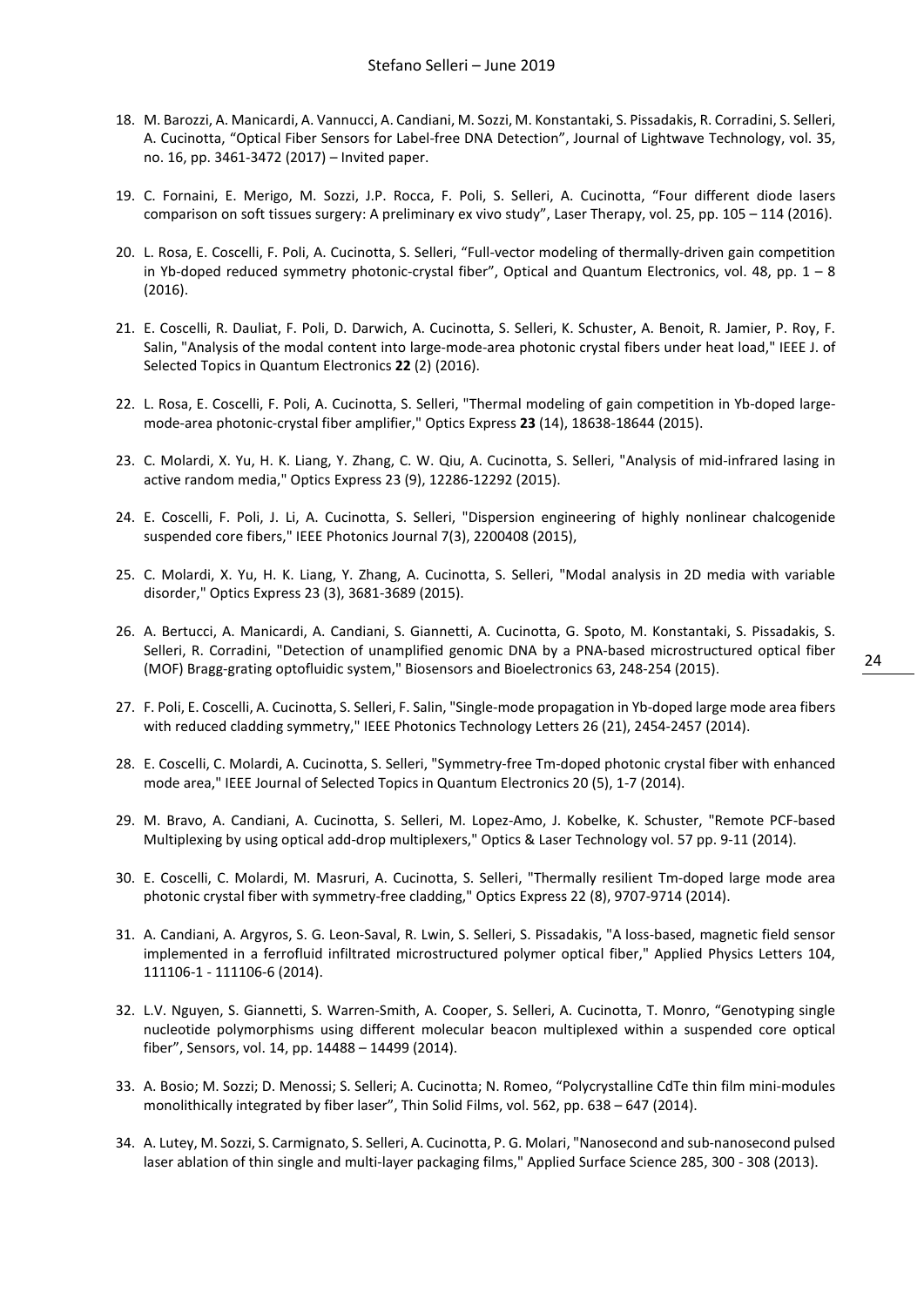- 35. M. Sozzi, C. Fornaini, A. Cucinotta, E. Merigo, P. Vescovi, S. Selleri, "Dental ablation with 1064 nm, 500 ps, Diode pumped solid state laser: A preliminary study," Laser Therapy 22, 195 - 199 (2013).
- 36. A. Candiani, M. Bravo, S. Pissadakis, A. Cucinotta, M. Lopez-Amo and S. Selleri, "Magnetic field sensor based on backscattered intensity using ferrofluid," IEEE Photonics Technology Letters, Vol. 25, No. 15, pp. 1481-1484, 2013.
- 37. A. Candiani, A. Bertucci, S. Giannetti, M. Konstantaki, A. Manicardi, S. Pissadakis, A. Cucinotta, R. Corradini, S. Selleri, "Label-free DNA biosensor based on a peptide nucleic acid-functionalized microstructured optical fiber-Bragg grating," Journal of Biomedical Optics Vol. 18, No. 5, 057004, May 2013.
- 38. M. Fernandez-Vallejo, D. Monelli, D. Passaro, A. Cucinotta, S. Selleri and M. Lopez-Amo, "Dual Stage Ytterbium Doped Fiber Laser in MOPA Configuration," the Open Optics Journal, vol. 6, pp. 1-8, 2012.
- 39. E. Coscelli, F. Poli, T. T, Alkeskjold, M. Jørgensen, L. Leick, J. Broeng, A. Cucinotta, S. Selleri, "Thermal Effects on the Single-mode Regime of Distributed Modal Filtering Rod Fiber," IEEE/OSA Journal of Lightwave Technology, Vol. 30 No 22, pp. 3494-3499, 2012.
- 40. E. Coscelli, F. Poli, T. T. Alkeskjold, F. Salin, L. Leick, J. Broeng A. Cucinotta, S. Selleri, "Single-mode design guidelines for 19-cell double-cladding photonic crystal fibers", IEEE J. Lightwave Technology, Vol. 30 No. 12, pp. 1909-1914, 2012.
- 41. A. Candiani, M. Sozzi, A. Cucinotta, S. Selleri, R. Veneziano, R. Corradini, R. Marchelli, P. Childs, S. Pissadakis, "Optical fiber ring cavity sensor for label-free DNA detection", IEEE Journal of Selected Topics in Quantum Electronics," IEEE Journal of Selected Topics in Quantum Electronics, vol. 18, no. 3, pp. 1176-1183, 2012.
- 42. F. Poli, E. Coscelli, T. T. Alkeskjold, D. Passaro, A. Cucinotta, L. Leick, J. Broeng, S. Selleri, "Cut-off analysis of 19 cell Yb-doped double-cladding rod-type photonic crystal fibers," Opt. Express 19, pp. 9896-9907, 2011.
- 43. E. Coscelli, F. Poli, T. T. Alkeskjold, D. Passaro, A. Cucinotta, L. Leick, J. Broeng, S. Selleri, "Single-mode analysis of Yb-doped double-cladding distributed spectral filtering photonic crystal fibers," Optics Express vol. 18 n. 26, pp. 27197–27204, 2010.
- 44. M. Fernandez-Vallejo, S. Diaz, R. A. Perez-Herrera, D. Passaro, S. Selleri, M. A. Quintela, J. M. López Higuera, M. Lopez-Amo, "Resilient long-distance sensor system using a multiwavelength Raman laser," Measurement Science and Technology, vol. 21, p. 094017, 2010.
- 45. E. Coscelli, M. Sozzi, F. Poli, D. Passaro, A. Cucinotta, S. Selleri, R. Corradini, R. Marchelli, "Towards Highly Specific DNA Biosensor: PNA-Modified Suspended Core Photonic Crystal Fiber", IEEE Journal of Selected Topics in Quantum Electronics, vol. 16, n. 4, pp. 967-972. 2010.
- 46. F. Poli, J. Lægsgaard, D. Passaro, A. Cucinotta, S. Selleri, J. Broeng, "Suppression of higher-order modes by segmented core doping in rod-type photonic crystal fibers", IEEE/OSA Journal of Lightwave Technology, vol. 27, n. 22, pp. 4935-4942, November 2009.
- 47. K. Saitoh, Y. Tsuchida, L. Rosa, M. Koshiba, F. Poli, A. Cucinotta, S. Selleri, M. Pal and S. Bhadra, "Design of allsolid leakage channel fibers with large mode area and low bending loss", Optics Express, vol. 17, n. 6, pp. 4913- 4919, March 2009.
- 48. F. Poli, A. Cucinotta, D. Passaro, S. Selleri, J. Lægsgaard, J. Broeng, "Single Mode Regime in Large Mode Area Rare-Earth Doped Rod-Type PCFs", IEEE JSTQE – Special Issue on High Power Fiber Lasers, vol. 15, n. 1, pp. 54 – 60, January/February 2009.
- 49. S. Selleri, A. Cucinotta, "Analysis and design of photonic crystal fibers: Solid and hollow core fibers through the finite element method", International Journal for Computation and Mathematics in Electrical and Electronic Engineering, vol. 27, n. 6, pp. 1227 – 1235, 2008.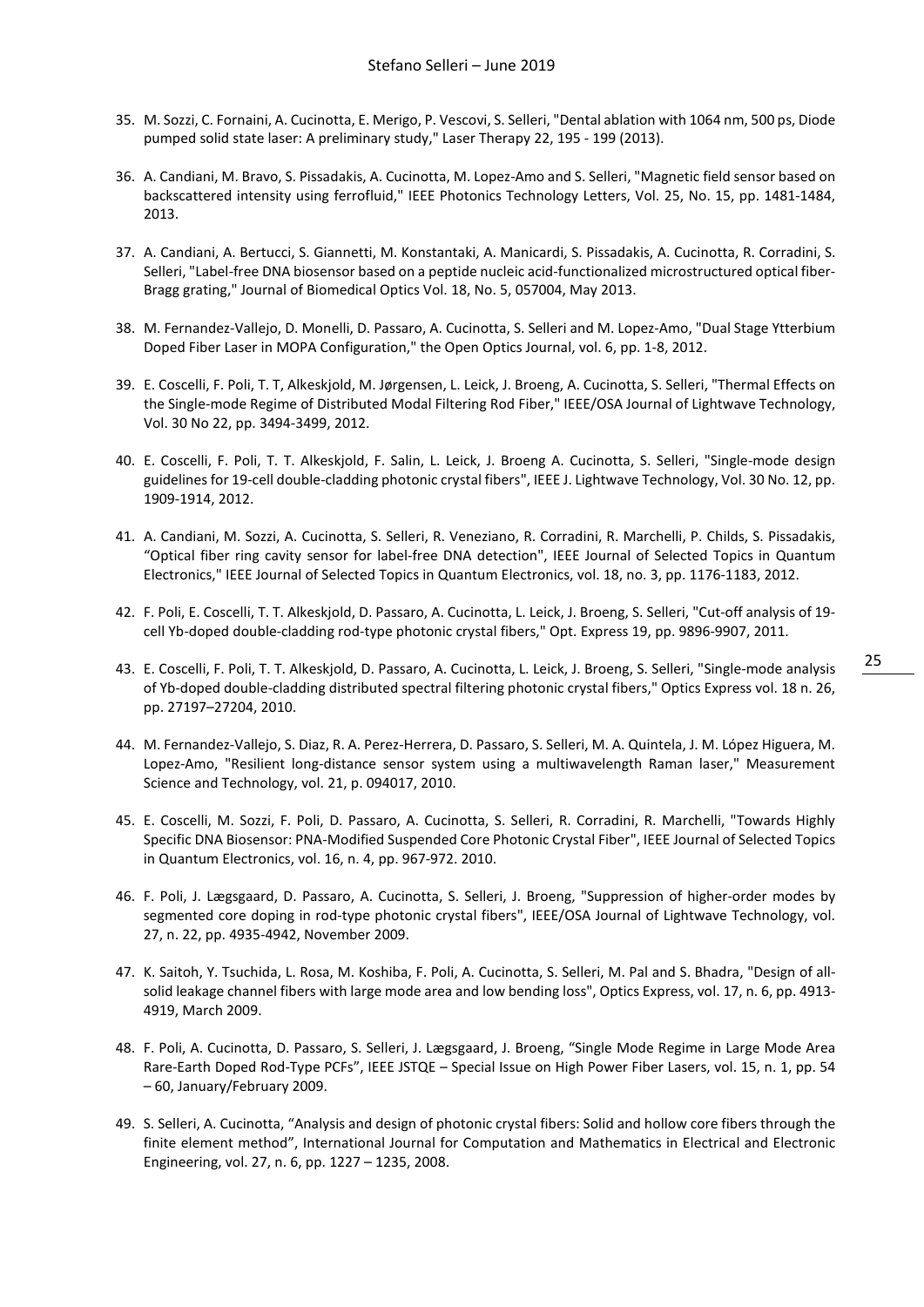- 50. L. Vincetti, M. Foroni, F. Poli, M. Maini, A. Cucinotta, S. Selleri, M. Zoboli, "Numerical Modeling of S Band EDFA based on Distributed Fiber Loss", IEEE/OSA Journal of Lightwave Technology, vol. 26, n. 14, pp. 2168-2174, July, 2008.
- 51. M. Foroni, D. Passaro, F. Poli, A. Cucinotta, S. Selleri, J. Lægsgaard, A. Bjarklev, "Guiding properties of silica/air hollow-core Bragg fibers", IEEE/OSA Journal of Lightwave Technology, vol. 26, n. 13, pp. 1877-1884, July, 2008.
- 52. D. Passaro, M. Foroni, F. Poli, A. Cucinotta, S. Selleri, J. Lægsgaard, A. Bjarklev, "All-silica hollow-core microstructured Bragg fibers for bio-sensor application", IEEE Sensors Journal, vol. 8, n. 7, pp. 1280-1286, July 2008.
- 53. M. Foroni, D. Passaro, F. Poli, A. Cucinotta, S. Selleri, J. Lægsgaard, A. Bjarklev, "Confinement loss spectral behavior in hollow-core Bragg fibers", Optics Letters, vol. 32, n. 21, pp. 3164-3166, November 1, 2007.
- 54. F. Poli, M. Foroni, A. Cucinotta, S. Selleri, "Spectral Behavior of Integrated Antiresonant Reflecting Hollow-Core Waveguides", IEEE/OSA Journal of Lightwave Technology, vol. 25, n. 9, pp. 2599-2604, September 2007.
- 55. M. Foroni, F. Poli, A. Cucinotta, S. Selleri, "Tunability of erbium-doped fiber ring laser based on bending loss of active fiber", Electronics Letters, vol. 43, n. 9, pp. 500-502, 26 April 2007.
- 56. M. Foroni, F. Poli, A. Cucinotta, S. Selleri, "All-silica double-pass S+C+L band EDFA", Electronics Letters, vol. 43, n. 6, pp. 21-22, 15 March 2007.
- 57. M. Foroni, F. Poli, A. Cucinotta, S. Selleri, "S-Band Depressed-Cladding Erbium-Doped Fiber Amplifier with Double-Pass Configuration", Optics Letters, vol. 31, n. 22, pp. 3228-3230, November 2006.
- 58. G. Tartarini, A. Lena, L. Rosa, S. Selleri, P. Faccin, E.M. Fabbri, "Harmonic and Intermodulation Distortion Modeling in IM-DD Multi-Band Radio over Fiber Links Exploiting Injection Locked Lasers", Optical and Quantum Electronics, vol. 38, n. 9-11, pp. 869-876, July 2006.
- 59. L. Vincetti, M. Maini, F. Poli, A. Cucinotta, S. Selleri, "Numerical Analysis of Hollow Core Photonic Band Gap Fibers with Modified Honeycomb Lattice", Optical and Quantum Electronics, vol. 38, n. 9-11, pp. 903-912, July 2006.
- 60. P. Bienstman, S. Selleri, L. Rosa, H.P. Uranus, W.C.L. Hopman, R. Costa, A. Melloni, L.C. Andreani, J.P. Hugonin, P. Lalanne, D. Pinto, S.S.A. Obayya, M. Dems, K. Panajotov, "Modelling leaky photonic wires: A mode solver comparison", Optical and Quantum Electronics, vol. 38, n. 9-11, pp. 731-759, July 2006.
- 61. L. Rosa, F. Poli, M. Foroni, A. Cucinotta, S. Selleri, "Polarization splitter based on a square-lattice photoniccrystal fiber", Optics Letters, vol. 31, n. 4, pp. 441-443, February 2006.
- 62. L. Vincetti, F. Poli, S. Selleri, "Confinement Loss and Nonlinearity Analysis of Air-Guiding Modified Honeycomb Photonic Bandgap Fibers", IEEE Photonics Technology Letters, vol. 18, n. 3, pp. 508-510, February 2006.
- 63. F. Poli, L. Rosa, M. Botticini, M. Foroni, A. Cucinotta, S. Selleri, "Multi-Pump Flattened-Gain Raman Amplifiers Based on Photonic-Crystal Fibers", IEEE Photonics Technology Letters, vol. 17, n. 12, pp. 2556-2558, December 2005.
- 64. M. Botticini, N. Burani, M. Foroni, F. Poli, S. Selleri, "All plastic optical fiber level sensor", Microwave and Optical Technology Letters, vol. 46, n. 6, pp. 520-522, September 2005.
- 65. L. Rosa, S. Selleri, F. Poli, "Design of photonic-crystal and wire waveguide interface", IEEE/OSA Journal of Lightwave Technology, vol. 23, n.9, pp. 2740-2745, September 2005.
- 66. F. Poli, M. Foroni, M. Botticini, M. Fuochi, N. Burani, L. Rosa, A. Cucinotta, S. Selleri, "Single-mode regime of square-lattice photonic crystal fibers", Journal of Optical Society of America A, vol. 22, pp. 1655-1661, August 2005.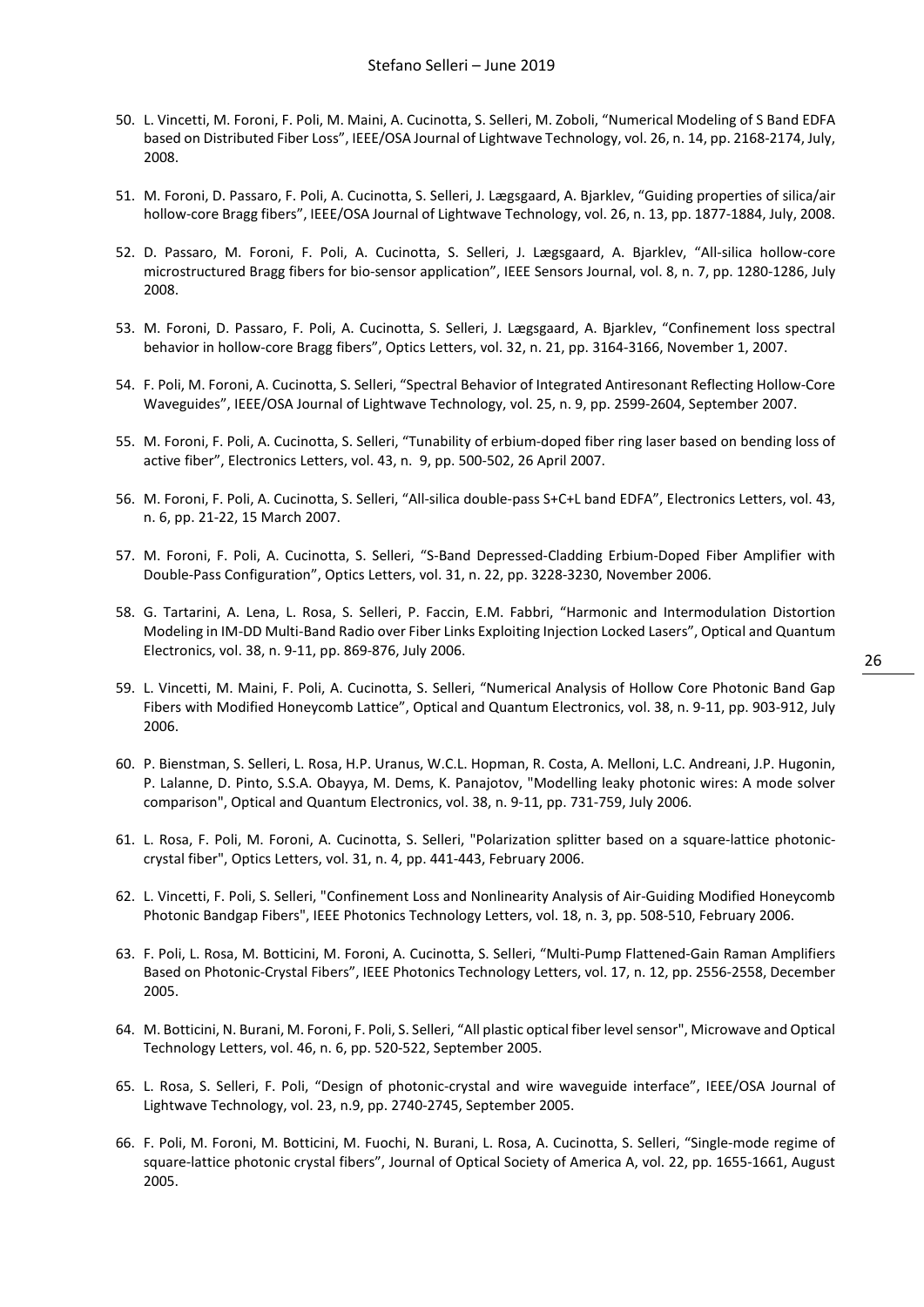- 67. F. Poli, F. Adami, M. Foroni, L. Rosa, A. Cucinotta, S. Selleri, "Optical parametric amplification in all-silica triangular-core photonic crystal fibers", Applied Physics B, vol. 81, pp. 251-255, 2005.
- 68. A.M. Apetrei, J.M. Moison, J.A. Levenson, M. Foroni, F. Poli, A. Cucinotta, S. Selleri, M. Legré, M. Wegmüller, N. Gisin, K. V. Dukel'skii, A. V. Khokhlov, V. S. Shevandin, Yu. N. Kondrat'ev, C. Sibilia, E. E. Serebryannikov, A. M. Zheltikov, "Electromagnetic field confined and tailored with a few air holes in a photonic-crystal fiber", Applied Physics B, vol. 81, pp. 409-414, 2005.
- 69. A. Cucinotta, F. Poli, S. Selleri, "Design of Erbium-doped Triangular Photonic Crystal Fiber Based Amplifiers", IEEE Photonics Technology Letters, vol. 16, pp. 2027-2029, September 2004.
- 70. M. Bottacini, F. Poli, A. Cucinotta, S. Selleri, "Modelling of Photonic Crystal Fiber Raman Amplifiers", IEEE/OSA Journal of Lightwave Technology, vol. 22, n.7, pp. 1707-1713, July 2004.
- 71. G. Chietera, A.H. Bouk, F. Poletti, F. Poli, S. Selleri, A. Cucinotta, "Numerical Design for Efficiently Coupling Conventional and Photonic Crystal Waveguides", Microwave and Optical Technology Letters, vol. 42, n. 3, pp. 196-199, August 2004.
- 72. F. Poli, A. Cucinotta, S. Selleri, A.H. Bouk, "Tailoring of flattened dispersion in highly nonlinear photonic crystal fibers", IEEE Photonics Technology Letters, vol. 16, n. 4, pp. 1065-1067, April 2004.
- 73. A.H. Bouk, A. Cucinotta, F. Poli, S. Selleri, "Dispersion properties of square-lattice photonic crystal fibers", Opt. Express 12, 941-946 (2004).
- 74. M. Fuochi, F. Poli, S. Selleri, A. Cucinotta, L. Vincetti, "Study of Raman Amplification Properties in Triangular Photonic Crystal Fibers", IEEE/OSA Journal of Lightwave Technology, vol. 21, pp. 2247-2254, October 2003.
- 75. F. Poli, A. Cucinotta, M. Fuochi, S. Selleri, L. Vincetti, "Characterization of microstructured optical fibers for wideband dispersion compensation", JOSA A, vol. 20, pp. 1958-1962, October 2003.
- 76. A. Bertolani, A. Cucinotta, S. Selleri, L. Vincetti, M. Zoboli, "Overview on finite-element time-domain approaches for optical propagation analysis", Optical and Quantum Electronics, vol. 35, pp. 1005-1023, September 2003.
- 77. A. Cucinotta, F. Poli, S. Selleri, L. Vincetti, M. Zoboli, "Amplification Properties of Er3+ doped Photonic Crystal Fibers", IEEE/OSA Journal of Lightwave Technology, vol. 21, n. 3, pp. 782-788, March 2003.
- 78. D. Ferrarini, L. Vincetti, M. Zoboli, A. Cucinotta, S. Selleri, "Leakage properties of photonic crystal fibers", Optics Express, vol. 10, n. 23, pp. 1314-1319, November 2002.
- 79. A. Cucinotta, S. Selleri, L. Vincetti, M. Zoboli, "Holey Fiber Analysis through the Finite Element Method", IEEE Photonics Technology Letters, vol. 14, n. 11, pp. 1530-1532, November 2002.
- 80. A. Cucinotta, S. Selleri, L. Vincetti, M. Zoboli, "Perturbation Analysis of Dispersion Properties in Photonic Crystal Fibers through the Finite Element Method", IEEE/OSA Journal of Lightwave Technology, vol. 20, n. 8, pp.1433- 1442, August 2002.
- 81. A. Cucinotta, S. Selleri, L. Vincetti, M. Zoboli, "Mesh Truncation in Finite Element Modal Analysis of Dielectric Waveguides", Electromagnetics, vol. 22, n. 4, pp. 331-343, May 1st 2002.
- 82. S. Selleri, L. Vincetti, M. Zoboli, "Truncation of Finite Element Mesh for Modal Analysis of Dielectric Waveguides", Microwave and Optical Technology Letters, vol. 32, n. 3, pp. 178-182, Febuary 5th, 2002.
- 83. A. Cucinotta, S. Selleri, L. Vincetti, M. Zoboli, "Impact of the Cell Geometry on the Spectral Properties of Photonic Crystal Structures", Applied Physics B, vol.73, pp. 595-600, 2001.
- 84. S. Selleri, J. Petráček, "Modal analysis of rib waveguide through finite element and mode matching methods", Optical and Quantum Electronics, vol. 33, n. 4/5, pp. 373-386, April 2001.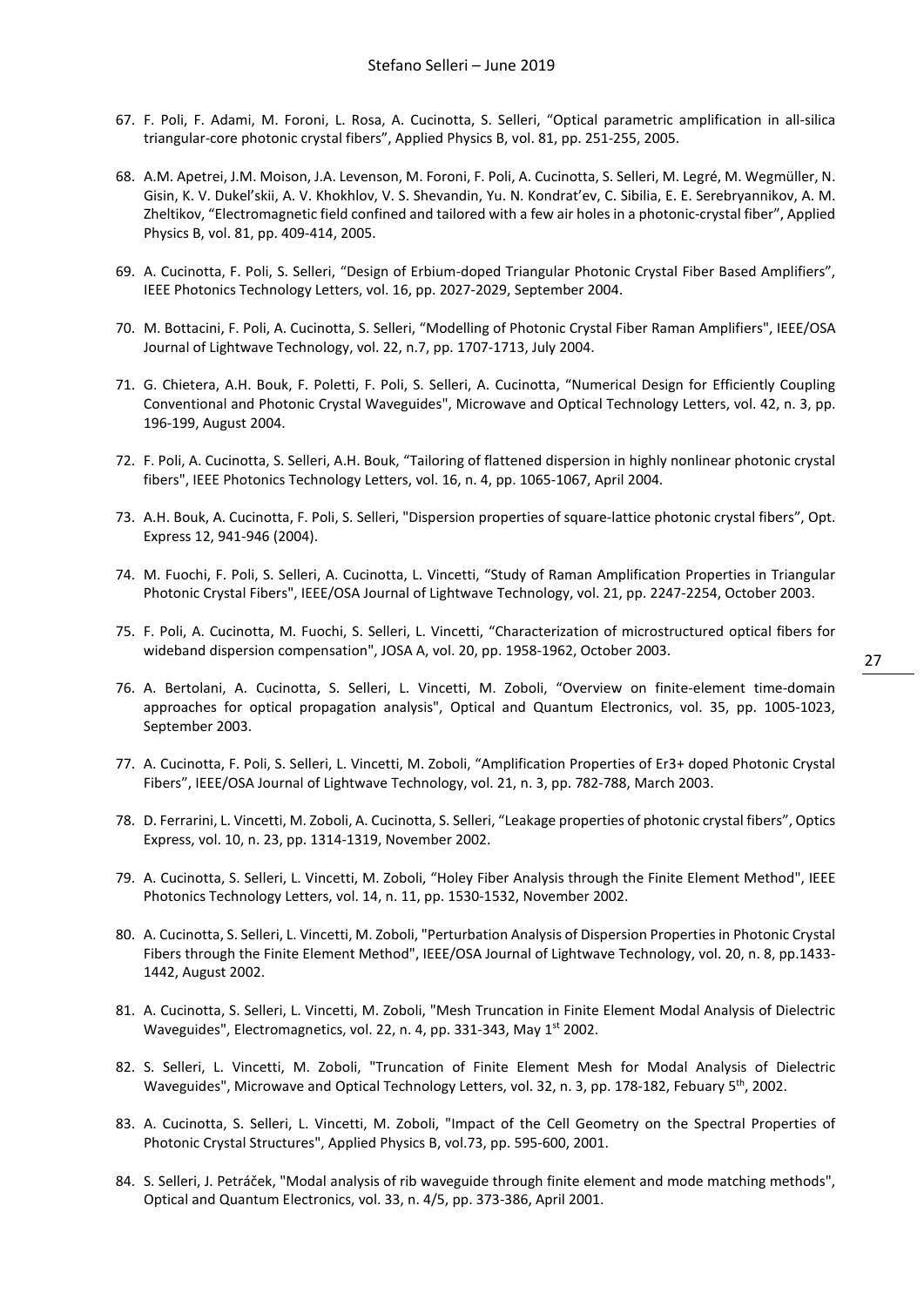- 85. S. Selleri, L. Vincetti, A. Cucinotta, M. Zoboli, "Complex FEM Modal Solver of Optical Waveguides with PML Boundary Conditions", Optical and Quantum Electronics, vol. 33, n. 4/5, pp. 359-371, April 2001.
- 86. S. Selleri, L. Vincetti, M. Zoboli, "Full-Vector Finite-Element Beam Propagation Method for Anisotropic Optical Device Analysis", IEEE Journal of Quantum Electronics, vol. 36, n. 12, pp. 1392-1401, December 2000.
- 87. L. Vincetti, A. Cucinotta, S. Selleri, M. Zoboli, "Three-Dimensional Finite-Element Beam Propagation Method: Assessments and Developments, Journal of Optical Society of America A, vol. 17, n. 6, pp. 1124-1131, June 2000.
- 88. S. Selleri, M. Zoboli, "Boundary conditions and use of symmetries in electromagnetic waveguide sparse matrix finite element method problems", International Journal of Numerical Modelling: Electronic Networks, Devices and Fields, vol. 13, n. 2-3, pp. 147-154, March-June 2000, Special Issue: "Finite Elements for Microwave Engineering", edited by P. Guillon, T. Itoh and G. Pelosi.
- 89. A. Cucinotta, G. Pelosi, S. Selleri, L. Vincetti, M. Zoboli, "Perfectly Matched Anisotropic Layers for Optical Waveguides Analysis through the Finite Element Beam Propagation Method", Microwave and Optical Technology Letters, vol. 23, n. 2, pp. 67-69, October 1999.
- 90. A. Cucinotta, S. Selleri, L. Vincetti, M. Zoboli, "Active Nonlinear Integrated Optical Devices: a Numerical Analysis", Optical and Quantum Electronics, vol. 31, n. 9/10, pp. 1073-1084, October 1999.
- 91. A. Cucinotta, S. Selleri, L. Vincetti, "Nonlinear Finite-Element Semivectorial Propagation Method for Three Dimensional Optical Waveguides", IEEE Photonics Technology Letters, vol. 11, n. 2, pp. 209-211, Febuary 1999.
- 92. S. Selleri, L. Vincetti, A. Cucinotta, "Finite Element Method Resolution of Nonlinear Helmholtz Equation", Optical and Quantum Electronics, vol. 30, pp. 457-465, 1998.
- 93. A. Cucinotta, S. Selleri, L. Vincetti, M. Zoboli, "Numerical and Experimental Analysis of Erbium Doped Fiber Linear Cavity Laser", Optics Communications, vol. 156, pp. 264-270, November 1998.
- 94. E. Montanari, S. Selleri, L. Vincetti, M. Zoboli, "Finite-Element Full-Vectorial Propagation Analysis for Three Dimensional z-Varying Optical Waveguides", IEEE/OSA Journal of Lightwave Technology, vol. 16, n. 4, pp. 703- 714, April 1998.
- 95. E. Montanari, S. Selleri, L. Vincetti, M. Zoboli, "Finite-Element Formulation for Full-Vectorial Propagation Analysis in Three Dimensional Optical Waveguides", IEEE Photonics Technology Letters, vol.9, n.9, pp.1244- 1246, Sptember 1997.
- 96. A. Cucinotta, S. Dallargine, S. Selleri, C. Zilioli, M. Zoboli, "Modeling of Erbium Doped Fiber Ring Laser", Optics Communications, vol.141, pp. 21-24, August 1997.
- 97. S. Selleri, M. Zoboli, "Performance Comparison of Finite Element Approaches for Electromagnetic Waveguides", Journal of Optical Society of America A, vol.14, n.7, pp.1460-1466, July 1997.
- 98. S. Selleri, M. Zoboli, "Stability Analysis of Nonlinear TE Polarized Waves in Multiple Quantum Well Waveguides", IEEE Journal of Quantum Electronics, QE-31, n.10, pp. 1785-1789, October 1995.
- 99. M. Montagna, S. Selleri, M. Zoboli, "Nonlinear Refractive Index in Erbium Doped Optical Amplifies", Optical and Quantum Electronics, vol. 27, pp. 871-880, 1995.
- 100.S. Selleri, M. Zoboli, "An Improved Finite Element Method Formulation for the Analysis of Nonlinear Anisotropic Dielectric Waveguides", IEEE Transactions on Microwave Theory and Thechniques, MTT-43, n.4, pp. 887-892, April 1995.
- 101.M. Zoboli, S. Selleri, "Analysis of Nonlinear Slab Waveguides through FEM Formulations" Compel, vol. 13, suppl. A, pp. 347-352, May 1994.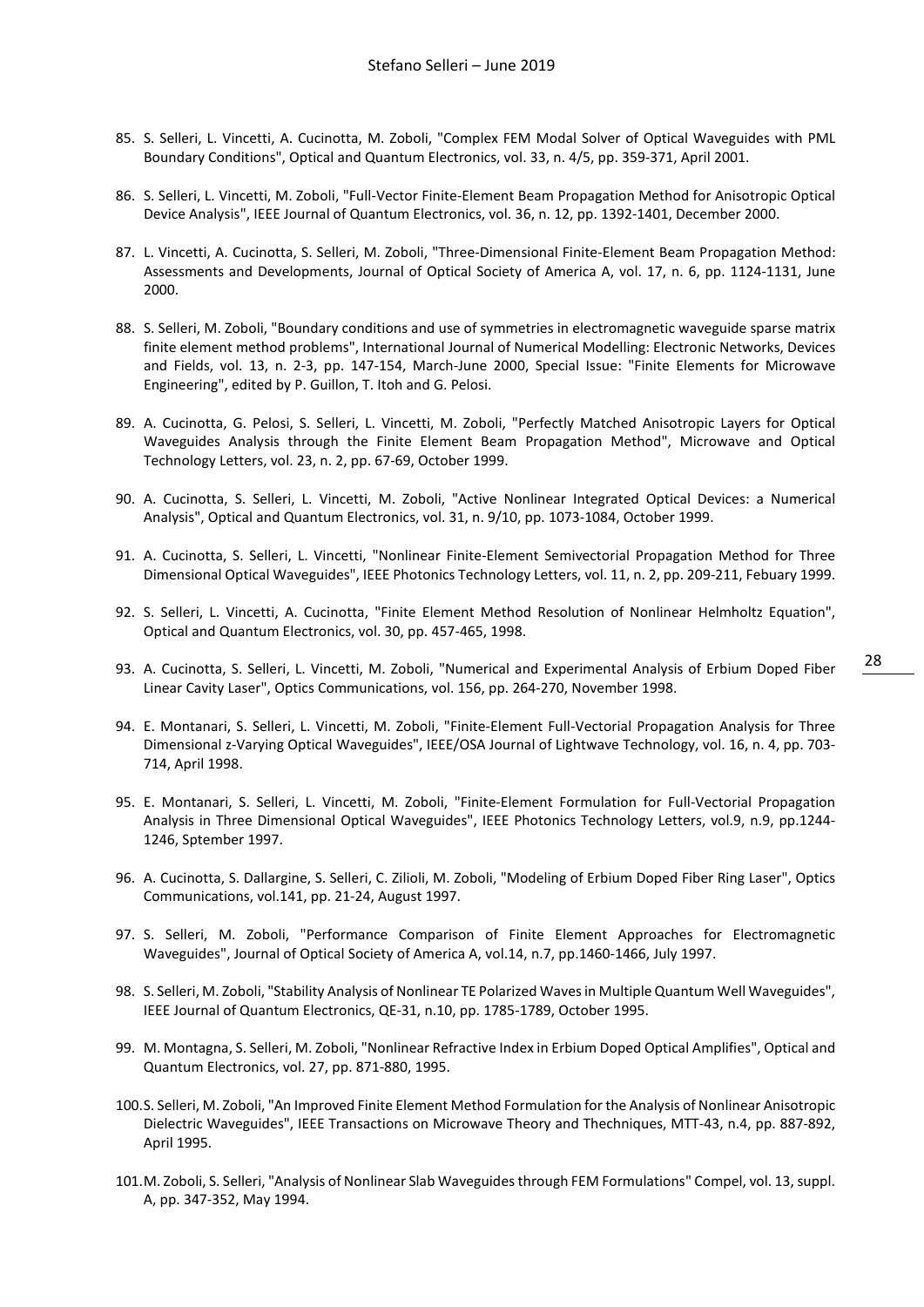- 102.M. Zoboli, S. Selleri, "Finite Element Analysis of TE and TM Modes in Nonlinear Planar Waveguides", International Journal of Nonlinear Optical Physics, vol. 3, n.1, January 1994.
- 103.M. Zoboli, F. Di Pasquale, S. Selleri, "Full Vectorial and Scalar Solutions of Nonlinear Optical Fibers", Optics Communications, vol. 97, pp. 11-15, March 1993.

#### <span id="page-29-0"></span>**International Conferences**

- 104.L. Rosa, S. Mckee, L. Vincetti, F. Poli, S. Selleri, A. Cucinotta, "Thermo-optic effects in multicore fibers for high power lasers," SPIE Photonics Europe, March 29 - April 2, 2020, Strasbourg, France (Invited).
- 105.D. Skiani, M. Konstantaki, D. Vurro, A. Cucinotta, S. Selleri, S. Iannotta, S. Pissadakis, "Organic vapor optical fiber sensors based on silk fibroin transduction," SPIE Photonics Europe, March 29 - April 2, 2020, Strasbourg, France.
- 106.M. Barozzi, A. Candiani, M. Sozzi, A. Tonelli, A. Cucinotta, S. Selleri, "Cheap, Smart and Reliable Technology for Biosensors and Diagnostics Tools," Paper M3.1, 4th International Conference on Biophotonics - BioPhotonics 2019, September 15-18, 2019, Taipei, Taiwan (Invited).
- 107.R. Foresti, S. Rossi, S. Selleri, "Bio-Composite Materials: Nano-Functionalization of 4D Bio-Engineered Scaffold," Paper T4.3, 4th International Conference on Biophotonics - BioPhotonics 2019, September 15-18, 2019, Taipei, Taiwan.
- 108.S. Selleri, "Heat Load Effect in Coupled-Uncoupled Modes of Yb doped Multi-Core Fibers," Workshop on Laser Systems and Photonics, in the 55th International Conference on Microelectronics, Devices and Materials 25-27 September 2019, Bled, Slovenia (Invited).
- 109.S. Mckee, F. Poli, S. Selleri, A. Cucinotta, L. Rosa, L. Vincetti, "Guidance properties and thermal effects in 9-core Yb-doped fiber for high power applications," 5th International Forum on Research and Technologies for Society and Industry - IEEE RTSI 2019, September 9-12, 2019, Florence, Italy.
- 110.L. Rosa, S. Mckee, C. Molardi, F. Poli, S. Selleri, L. Vincetti, A. Cucinotta, "Phasing and Guidance Properties of Multi-Core Fibers under Heat Load," CLEO/Europe-EQEC 2019, Munchen, 23-27 June 2019, CJ-P.77.
- 111.F. Poli, J. Laegsgaard, A. Cucinotta, S. Selleri, "Modal Properties of Yb-Doped 4-Core Fibers under Heat Load," CLEO/Europe-EQEC 2019, Munchen, 23-27 June 2019.
- 112.S. Selleri, "Boosting accessibility of diagnostics tools for 3D printing, consumer electronics, digital imaging and open source software conversion," SPIE Optical Metrology 2019, Munchen, 23-27 June 2019, 11060-22 (Invited).
- 113.J. Lægsgaard, F. Poli, A. Cucinotta, S. Selleri, "Thermo-optic Mode Instabilities in Single- and Dual-core Amplifiers," PhotonIcs & Electromagnetics Research Symposium - PIERS 2019, June 17-20, 2019, Rome, Italy.
- 114.S. Mckee, L. Rosa, F. Poli, S. Selleri, L. Vincetti, A. Cucinotta, "Electromagnetic Analysis of a 9-core Yb-doped Fiber for High Power Applications," PhotonIcs & Electromagnetics Research Symposium - PIERS 2019, June 17-20, 2019, Rome, Italy.
- 115.K. Tragni, F. Poli, S. Selleri, A. Cucinotta, "Cooling System Impact on Temperature Distribution in Multi-core Photonic Crystal Fibers," PhotonIcs & Electromagnetics Research Symposium - PIERS 2019, June 17-20, 2019, Rome, Italy.
- 116.J. Petracek, A. Cucinotta, F. Poli, S. Selleri, "Transverse Mode Instability in High-power Fiber Amplifiers through the Coupled Mode Theory," PhotonIcs & Electromagnetics Research Symposium - PIERS 2019, June 17-20, 2019, Rome, Italy.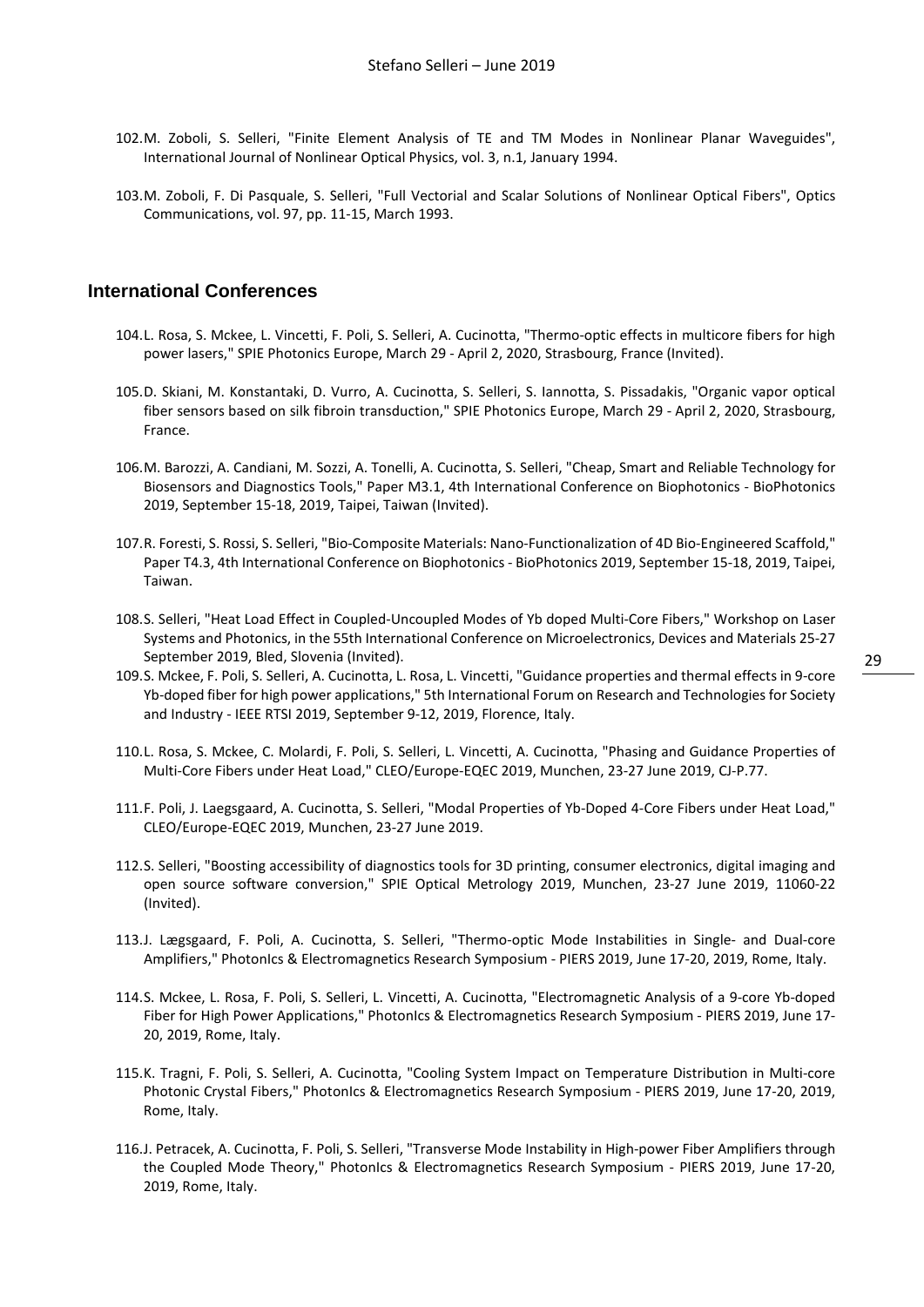- 117.D. Vurro, G. Violakis, D. Skiani, M. Konstantaki, A. Cucinotta, S. Selleri, S. Iannotta, and S. Pissadakis, "Silk Fibroin Infiltrated Photonic Crystal Fibers," PhotonIcs & Electromagnetics Research Symposium - PIERS 2019, June 17- 20, 2019, Rome, Italy.
- 118.A. Cucinotta, F. Pasquali, M. Barozzi, A. Tonelli, A. Candiani, L. Vicetti, and S. Selleri, "Smartphone-based Approach for Colorimetric Dipstick Analysis", PhotonIcs & Electromagnetics Research Symposium - PIERS 2019, June 17-20, 2019, Rome, Italy.
- 119.C. Molardi, S. H. Pallangal, L. Rosa, L. Vincetti, F. Poli, S. Selleri, A. Cucinotta, "Guidance properties and phase shift of a 9-core fiber amplifier for high power operation in presence of consistent thermal load," SPIE Photonics West 2019, February 2-7, 2019, San Francisco CA, USA.
- 120.S. Selleri, S.H. Pallangal, L. Vincetti, L. Rosa, F. Poli, A. Cucinotta, "Modal guidance and phase shift in thermally loaded multi-core fibers," International Conference on Fiber Optics and Photonics - PHOTONICS 2018, December 12-15, 2018, New Delhi, India, TE1-I2 (Invited).
- 121.J. Petracek, J. Laegsgaard, A. Cucinotta, F. Poli, S. Selleri, "Coupled-Mode Theories for Transverse Mode Instability in High-Power Fiber Amplifiers," International Conference on Fiber Optics and Photonics - PHOTONICS 2018, December 12-15, 2018, New Delhi, India, TP036.
- 122.Shahul H. Pallangal, Federica Poli, Stefano Selleri, Annamaria Cucinotta, "Thermal Dependence of Mode Properties in 16-Core Fibers for High Power Laser Operation," International Conference on Fiber Optics and Photonics - PHOTONICS 2018, December 12-15, 2018, New Delhi, India, TF1-C2.
- 123. Lorenzo Rosa, H. Mckee, F. Poli, S. Selleri, L. Vincetti, A. Cucinotta, "Thermally-Driven Mode Coupling in Multi-Core Optical Fibers," Advanced Photonics: OSA Optics & Photonics Congress, 2-5 July 2018, ETH Zurich, Switzerland.
- 124.C. Molardi, F. Poli, R. Dauliat, B. Leconte, D. Darwich, R. du Jeu, M.A. Malleville, R. Jamier, K. Tragni, A. Cucinotta, S. Selleri, P. Roy, "Design of an amplifier model accounting for thermal effect in fully aperiodic large pitch fibers," SPIE Photonics West 2018, January 27 - February 1, 2018, San Francisco CA, USA.
- 125.C. Fornaini, E. Merigo, F. Poli, J.-P. Rocca, S. Selleri, A. Cucinotta, "Ultrastructural analysis of dental ceramic surface processed by a 1070 nm fiber laser," *Laser Florence 2017: Advances in Laser Medicine*, November 9-11, 2017, Florence, Italy.
- 126.C. Molardi, F. Poli, K. Tragni, L. Rosa, J. Petráček, S. Selleri, A. Cucinotta, "Inner Cladding Influence on Amplification Properties in Fiber Amplifiers Based on Symmetry Free Design," 5th Workshop on Specialty Optical Fibers and Their Applications - WSOF 2017, October 11-13, 2017, Limassol, Cyprus.
- 127.C. Molardi, F. Poli, L. Rosa, A. Cucinotta, S. Selleri, "Mode evolution in heat-loaded Yb-doped microstructured fibers," 7th EOS Topical Meeting on Optical Microsystems (OμS'17), September 10-14, 2017, Anacapri, Island of Capri, Italy.
- 128.C. Molardi, L. Rosa, F. Poli, S. Selleri, A. Cucinotta, "Improved performances of photonic crystal fibers for high power laser operation," 3° International Forum on Research and Technologies for Society and Industry - IEEE RTSI 2017, September 11-13, 2017, Modena, Italy.
- 129.K. Tragni, C. Molardi, F. Poli, L. Rosa, A. Cucinotta, S. Selleri, "Thermal Induced Dynamics of Gain Competition in Yb-doped Symmetry-Free Photonic Crystal Fibers," URSI General Assembly Scientific Symposium - GASS 2017, August 19-26, 2017, Montreal, Canada.
- 130.C. Fornaini, F. Poli, E. Merigo, S. Selleri, A. Cucinotta, "Ultrastructural analysis of dental ceramic surface processed by a 1070 nm fiber laser," 3rd "PARMA" NANO-DAY, July 12-14, 2017, Parma, Italy.
- 131.C. Molardi, F. Poli, A. Cucinotta, S. Selleri, "Design of micro-structured fiber for improved high power laser operation," 3rd "PARMA" NANO-DAY, July 12-14, 2017, Parma, Italy.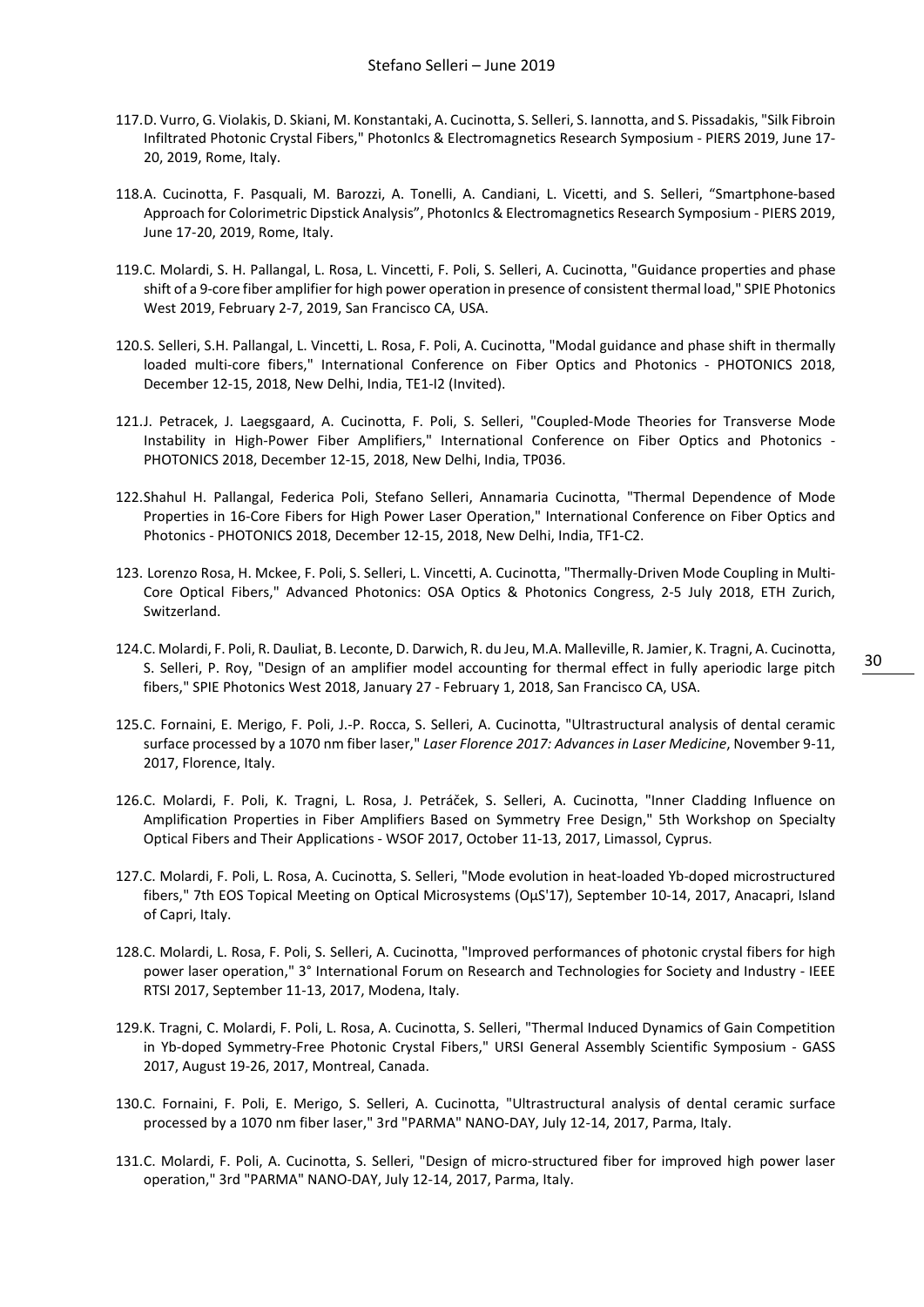- 132.L. Vincetti, C. Molardi, F. Giovanardi, F. Poli, S. Selleri, A. Cucinotta, "Photonic Crystal Fibers for Label-free DNA Detection", Photonics@SG, 31 July – 4 August 2017, Singapore.
- 133.Federica Poli, Carlo Molardi, Lorenzo Rosa, Annamaria Cucinotta, Stefano Selleri "Gain Competition in Ybdoped Symmetry-Free Photonic Crystal Fibers under severe heat load", CJ-P37, CLEO/Europe-EQEC 2017, Munich, Germany, 25-29 June 2017.
- 134.Carlo Fornaini, Federica Poli, Elisabetta Merigo, Stefano Selleri, Chiara Cavatorta, Annamaria Cucinotta, "1070 nm fiber laser and soft tissues oral surgery: ex vivo study with FBG temperature recording", CL-P6, CLEO/Europe-EQEC 2017, Munich, Germany, 25-29 June 2017.
- 135.F. POLI, E. COSCELLI, L. ROSA, A. CUCINOTTA, S. SELLERI, "Thermal effects and gain competition in Yb-doped large mode area fibers for high-power applications", INTERNATIONAL CONFERENCE ON TRANSPARENT OPTICAL NETWORKS – ICTON 2016, Trento, Italy, 10 – 14 July 2016.
- 136.E. Coscelli, F. Poli, L. Rosa, A. Cucinotta, S. Selleri, "Modelling of thermal effects and gain competition in Ybdoped large-mode-area photonic crystal fibers (invited paper)," *SPIE Photonics Europe 2016*, Brussels, Belgium, 9886-23.
- 137.C. Fornaini, E. Merigo, S. Selleri, A. Cucinotta, "Blue diode laser: a new approach in oral surgery?" *SPIE Photonics West 2016*, February 13-18, 2106, San Francisco CA, USA, 9692-13.
- 138.C. Fornaini, E. Merigo, S. Selleri, A. Cucinotta, "Radiation absorption in different kinds of tissue analysis: ex vivo study with supercontinuum laser source," *SPIE Photonics West 2016*, February 13-18, 2106, San Francisco CA, USA, 9706-43.
- 139.A. Cucinotta, S. Selleri, A. Tonelli, A. Candiani, M. Sozzi, "Field-portable and cost-effective devices for biological and chemical assays", BioPhotonics 2015, 20 – 22 May 2015, Florence, Italy.
- 140.K. Tragni, A. Cucinotta, S. Selleri, A. Tonelli, A. Candiani, M. Sozzi, "Development of a fluorescence based optical sensor for nucleic acid detection", BioPhotonics 2015, 20 – 22 May 2015, Florence, Italy.
- 141.E. Coscelli, F. Poli, J. Li, A. Cucinotta, S. Selleri, "Highly nonlinear chalcogenide suspended-core fibers for applications in the mid-infrared (invited paper)," SPIE Europe Optics and Optoelectronics 2015, April 13-16, 2015, Prague, Czech Republic.
- 142.R. Dauliat, E. Coscelli, F. Poli, A. Benort, D. Darwich, R. Jamier, K. Schuster, S. Grimm, A. Cucinotta, S. Selleri, F. Salin, P. Roy, "Large mode area aperiodic fiber designs for robust singlemode emission under high thermal load," SPIE Europe Optics and Optoelectronics 2015, April 13-16, 2015, Prague, Czech Republic.
- 143.E. Coscelli, F. Poli, L. Rosa, A. Cucinotta, S. Selleri, "Modeling of single-mode regime in active large mode area photonic crystal fibers under severe heat load," Optical Wave & waveguide Theory and Numerical Modelling, April 17-18, 2015, London, UK.
- 144.L. Rosa, E. Coscelli, F. Poli, A. Cucinotta, S. Selleri, "Full-vector modeling of thermally-driven gain competition in Yb-doped large-mode-area photonic-crystal fiber," Optical Wave & waveguide Theory and Numerical Modelling, April 17-18, 2015, London, UK.
- 145.A. Candiani, M. Sozzi, A. Tonelli, A. Cucinotta, R. Corradini, S. Selleri, "Suspended core photonic crystal Fibers fluorescence sensor platform for nucleic acid detection," SPIE Photonics West 2015, February 7-12, 2015, San Francisco CA, USA, 9317-32.
- 146.Giuseppe Lagori, Elisabetta Merigo, Annamaria Cucinotta, Paolo Vescovi, Stefano Selleri, "M. Sozzi, C. Fornaini, G. Lagori, E. Merigo, A. Cucinotta, P. Vescovi, S. Selleri," SPIE Photonics West 2015, February 7-12, 2015, San Francisco CA, USA, 9306-7.
- 147.C. Molardi, H. Liang, X. Yu, A. Cucinotta, S. Selleri, Y. Zhang, "Modes analysis in random structures varying the disorder magnitude," SPIE Photonics West 2015, February 7-12, 2015, San Francisco CA, USA, 9357-42.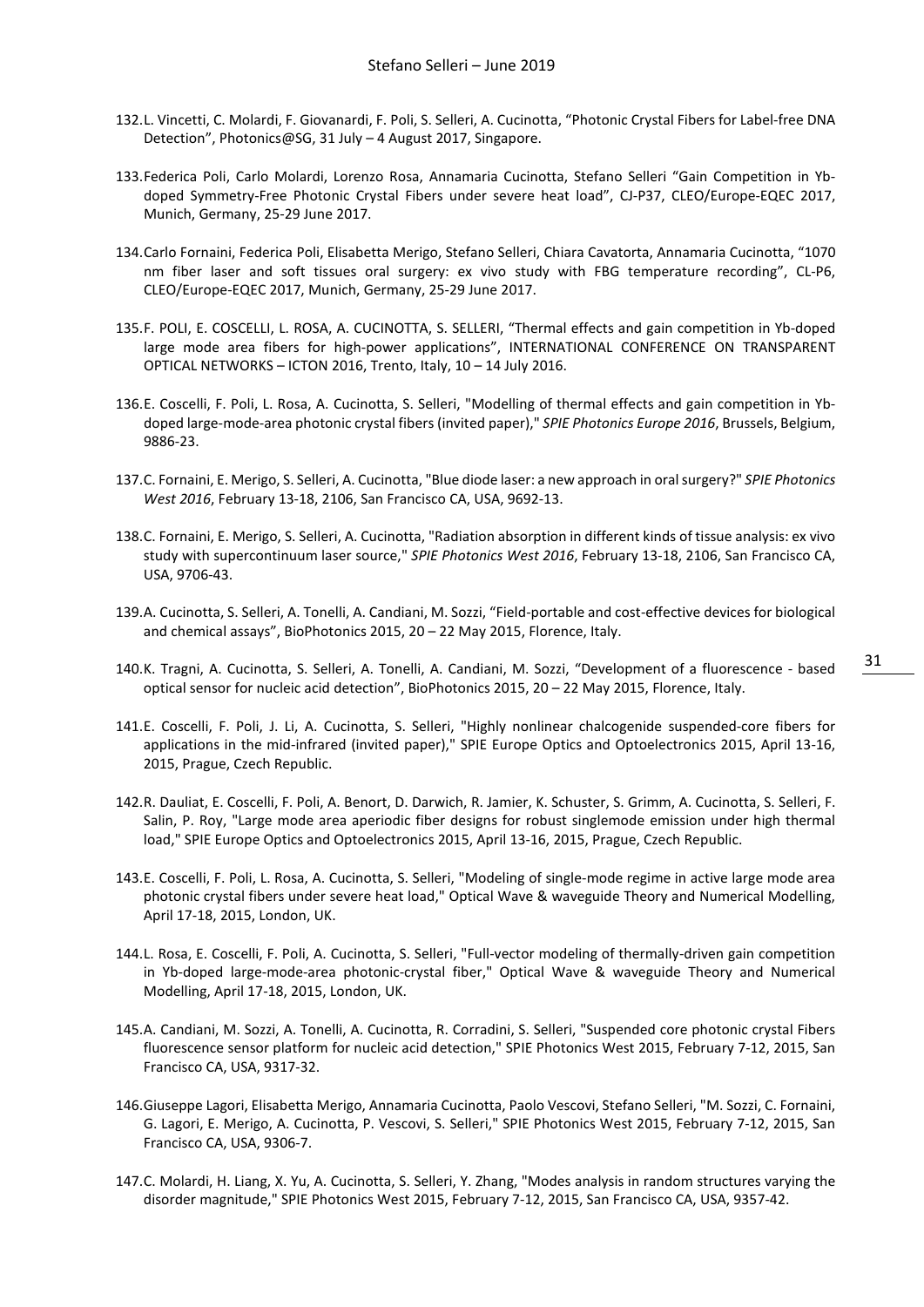- 148.C. Fornaini, E. Merigo, M. Sozzi, A. Cucinotta, P. Vescovi, S. Selleri, "810 nm, 980 nm, 1470 nm and 1950 nm diode laser comparison: a preliminary ex vivo study on oral soft tissues," SPIE Photonics West 2015, February 7-12, 2015, San Francisco CA, USA, 9306-5.
- 149.F. Poli, E. Coscelli, A. Cucinotta, S. Selleri, F. Salin, "Yb-doped large mode area fibers with reduced cladding symmetry," SPIE Photonics West 2015, February 7-12, 2015, San Francisco CA, USA, 9344-3.
- 150.E. Coscelli, F. Poli, J. Li, A. Cucinotta, S. Selleri, "Chalcogenide suspended-core fibers for supercontinuum generation in the mid-infrared," SPIE Photonics West 2015, February 7-12, 2015, San Francisco CA, USA, 9347- 59.
- 151.E. Merigo, M. Sozzi, T. Ciociola, S. Conti, C. Fornaini, S. Selleri, P. Vescovi, A. Cucinotta, "Photodynamic therapy: a synergy between light and colors," SPIE Photonics West 2015, San Francisco CA, USA, 9306-9.
- 152.A. Candiani, M. Sozzi, A. Cucinotta, S. Selleri, "Laser processing of mono- and multi-layer polymeric materials," General Assembly and Scientific Symposium (URSI GASS), 2014 XXXIth URSI, August 16-23, 2014, Beijing, China.
- 153.A. Candiani, E. Coscelli, F. Poli, C. Molardi, A. Cucinotta, S. Selleri, "Symmetry-free large-mode area rod-type photonic crystal fibers," General Assembly and Scientific Symposium (URSI GASS), 2014 XXXIth URSI, August 16-23, 2014, Beijing, China.
- 154.A. Candiani, A. Cucinotta, S. Selleri, "Photonic crystal fibers platform for biosensing applications," General Assembly and Scientific Symposium (URSI GASS), 2014 XXXIth URSI, August 16-23, 2014, Beijing, China.
- 155.A. Candiani, A. Cucinotta, S. Selleri, "Microstructured optical fibers for chemical and biological analysis," ICTON 2014, July 6-10, 2014, Graz, Austria, Mo.D5.2.
- 156.A. Cucinotta, E. Coscelli, F. Poli, S. Selleri, "Thermo-optical effects in large mode area photonic crystal fibers," ICTON 2014, July 6-10, 2014, Graz, Austria, We.A6.1.
- 157.M. Sozzi, D. Menossi, A. Bosio, A. Cucinotta, N. Romeo, S. Selleri, "Laser scribing of CIGS based thin films solar cells," CLEO:2014, June 8-13, 2014, San Jose CA, USA, JW2A.136.
- 158.E. Coscelli, C. Molardi, F. Poli, A. Cucinotta, S. Selleri, "Tm-doped Rod-type Photonic Crystal Fibers with Symmetry-Free Cladding," CLEO:2014, June 8-13, 2014, San Jose CA, USA, JTh2A.22.
- 159.E. Coscelli, C. Molardi, F. Poli, A. Cucinotta, S. Selleri, "Double-cladding photonic crystal fibers with reduced cladding symmetry for Tm-doped lasers," SPIE Photonics Europe, April 14-17, 2014, Brussels, Belgium, 9128-8.
- 160. A. Candiani, S. Giannetti, H. T. Salloom, M. Sozzi. A. K. Ahmad, A. Cucinotta, A. Hadi Al-Janabi, S. Selleri, "Hollow core photonic crystal fibers for biological recognition processes," SPIE Photonics Europe, April 14-17, 2014, Brussels, Belgium, 9128-4.
- 161. M. Sozzi, A. H. Lutey, A. Cucinotta, S. Selleri, P. G. Molari, "Laser processing of thin films for industrial packaging," SPIE Photonics Europe, April 14-17, 2014, Brussels, Belgium, 9135-33.
- 162. E. Coscelli, T. T. Alkeskjold, A. Cucinotta, S. Selleri, "Design of double-cladding large mode area all-solid photonic bandgap fibers," SPIE Photonics West 2014, 1-6 February, 2014, San Francisco CA, USA, 8961-14.
- 163. C. Molardi, E. Coscelli, A. Cucinotta, S. Selleri, "Thermo-optical effects in Tm-doped large mode area photonic crystal fibers," SPIE Photonics West 2014, 1-6 February, 2014, San Francisco CA, USA, 8961-97.
- 164. A. Candiani, Hussein T. Salloom, E. Coscelli, M. Sozzi, A. Manicardi, Ahmad K. Ahmad, A. Hadi Al-Janabi, R. Corradini, G. Picchi, A. Cucinotta, S. Selleri, "Bio-functionalized hollow core photonic crystal fibers for label-free DNA detection," SPIE Photonic West, February 1-6, 2014, San Francisco, CA, USA, 8938-26.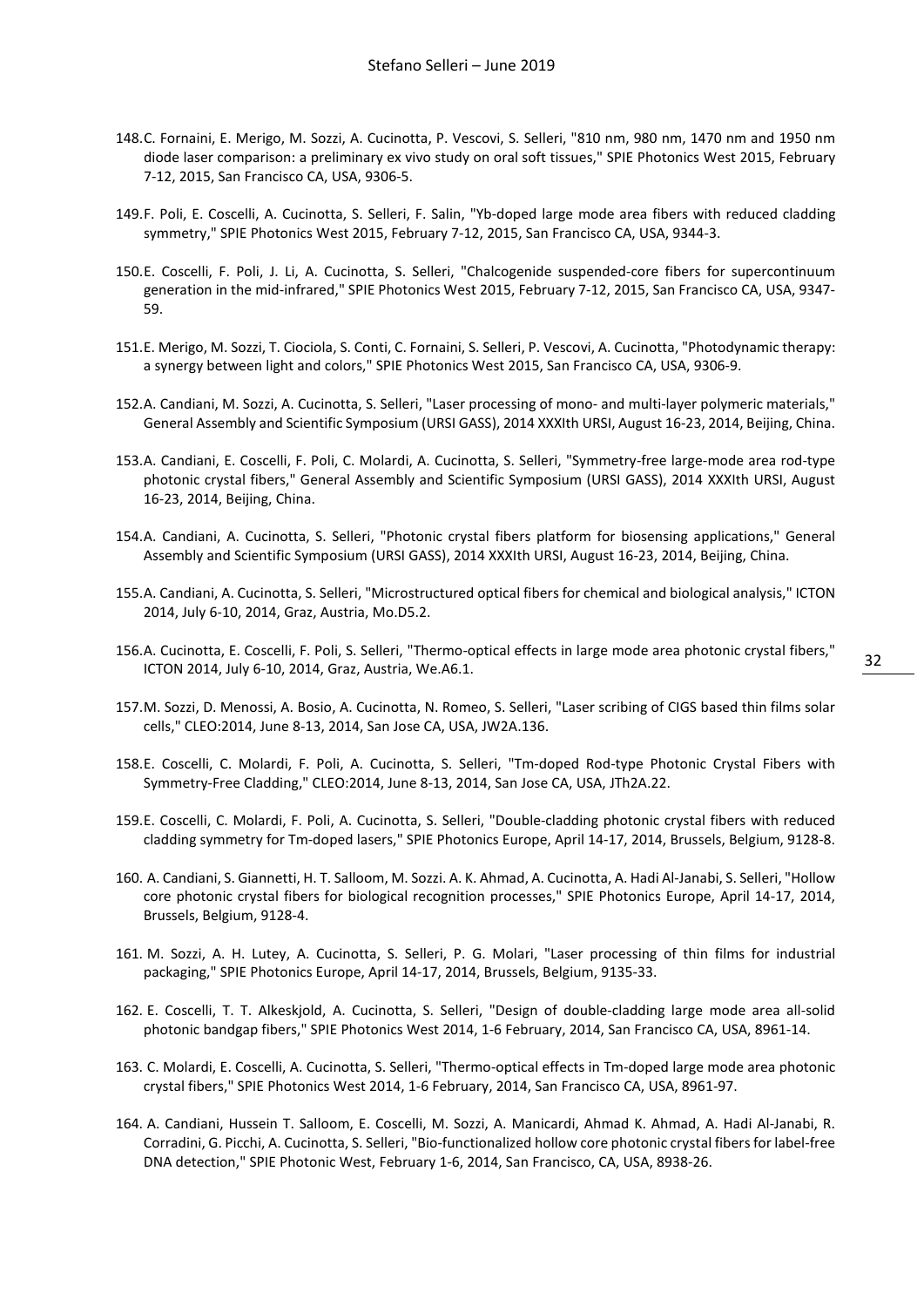- 165. M. Masruri, L. Vincetti, C. Molardi, E. Coscelli, A. Cucinotta, S. Selleri, "Confinement loss scaling law analysis in tube lattice fibers for terahertz applications," SPIE Photonics West 2014, 1-6 February, 2014, San Francisco CA, USA, 8985-14.
- 166. A. Candiani, S. Giannetti, A. Bertucci, A. Manicardi, R. Corradini, M. Konstantaki, S. Pissadakis, A. Cucinotta, S. Selleri, "Biophotonics photonic crystal fibers platform for nanoparticle-enhanced DNA," The Second Biophotonics Conference, July 17-19, 2013, National Taiwan University, Taipei, Taiwan (INVITED PAPER).
- 167. A. Candiani, S. Giannetti, Hussein T. Salloom, M. Sozzi, A. Manicardi, A. Hadi Al-Janabi, R. Corradini, A. Cucinotta, S. Selleri, "Functionalized hollow core fibers for biosensing applications," EOS Topical Meetings, 12- 14September 2013, Capri, Italy.
- 168. A. Candiani, S. Giannetti, Hussein T. Salloom, M. Sozzi, A. Hadi Al-Janabi, A. Cucinotta, S. Selleri, "Nanoparticle enhanced fiber platform for biosensing applications," EOS Topical Meetings, 12-14 September 2013, Capri, Italy.
- 169. A. Candiani, S. Giannetti, A. Cucinotta, A. Bertucci, A. Manicardi, M. Konstantaki, W. Margulis, S. Pissadakis, R. Corradini, S. Selleri, "DNA biosensors implemented on PNA-functionalized microstructured optical fibers Bragg gratings," proc. SPIE Optics and Optoelectronics 2013, April 15-18, 2013, Prague, Czech Republic, paper 8775- 1 (INVITED PAPER).
- 170. E. Coscelli, F. Poli, R. Mwad Naife, A. Cucinotta, H. Al-Janabi, S. Selleri, "Comparison of thermally-induced single-mode regime changes in Yb-doped large mode area photonic crystal fibers," proc. SPIE Optics and Optoelectronics 2013, April 15-18, 2013, Prague, Czech Republic, paper 8775-23.
- 171. E. Coscelli, F. Poli, T. Alkeskjold, M. Jørgensen 3, A. Cucinotta, S. Selleri, "Enhanced thermal-effect resilience in distributed modal filtering large mode area photonic crystal fibers," CLEO Europe - IQEC 2013, May 12-16, 2013, Munich, Germany, paper CJ-P.2 (568).
- 172. M. Sozzi, C. Fornaini, A. Cucinotta, E. Merigo, P. Vescovi, S. Selleri, "Dental Tissue Ablation by means of a Picoseconds Laser," CLEO Europe - IQEC 2013, May 12-16, 2013, Munich, Germany, paper CM-P.7 (141).
- 173. A. Candiani, S. Giannetti, A. Bertucci, R. Mwad Naife, H. Al-Janabi, M. Konstantaki, A. Cucinotta, S. Pissadakis, R. Corradini, S. Selleri, "PNA-modified photonic crystal fibers for DNA detection," CLEO Europe - IQEC 2013, May 12-16, 2013, Munich, Germany, paper CL-P.1 (214).
- 174. M. Sozzi, F. Manilia, R. Antezza, C. Catellani, A. Candiani, E. Coscelli, A. Cucinotta, S. Selleri, D. Menossi, A. Bosio, "Laser scribing integration of polycrystalline thin film solar cells," proc. SPIE Photonics West 2013, February 2-7, 2013, San Francisco CA, USA, paper 8608-29.
- 175. M. Sozzi, A. H. Lutey, K. Tragni, S. Carmignato, S. Selleri, A. Cucinotta, P. G. Molari, "Picosecond and nanosecond pulsed laser ablation of aluminium foil," Proc. of the ASME 2013 Manufacturing Science and Engineering Conference, MSEC 2013, June 10-14, 2013, Madison, USA.
- 176. A. H. Lutey, M. Sozzi, S. Selleri, A. Cucinotta, P. G. Molari, "Picosecond and nanosecond pulsed laser ablation of aluminium, polypropylene, polyethylene, and their thin film combinations," proc. SPIE Photonics West 2013, February 2-7, 2013, San Francisco CA, USA, paper 8608-03.
- 177. E. Coscelli, F. Poli, M. M. Jørgensen, T. T. Alkeskjold, L. Leick, J. Broeng, M. Sozzi, A. Candiani, A. Cucinotta, S. Selleri, "Thermal effect-resilient design of large mode area double-cladding Yb-doped photonic crystal fibers," proc. SPIE Photonics West 2012, February 2-7, 2013, San Francisco CA, USA, paper 8601-96.
- 178. A. Candiani, S. Giannetti, M. Sozzi, E. Coscelli, F. Poli, A. Cucinotta, A. Bertucci, R. Corradini, M. Konstantaki, W. Margulis, S. Pissadakis, S. Selleri, "Microstructured optical fiber Bragg grating sensor for DNA detection," proc. SPIE Photonics West 2012, February 2-7, 2013, San Francisco CA, USA, paper 8576-13.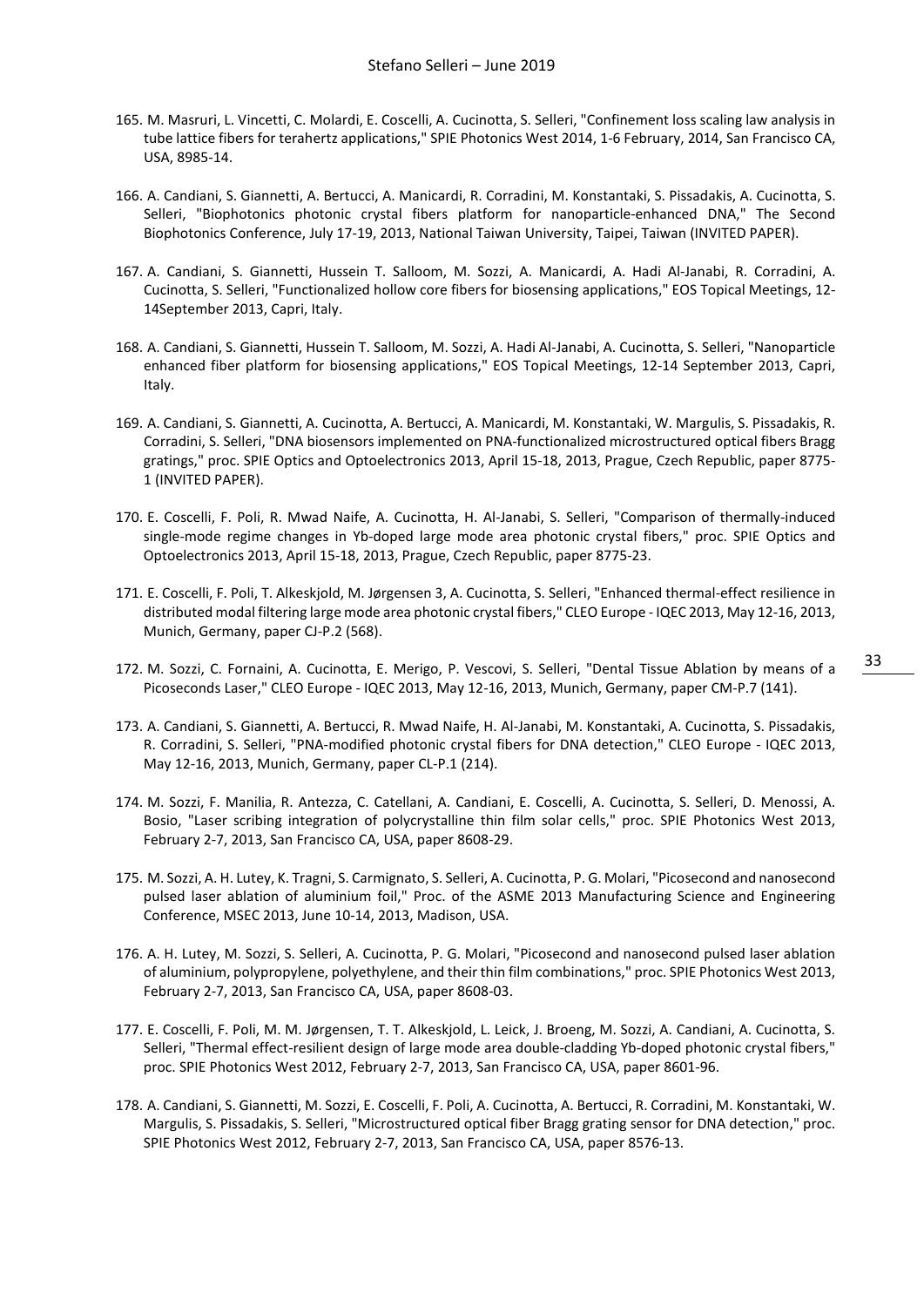- 179. Y. Hernandez, E. Lotter, V. Bermudez, A. Bosio, F. Salin, M. Hueske, S. Selleri, A. Bertrand, C. Duterte, "Investigation of CIS/CIGS and CdTe solar cells scribing with high-power fibre short pulse lasers", Proceedings of SPIE - Photonics for Solar Energy Systems IV, Brussels, Belgium, 16-18 April 2012, Volume 8438.
- 180. M. Sozzi, C. Fornaini, A. Cucinotta, E. Merigo, P. Vescovi, S. Selleri, "Use of 1064 nm diode pumped solid state laser to ablate dental surfaces: preliminary "in vitro" study," Laser Florence 2012, November 9-10, 2012, Florence, Italy. A. Candiani, M. Sozzi, A. Cucinotta, S. Selleri, "Optical fiber grating devices for label-free DNA detection", EOS Annual Meeting 2012 - EOSAM 2012, TOM1 Biophotonics, 25 - 28 September 2012, Aberdeen, UK.
- 181. M. Sozzi, C. Catellani, A. Cucinotta, S. Selleri, D. Menossi, R. Dharmadasa, A. Bosio, "Laser micromachining of thin film materials", EOS Annual Meeting 2012 - EOSAM 2012, TOM7 Optical Systems for the Energy & Production Industries, 25 - 28 September 2012, Aberdeen, UK.
- 182. Enrico Coscelli, Federica Poli, Mette M. Jørgensen, Marko Laurila, Jesper Laegsgaard, Thomas T. Alkeskjold, Lasse Leick, Jes Broeng, Annamaria Cucinotta, Stefano Selleri, "Thermally-induced Changes in Distributed Modal Filtering Yb-doped Double Cladding Photonic Crystal Fibers", 5th EPS-QEOD EUROPHOTON CONFERENCE - Solid State, Fibre, and Waveguide Coherent Light Sources, 26-31 August 2012, Stockholm, Sweden.
- 183. S. Selleri, A. Bosio, A. Cucinotta, M. Sozzi, D. Menossi, Y. Hernandez, A. Bertrand, C. Duterte, "Optimization of pulsed fiber laser scribing for CdTe and CIGS solar cells," ICTON 2012, July 2-5, 2012, Coventry, UK (invited paper).
- 184. E. Coscelli, F. Poli, M. M. Jørgensen, M. Laurila, J. Lægsgaard, T. T. Alkeskjold, L. Leick, J. Broeng, A. Cucinotta, S. Selleri, "Thermal effects in Yb-doped double cladding distributed modal filtering rod-type fibers," ICTON 2012, July 2-5, 2012, Coventry, UK.
- 185. A. Candiani, M. Sozzi, A. Cucinotta, S. Selleri, "Optical fiber grating sensors for label-free DNA biosensing," NanoBio Europe 2012, 18 - 20 June 2012, Varese, Italy.
- 186. A. Candiani, A. Argyros, R. Lwin, S.G. Leon-Saval, G. Zito, S. Selleri, S. Pissadakis, "A magnetic field sensor based on a ferrofluid infiltrated PMMA-microstructured optical fibre,", Specialty Optical Fibers & Applications - SOF-OSA, 17 – 20 June 2012, SW1E.3, Colorado, USA.
- 187. A. Candiani, A. Argyros, R. Lwin, S.G. Leon-Saval, G. Zito, S. Selleri, S. Pissadakis "A grating-less in-fibre magnetometer realised in a polymer-MOF infiltrated using ferrofluid," SPIE Photonics Europe 2012, paper 8426-13, Bruxelles, Belgium. -BEST STUDENT PAPER AWARD-
- 188. A. Candiani, M. Sozzi, A. Cucinotta, S. Selleri, R. Veneziano, R. Corradini, R. Marchelli, P. Childs, S. Pissadakis, "Label-free DNA biosensor based on double tilted fiber Bragg grating," proc. SPIE Photonics West 2012, January 21-26, 2012, San Francisco, CA, USA, paper 8218-23.
- 189. S. Petersen, M M. Jørgensen, E. Coscelli, F. Poli, S. Selleri, M. Laurila, T. T. Alkeskjold, J. Lægsgaard, "Ytterbiumdoped large-mode-area photonic crystal fiber amplifier with gain shaping for use at long wavelengths," SPIE Photonics West 2012, January 21-26, San Francisco, CA, USA, 2012, paper 8237-132.
- 190. F. Poli, E. Coscelli, T. T. Alkeskjold, A. Cucinotta, S. Selleri, L. Leick, J. Broeng, "Avoided-crossing based modal cut-off analysis of 19-cell double-cladding photonic crystal fibers," proc. SPIE Photonics West 2012, January 21- 26, 2012, San Francisco, CA, USA, paper 8237-110.
- 191. E. Coscelli, F. Poli, S. Petersen, T. T. Alkeskjold, A. Cucinotta, S. Selleri, L. Leick, J. Broeng, "Anti-symmetric hybrid photonic crystal fibers with enhanced filtering and bending properties," proc. SPIE Photonics West 2012, January 21-26, 2012, San Francisco, CA, USA, paper 8237-129.
- 192.S. Selleri, "Microstructured and standard optical fibers for the detection of relevant components in biological fluids", Micro- and nano-photonic materials and devices, Trento, Italy, 16-18 January 2012, (Invited).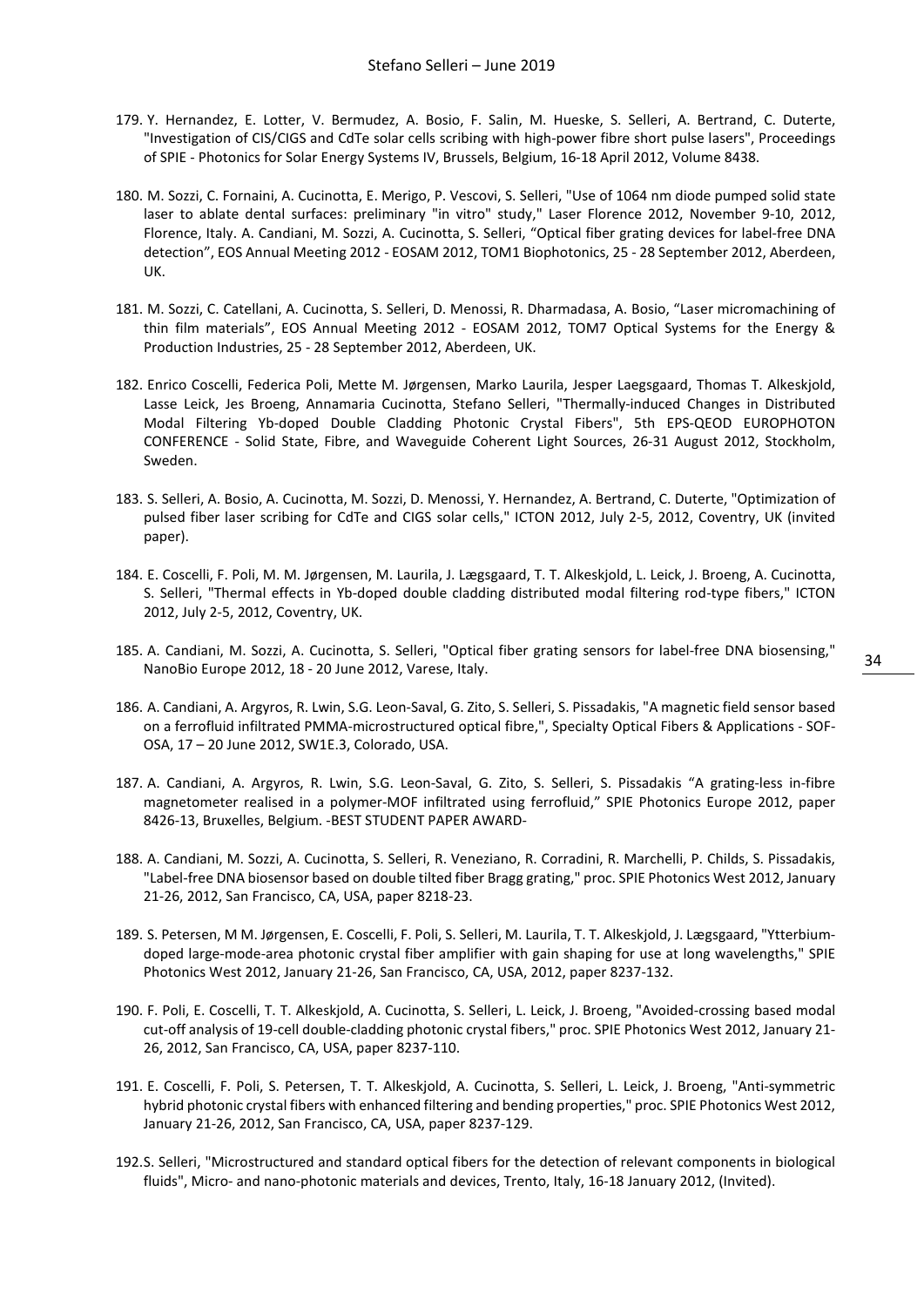- 193.M. Sozzi, A. Candiani, A. Cucinotta, R. Veneziano, R. Corradini, R. Marchelli, P. Childs, S. Pissadakis, S. Selleri, "Label-free DNA sensor based on a Double Tilted Fiber Bragg Gratings", 4th International Workshop on Multianalyte Biosensing Devices, September 7-8, 2011, Athens, Greece
- 194.E. Coscelli, F. Poli, S. Petersen, T. T. Alkeskjold, A. Cucinotta, S. Selleri, L. Leick, J. Broeng, "Bending properties of anti-symmetric hybrid photonic crystal fibers," proc. IQEC/CLEO Pacific Rim 2011, August 28 - September 2, 2011, Sidney, Australia.
- 195.S. Selleri, "Optical fiber platform for the detection of biological components", Nanophotonics for sensing & nonlinear optics: Next generation photonic materials, structures & devices, 24-26th August 2011, Serafino, McLaren Vale, South Australia.
- 196.A. Candiani, M. Sozzi, A. Cucinotta, S. Selleri, R. Veneziano, R. Corradini, R. Marchelli, P. Childs, S-ì. Pissadakis, "Fiber Bragg gratings for label-free detection of biomolecules," Nanophotonics for sensing & nonlinear optics: Next generation photonic materials, structures & devices, 24-26th August 2011, Serafino, McLaren Vale, South Australia.
- 197.S. Selleri, "Biosensor optical fiber platform for the detection of relevant components in biological fluids", 14th International SAOT Workshop on "Fiber Lasers, Sensors and Materials", July 27th -29th, 2011 in Reichenschwand, Germany (Invited).
- 198.A. Candiani, P. Childs, S. Pissadakis, M. Sozzi, E. Coscelli, F. Poli, A. Cucinotta, S. Selleri, R. Veneziano, R. Corradini, R. Marchelli, "Double tilted fiber Bragg gratings for label-free DNA detection," 2011 International Workshop on Biophotonics, June 8-10, 2011, Parma, Italy, paper We2.4.
- 199.M. Sozzi, E. Coscelli, F. Poli, A. Cucinotta, R. Corradini, R. Marchelli, M. Konstantaki, S. Pissadakis, S. Selleri, "Long period grating-based fiber optic sensor for label-free DNA detection," 2011 International Workshop on Biophotonics, June 8-10, 2011, Parma, Italy, paper We2.2. E. Coscelli, F. Poli, D. Passaro, A. Cucinotta, S. Selleri, T. T. Alkeskjold, L. Leick, J. Broeng, "Single-Mode Regime of Large Mode Area Double Cladding Photonic Crystal Fibers," CLEO Europe, May 22-26, 2011, Munich, Germany, paper CJ.P.20.
- 200.M. Sozzi, A. Cucinotta, R. Corradini, R. Marchelli, M. Konstantaki, S. Pissadakis, S. Selleri, "Label-free DNA detection with PNA modified long period fiber grating-based sensor," CLEO Europe, May 22-26, 2011, Munich, Germany, paper JSIV1.2.
- 201.Y. Hernandez, A. Bertrand, S. Selleri, F. Salin, L. Leick, M. Hueske, R. Petkovsek, F. Ferrario, N. Lichtenstein, "Recent progress on the ALPINE (Advanced Lasers for Photovoltaic INdustrial processing Enhancement) FP7 integrated project," Fiber Laser Application - FILAS 2011, February 16, 2011, Istanbul, Turkey, paper FThB1.
- 202.E. Coscelli, F. Poli, T. T. Alkeskjold, D. Passaro, A. Cucinotta, S. Selleri, L. Leick, J. Broeng, "Single-mode regime of 19-cell Yb-doped double-cladding photonic crystal fibers," SPIE Photonics West 2011, January 22-27, 2011, San Francisco (CA), United States, paper 7914-67.
- 203.F. Poli, E. Coscelli, T. T. Alkeskjold, D. Passaro, A. Cucinotta, S. Selleri, L. Leick, J. Broeng, "Hybrid large mode area photonic crystal fiber for distributed spectral filtering and single-mode operation," SPIE Photonics West 2011, January 22-27, 2011, San Francisco (CA), United States, paper 7914-61.
- 204.M. Sozzi, A. Cucinotta, R. Corradini, R. Marchelli, M. Konstantaki, S. Pissadakis, S. Selleri, "Modification of a long-period grating based fiber optic for DNA biosensing," SPIE Photonics West 2011, January 22-27, 2011, San Francisco (CA), United States, paper 7894-20.
- 205.S. Selleri, "Recent status and prospects of EU-funded ALPINE project," SPIE Photonics West 2011, January 22- 27, 2011, San Francisco (CA), United States, paper 7921-26 (invited).
- 206.F. Poli, E. Coscelli, D. Passaro, A. Cucinotta, T. T. Alkeskjold, L. Leick, J. Broeng, S. Selleri, "Effective area of a bent polarizing double-clad Yb-doped photonic crystal fiber," IEEE Photonics Society Winter Topical Meetings 2011, January 10-12, 2011, Keystone (CO), United States, paper MD 3.3.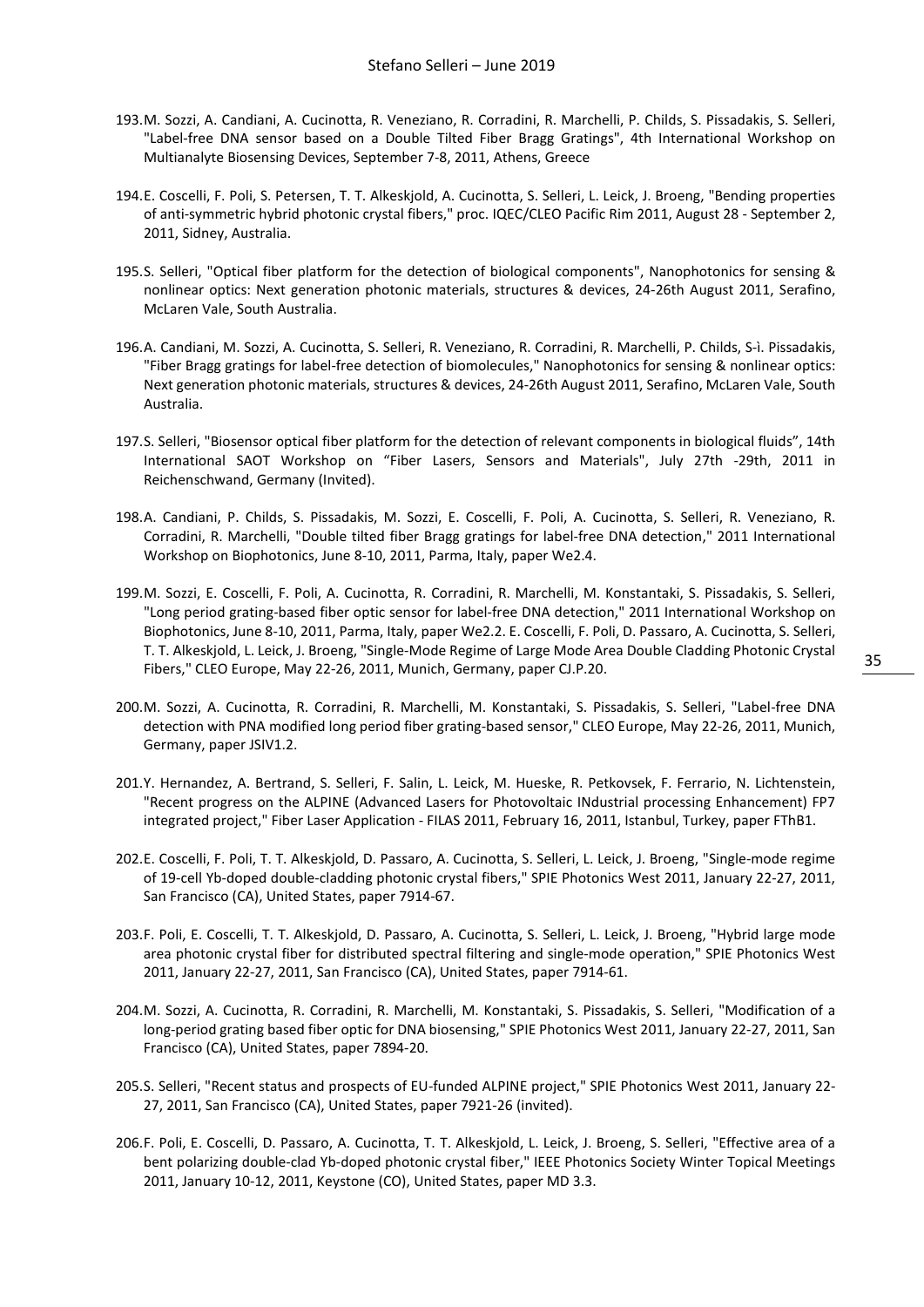- 207.S. Selleri "Microstructured optical fibers exploitation: from photovoltaics to biosensing," IEEE Photonics Society Winter Topical Meetings 2011, January 10-12, 2011, Keystone (CO), United States (invited).
- 208.S. Selleri, A. Cucinotta, F. Poli, "Active photonic crystal fiber amplifiers and lasers", The 9th International Conference on Optical Communications and Networks (ICOCN2010), 24-27 October 2010, Nanjing, China (invited).
- 209.E. Coscelli, F. Poli, D. Passaro, A. Cucinotta, S. Selleri, C. B. Olausson, L. Leick, J. Broeng, "Bending-induced singlemode behaviour of a polarizing double-clad Yb-doped photonic crystal fiber," European Conference on Optical Communication - ECOC2010, September 19-23, 2010, Turin, Italy.
- 210.L. Rosa, K. Saitoh, M. Koshiba, M. Pal, M. Paul, D. Ghosh, T. Mahanty, S. Bhadra, L. Vincetti, S. Selleri, "Realistic Squared-Rods Circular F-Doped Large-Mode-Area Leakage Channel Fibers with Low Bending Loss", Integrated Photonics Research, Silicon and Nano Photonics (IPR), July 25-28, 2010, Monterey, California, USA.
- 211.A. Cucinotta, S. Selleri, "Yb-doped Photonic Crystal Fibers for the Scribing of Photovoltaic Modules", Photoluminescence in rare earths: Photonic Materials and Devices (PRE'10), April 28-30, 2010, Firenze, Italy.
- 212.E. Coscelli, F. Poli, D. Passaro, A. Cucinotta, S. Selleri, R. Corradini, R. Marchelli, "DNA-recognition by pepetide nucleic acid-modified PCFs: from models to real samples", Photonics Europe 2010, April 12-16, 2010, Bruxelles, Belgium.
- 213.E. Coscelli, F. Poli, D. Passaro, A. Cucinotta, S. Selleri, "Guiding properties of kagome-lattice hollow-core fibers", Photonics Europe 2010, April 12-16, 2010, Bruxelles, Belgium.
- 214.F. Poli, E. Coscelli, D. Passaro, A. Cucinotta, S. Selleri, J. Lægsgaard, J. Broeng, "Higher-order mode suppression in rod-type photonic crystal fibers with sectioned doping and enlarged core", Photonics Europe 2010, April 12- 16, 2010, Bruxelles, Belgium.
- 215.L. Rosa, K. Saitoh, M. Koshiba, F. Poli, A. Cucinotta, S. Selleri, L. Vincetti, M. Pal, M. Paul, D. Ghosh, S. Badra, "Octagonal large-mode-area leakage channel with reduced bending loss," OFC/NFOEC 2010, March 21-25, 2010, San Diego (CA), United States.
- 216.S. Selleri, A. Cucinotta, F. Poli, D. Passaro, "Yb-doped Rod-type Photonic Crystal Fibers for High Brilliance Lasers", ICO Photonics Conference on Emerging Trends & Novel Metamaterials in Photonics, pp. 63, October 7-9, 2009, Delphi, Greece (invited).
- 217.D. Passaro, M. Fernandez, R. Perez-Herrera, C. Elosua, C. Bariain, S. Selleri, M. Lopez-Amo, "Intensity sensors multiplexing using a multiwavelength ring fiber laser with hybrid serial-tree configuration", 20th Internationl Conferennze on Optical Fiber Sensors - OFS-20, OF101-64, October 5-9, 2009, Edinburgh, UK.
- 218.M. Fernandez, S. Diaz, R. Perez-Herrera, D. Passaro, S. Selleri, M. Quintela, J.M. Lopez Higuera, M. Lopez-Amo, "Resilient long-distance sensor system using a multiwavelength Raman laser", 20th Internationl Conferennze on Optical Fiber Sensors - OFS-20, OF101-69, October 5-9, 2009, Edinburgh, UK.
- 219.E. Coscelli, M. Sozzi, F. Poli, D. Passaro, A. Cucinotta, S. Selleri, R. Corradini, R. Marchelli, "Towards biosensing with suspended core photonic crystal fiber", 3rd EOS Topical Meeting on Optical Microsystems (OμS'09), paper 2270, 27-30 September 2009, Capri, Italy.
- 220.S. Selleri, A. Cucinotta, F. Poli, D. Passaro, "Photonic Crystal Fiber Lasers for the Scribing of Photovoltaic Modules", 1st EOS Topical Meeting on Lasers 2009, TML 2165, 27-30 September 2009, Capri, Italy.
- 221.S. Selleri, "ALPINE Advanced Lasers for Photovoltaic Industrial Processing Enhancement", 24th European Photovoltaic Solar Energy Conference, 3BV.5.97, 21-25 September 2009, Hamburg, Germany.
- 222.F. Poli, J. Lægsgaard, D. Passaro, A. Cucinotta, S. Selleri, J. Broeng, "Sectioned Core Doping Effect on Higher-Order Mode Amplification in Yb-Doped Rod-Type Photonic Crystal Fibers", European Conference on Optical Communication - ECOC2009, P.1.15, September 20-24, 2009, Vienna, Austria.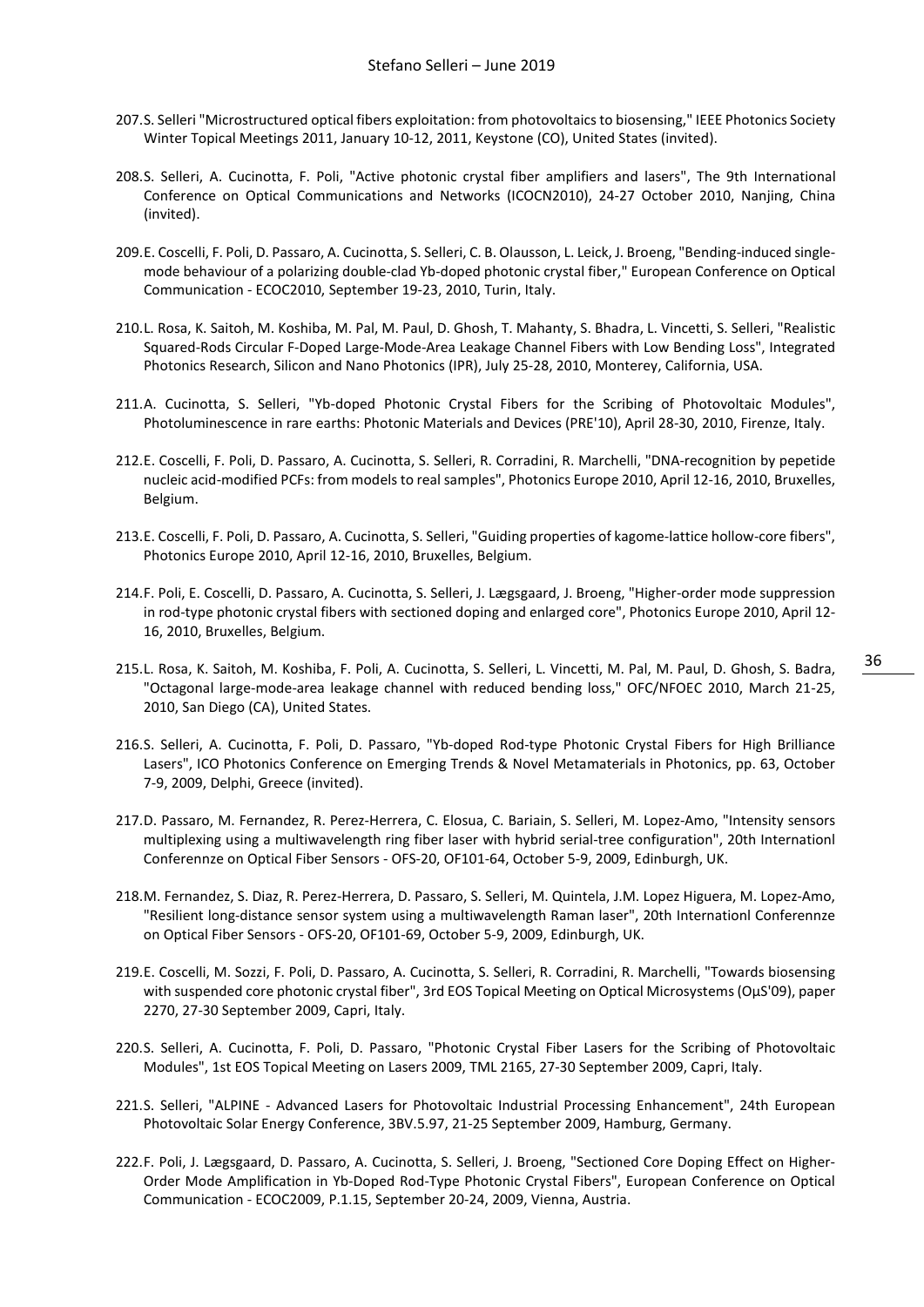- 223.S. Selleri, A. Cucinotta, F. Poli, D. Passaro, "High brilliance fiber lasers for the scribing of photovoltaic modules", 11th International Conference on Transparent Optical Networks - ICTON 2009, Mo.B1.5, June 28 - July 2, 2009, Island of Sao Miguel, Azores, Portugal (invited).
- 224.D. Passaro, S. Selleri, M. Fernandez-Vallejo, R.A. Perez-Herrera, C.E. Aguado, C. Bariain, M. Lopez-Amo, "Stable Four-Wavelength Ring Resonator with Hybrid Serial-Tree Configuration for Sensing Applications", 11th International Conference on Transparent Optical Networks - ICTON 2009, Th.B2.4, June 28 - July 2, 2009, Island of Sao Miguel, Azores, Portugal. Stefano Selleri, Enrico Coscelli, Federica Poli, Davide Passaro, Annamaria Cucinotta, "Sensing through suspended solid core photonic crystal fiber", CLEO/Europe-EQEC, Paper CH1.4, 14- 19 June 2009, ICM Munich, Germany.
- 225.J. Lægsgaard, F. Poli, D. Passaro, A. Cucinotta, S. Selleri, J. Broeng, "Single-mode amplification in Yb-doped rodtype photonic crystal fibers for high brilliance lasers", CLEO/Europe-EQEC, Paper CJ.P.22, 14-19 June 2009, ICM Munich, Germany.
- 226.F. Poli, D. Passaro, A. Cucinotta, S. Selleri, J. Lægsgaard, J. Broeng, "Yb-doped rod-type photonic crystal fibers for single-mode amplification", CLEO/IQEC 2009, Paper JThE74, May 31 - June 5, 2009, Baltimore, Maryland, USA.
- 227. S. Selleri, A. Cucinotta, F. Poli, D. Passaro, "Air-suspended solid core fibers for sensing", European Optics & Optoelectronics Symposium, SPIE-EOO, Paper 7356-61, 20-23 April 2009, Prague, Czech Republic**.**
- 228. F. Poli, D. Passaro, A. Cucinotta, S. Selleri, "Dynamic behaviour of an Ytterbium-doped rodlike PCF laser**",**  European Optics & Optoelectronics Symposium, SPIE-EOO, Paper 7357-12, 20-23 April 2009, Prague, Czech Republic.
- 229.F. Poli, D. Passaro, A. Cucinotta, S. Selleri, "Guiding and amplification properties of rod-type photonic crystal fibers with sectioned core doping**",** European Optics & Optoelectronics Symposium, SPIE-EOO, Paper 7357-23, 20-23 April 2009, Prague, Czech Republic.
- 230.F. Poli, D. Passaro, A. Cucinotta, S. Selleri, J. Lægsgaard, J. Broeng, "Guided mode gain competition in Yb-doped rod-type photonic crystal fibers", OFC2009, JThA7, March 24-26, 2009, San Diego, California, USA.
- 231.F. Poli, L. Vincetti, D. Passaro, A. Cucinotta, S. Selleri, L. Rosa, K. Saitoh, Y. Tsuchida, S.K. Varshney and M. Koshiba, "Fundamental and High-Order Mode Bending Loss in Leakage Channel Fibers", European Conference on Optical Communication - ECOC2008, P.1.6, September 21-25, 2008, Brussels, Belgium.
- 232.F. Poli, A. Cucinotta, D. Passaro, S. Selleri, J. Lægsgaard, J. Broeng, "Guided mode cutoff in rare-earth doped rod-type PCFs", European Conference on Optical Communication - ECOC2008, P.1.7, September 21-25, 2008, Brussels, Belgium.
- 233.L. Rosa, K. Saitoh, Y. Tsuchida, S.K. Varshney, M. Koshiba, F. Poli, D. Passaro, A. Cucinotta, S. Selleri, L. Vincetti, "Single-Mode Large-Mode-Area Leakage Channel Fibers with Octagonal Symmetry", Integrated Photonics and Nanophotonics Research and Applications Topical Meeting – IPNRA 2008, IWB3, July 13-16, 2008, Boston, USA.
- 234.A. Cucinotta, F. Poli, D. Passaro, S. Selleri, "Microstructured Fibers: Modelling, Design and Applications", Integrated Photonics and Nanophotonics Research and Applications Topical Meeting – IPNRA 2008, IWB1, July 13-16, 2008, Boston, USA (invited).
- 235.F. Poli, D. Passaro, A. Cucinotta, S. Selleri, L. Vincetti, L. Rosa, K. Saitoh, Y. Tsuchida, S.K. Varshney, and M. Koshiba, "Polygonal Large-Mode-Area Leakage Channel Fibers with Reduced Mode Distortion", First Mediterranean Photonics Conference, June 25-28, 2008, Ischia, Italy.
- 236.S. Selleri, F. Poli, "Doped Fiber Lasers: from Telecom to Industrial Applications", 10th International Conference on Transparent Optical Networks - ICTON 2008, June 22-26, 2008, Athens, Greece (invited).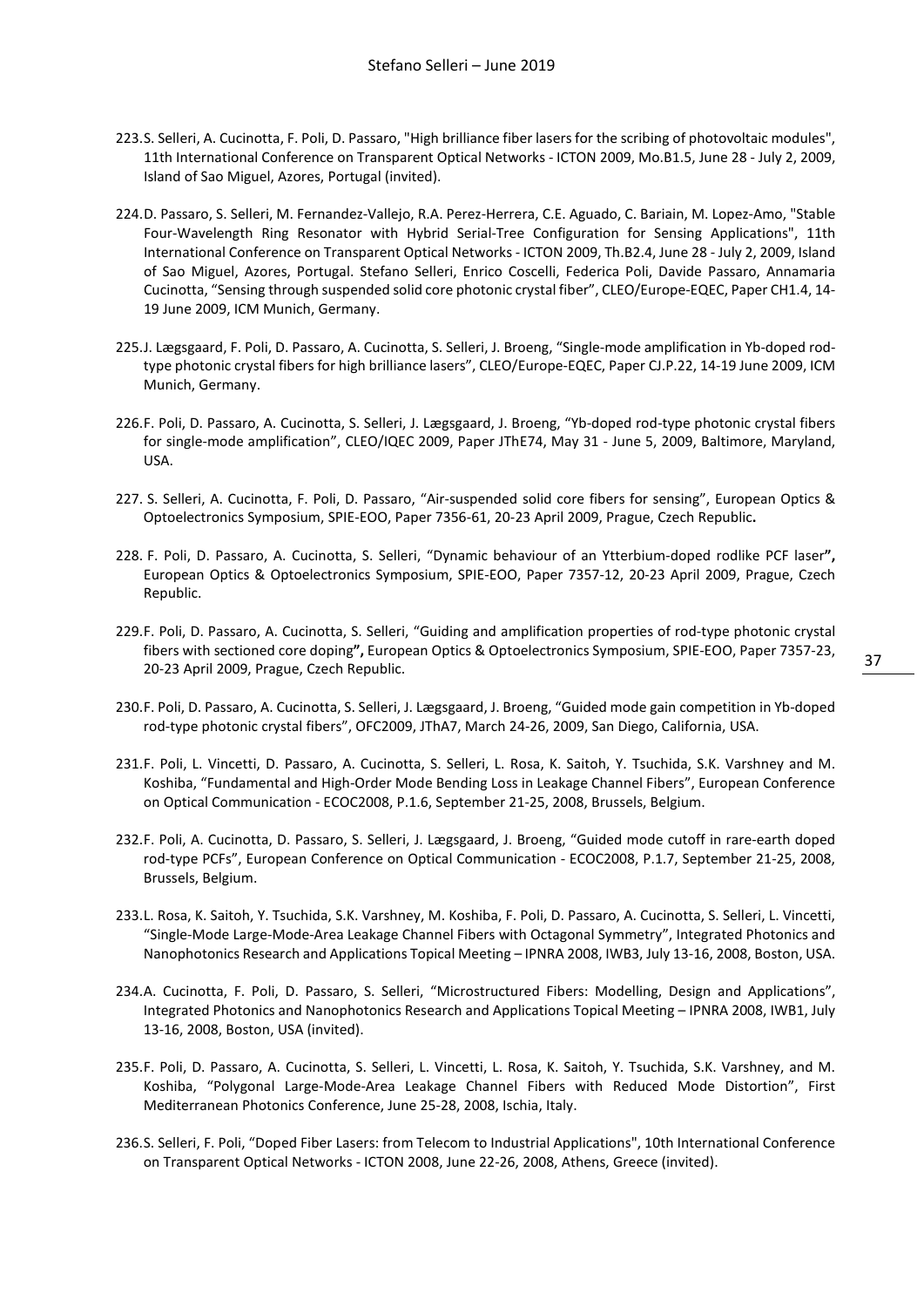- 237.F. Poli, S. Selleri, "Single Air-Hole Ring Polygonal Photonic Crystal Fibers with Reduced Bending Loss and Field Distortion", 10th International Conference on Transparent Optical Networks - ICTON 2008, June 22-26, 2008, Athens, Greece.
- 238.M. Foroni, D. Passaro, F. Poli, A. Cucinotta, S. Selleri, J. Lægsgaard, A. Bjarklev, "Tailoring of the Transmission Window in Realistic Hollow-Core Bragg Fibers", OFC2008, JWA7, February 24-28, 2008, San Diego, California, USA.
- 239.F. Poli, A. Cucinotta, M. Foroni, S. Selleri, "Finite-Element Based Photonic Crystal Fiber Analysis: From Solid to Hollow Core Fibers", IEEE-LEOS Winter Topicals 2008 Nonlinear Photonics - Photonic Crystal Fibers: Technology and Applications, Sorrento, Italy, January 14-16, 2008 (invited).
- 240.D. Passaro, M. Foroni, F. Poli, A. Cucinotta, S. Selleri, J. Lægsgaard, A. Bjarklev, "Bio-Sensor based on a Hollow-Core Bragg Fiber", IEEE-LEOS Winter Topicals 2008 Nonlinear Photonics - Photonic Crystal Fibers: Technology and Applications, Sorrento, Italy, January 14-16, 2008.
- 241.M. Foroni, F. Poli, D. Passaro, A. Cucinotta, S. Selleri, J. Lægsgaard, A. Bjarklev, "Fundamental and higher-order mode confinement loss spectrum in realistic air-silica hollow-core Bragg fibers", European Conference on Optical Communication - ECOC2007, pp. 139-140, September 16-20, 2007, Berlin, Germany.
- 242.M. Foroni, F. Poli, D. Passaro, A. Cucinotta, S. Selleri, J. Lægsaard, A. Bjarklev, "Influence of the cross-section geometry on hollow-core Bragg fiber guiding properties", Integrated Photonics and Nanophotonics Research and Applications Topical Meeting – IPNRA 2007, ITuH1, July 8-11, 2007, Salt Lake City, Utah, USA.
- 243.M. Foroni, F. Poli, A. Cucinotta, S. Selleri, "Spectral Behavior and Guided-to-Surface Mode Transition of Arch-Shaped Hollow-Core Waveguides", Integrated Photonics and Nanophotonics Research and Applications Topical Meeting – IPNRA 2007, IWA5, July 8-11, 2007, Salt Lake City, Utah, USA.
- 244.D. Passaro, M. Foroni, F. Poli, A. Cucinotta, S. Selleri, J. Lægsaard, A. Bjarklev, "Hollow-core Bragg-fiber as a biosensor", Third European Workshop on Optical Fiber Sensors – EWOFS 2007, Post deadline paper, July 4-6, 2007, Napoli, Italy.
- 245.L. Rosa, D. Passaro, S. Selleri, G. Tartarini, P. Faccin, E.M. Fabbri, "Simulation and Measurement of Intermodulation Induced by Chirp-Dispersion Interaction in Radio-over-Fiber Systems", IASTED International Conference on Antennas, Radar and Wave Propagation – ARP 2007, pp. 46-51, Montreal, Canada, May 30 – June 1, 2007.
- 246.L. Rosa, A. Cucinotta, S. Selleri, M.J. Arpaio, G. Napoli, "Design, Realization and Measurement of a UWB Radar Patch Array Antenna", IASTED International Conference on Antennas, Radar and Wave Propagation – ARP 2007, pp. 218-222, Montreal, Canada, May 30 – June 1, 2007.
- 247.F. Poli, M. Foroni, S. Busanelli, A. Cucinotta S. Selleri, "Surface Modes in Antiresonant Reflecting Optical Waveguides with Rectangular Hollow Core", European Conference on Integrated Optics - ECIO'07, ThG21, April 25–27, 2007, Copenhagen, Denmark.
- 248.S. Selleri, F. Poli, M. Foroni, A. Cucinotta, "Simultaneous liquid level and refractive index measurements with a POF-based sensor", Optics and Optoelectronics – Optical Sensor - SPIE-OO 2007, paper 6585-55, 16–19 April 2007, Prague, Czech Republic.
- 249.S. Selleri, F. Poli, M. Foroni, A. Cucinotta, "Surface Mode Free and Highly Birefringent Single-Mode Hollow Core Photonic Bandgap Fibers", Optics and Optoelectronics – Photonic Crystal Fibers - SPIE-OO 2007, paper 6588- 27, 16–19 April 2007, Prague, Czech Republic.
- 250.S. Selleri, F. Poli, M. Foroni, D. Giovannelli, A. Cucinotta, J.B. Jensen, J. Lægsgaard, A. Bjarklev, G. Vienne, C. Jakobsen, J. Broeng, "Analysis of the dependence of the guided-mode field distribution on the silica bridges in hollow-core Bragg fibers", Optics and Optoelectronics – Photonic Crystal Fibers - SPIE-OO 2007, paper 6588- 29, 16–19 April 2007, Prague, Czech Republic.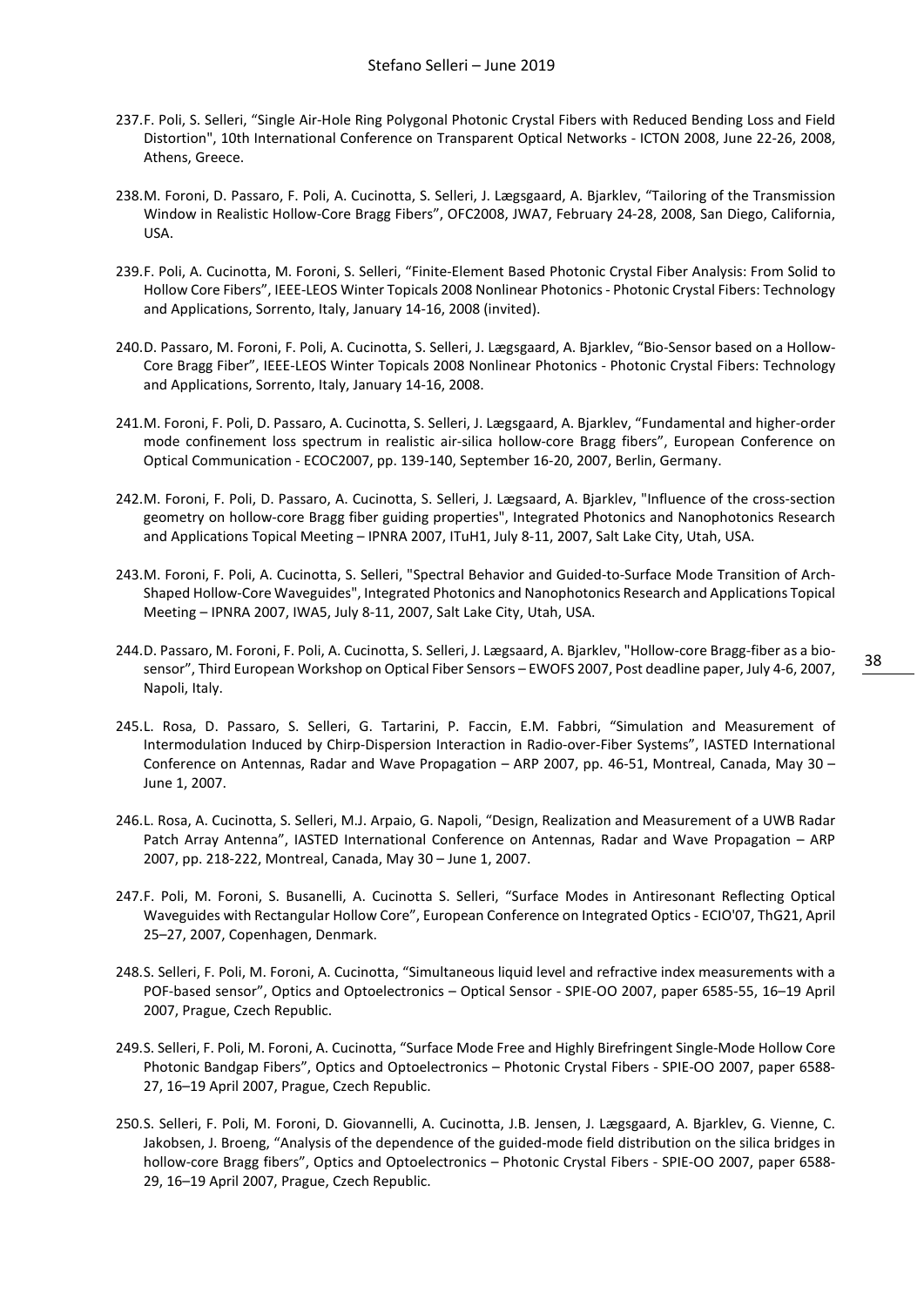- 251.F. Poli, M. Foroni, D. Giovanelli, A. Cucinotta, S. Selleri, J.B. Jensen, J. Lægsgaard, A. Bjarklev, G. Vienne, C. Jakobsen, J. Broeng, "Silica Bridge Impact on Hollow-Core Bragg Fiber", OFC2007, OML8, March 25-29, 2007, Anaheim, California, USA.
- 252.M. Foroni, F. Poli, A. Cucinotta, S. Selleri, "S Band Erbium-Doped Fiber Ring Laser Tunable through the Active Fiber Bending Losses", OFC2007, JThA, March 25-29, 2007, Anaheim, California, USA.
- 253.L. Rosa, S. Selleri, G. Tartarini, E.M. Fabbri, P. Faccin, "Intermodulation Distortion Modelling in IM-DD Multi-Band Radio over Fibre Links", International Topical Meeting on Microwave Photonics - MWP 2006, October 3- 6, 2006, Grenoble, France.
- 254.L. Rosa, S. Selleri, G. Tartarini, P. Faccin, E.M. Fabbri, "Distortion Performance Prediction in Multi-band "Radio over Fiber" Systems Exploiting Direct Laser Modulation", European Microwave Week 2006 - EUMC, September 10-15, 2006, Manchester, UK.
- 255.P. Gaboardi, L. Rosa, A. Cucinotta, S. Selleri, "Patch Array Antenna for UWB Radar Applications", European Microwave Week 2006 - EuRAD, September 10-15, 2006, Manchester, UK.
- 256.M. Foroni, L. Ruggeri, F. Poli, A. Cucinotta, S. Selleri, "S+C+L Band Double-Pass EDFA", Optical Amplifiers and Their Applications Topical Meeting – OAA and Coherent Optical Technologies and Applications Topical Meeting - COTA, JWB44, June 25-30, 2006, Whistler, British Columbia, Canada.
- 257.M. Foroni, L. Ruggeri, F. Poli, A. Cucinotta, S. Selleri, "Multiwavelength EDF Ring Laser Tunable through the Bending Losses of a Depressed-Cladding Fiber", Optical Amplifiers and Their Applications Topical Meeting – OAA and Coherent Optical Technologies and Applications Topical Meeting - COTA, JWB41, June 25-30, 2006, Whistler, British Columbia, Canada.
- 258.M. Foroni, L. Ruggeri, F. Poli, P. Gaboardi, A. Cucinotta, S. Selleri, "Tunability of a Single Frequency EDF Ring Laser Based on the Bending Losses of a Depressed-Cladding Fiber", Optical Amplifiers and Their Applications Topical Meeting – OAA and Coherent Optical Technologies and Applications Topical Meeting - COTA, JWB10, June 25-30, 2006, Whistler, British Columbia, Canada.
- 259.M. Foroni, L. Ruggeri, F. Poli, A. Cucinotta, S. Selleri, "S+C+L Double Pass EDF Amplifier, Amplified Spontaneous Emission Source and Multiwavelength Ring Laser", 8th International Conference on Transparent Optical Networks - ICTON 2006, June 18-22, 2006, Nottingham, United Kingdom.
- 260.M. Foroni, F. Poli, A. Cucinotta, S. Selleri, "Scanning Near-Field Microscopy of Photonic Crystal Fibers", 8th International Conference on Transparent Optical Networks - ICTON 2006, June 18-22, 2006, Nottingham, United Kingdom.
- 261.F. Poli, M. Foroni, L. Rosa, A. Cucinotta, S. Selleri, "Square-lattice photonic crystal fiber cutoff properties", 8th International Conference on Transparent Optical Networks - ICTON 2006, June 18-22, 2006, Nottingham, United Kingdom.
- 262.L. Vincetti, M. Maini, L. Rosa, F. Poli, M. Foroni, A. Cucinotta, S. Selleri, "Modified honeycomb photonic bandgap fiber effectively single- mode regime: a numerical analysis", 8th International Conference on Transparent Optical Networks - ICTON 2006, June 18-22, 2006, Nottingham, United Kingdom.
- 263.L. Rosa, M. Foroni, F. Poli, A. Cucinotta, S. Selleri, "Effect of hole diameter inaccuracy on tapers between photonic-crystal and wire waveguides", Integrated Photonics Research and Applications Topical Meeting – IPRA 2006, IWC5, April 24-26, 2006, Uncasville, Connecticut, USA.
- 264.M. Foroni, F. Poli, L. Rosa, A. Cucinotta, S. Selleri, R. Buczynski, P. Szarniak, D. Pysz, R. Stepien, P. Wasylczyk, "Highly birefringent photonic crystal fiber made of silicate glass", Integrated Photonics Research and Applications Topical Meeting – IPRA 2006, Postdeadline Paper IWD3, April 24-26, 2006, Uncasville, Connecticut, USA.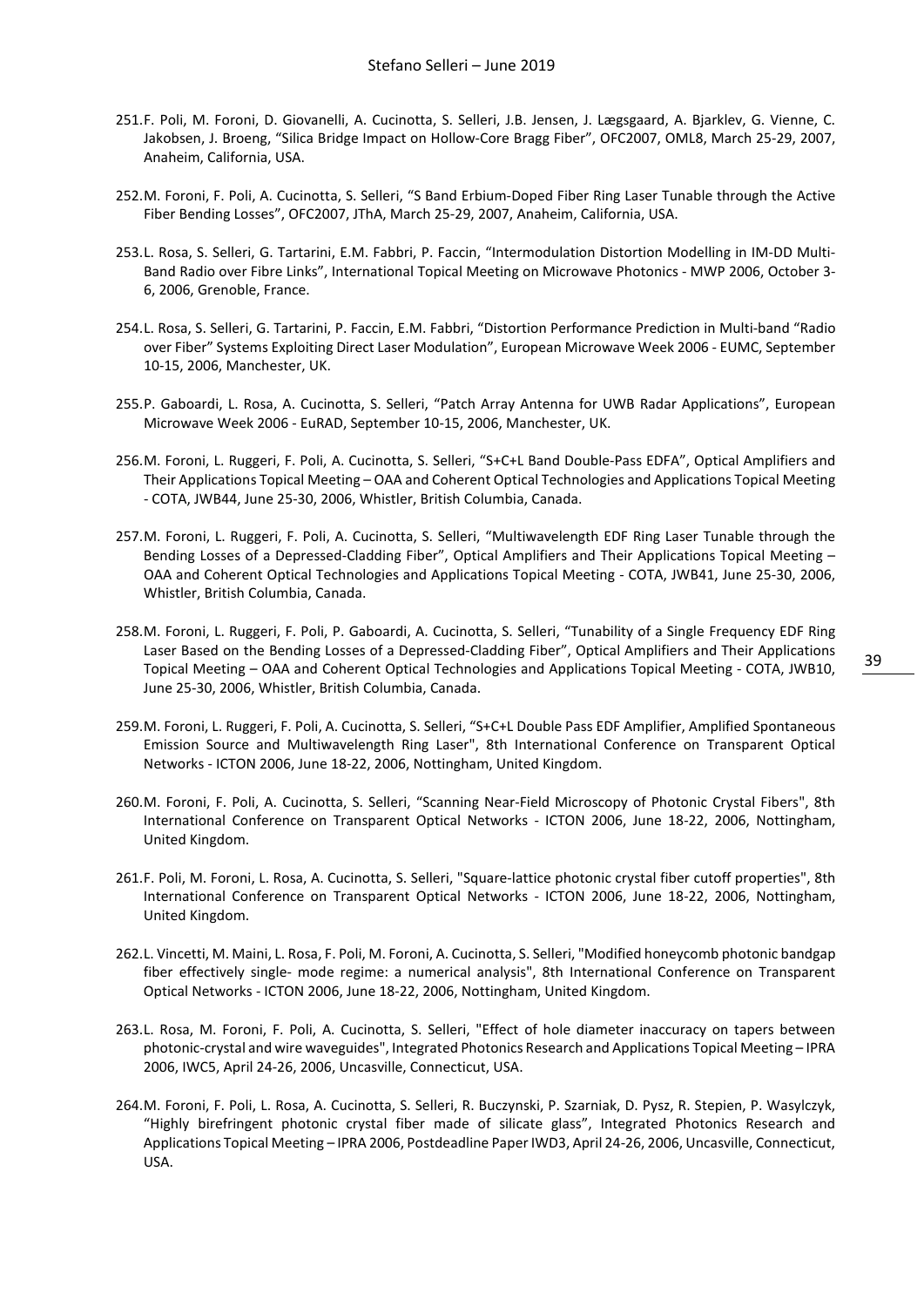- 265.P. Bienstman, S. Selleri, H.P. Uranus, W. Hopman, A. Melloni, R. Costa, L.C. Andreani, P. Lalanne, J.P. Hugonin, D. Pinto, S.S.A. Obayya, "Modelling lossy photonic wires: a mode solver comparison", XV Workshop on Optical Waveguide Theory and Numerical Modeling, April 20 -21, 2006, Varese, Italy.
- 266.Giovanni Tartarini, Lorenzo Rosa, Stefano Selleri, Pier Faccin, Enrico Maria Fabbri, "Numerical Approaches for the Analysis of Injection Locked Lasers", XV Workshop on Optical Waveguide Theory and Numerical Modeling, April 20 -21, 2006, Varese, Italy.
- 267.Federica Poli, Matteo Foroni, Lorenzo Rosa, Annamaria Cucinotta, Stefano Selleri, "Square-lattice photonic crystal fiber cut-off analysis", XV Workshop on Optical Waveguide Theory and Numerical Modeling, April 20 - 21, 2006, Varese, Italy.
- 268.Lorenzo Rosa, Federica Poli, Matteo Foroni, Annamaria Cucinotta, Stefano Selleri "Impairment of Photonic-Crystal Waveguide Taper due to Hole Inaccuracy", XV Workshop on Optical Waveguide Theory and Numerical Modeling, April 20 -21, 2006, Varese, Italy.
- 269.Stefano Selleri, Annamaria Cucinotta, Federica Poli, Matteo Foroni, Moreno Maini, Luca Vincetti, "Numerical Model of a S-band depressed cladding EDFA", XV Workshop on Optical Waveguide Theory and Numerical Modeling, April 20 -21, 2006, Varese, Italy.
- 270.Claudia Gazzetti, Moreno Maini, Luca Vincetti, Stefano Selleri, Annamaria Cucinotta, Federica Poli, "Numerical Analysis of Hollow Core Photonic Band Gap Fibers with Modified Honeycomb Lattice", XV Workshop on Optical Waveguide Theory and Numerical Modeling, April 20 -21, 2006, Varese, Italy.
- 271.M. Foroni, F. Poli, L. Ruggeri, S. Selleri, A. Cucinotta, P. Vavassori, "From S- to C-band amplification in a depressed-cladding EDFA", Photonics Europe 2006, April 3-7, 2006, Strasbourg, France.
- 272.M. Foroni, M. Bottacini, F. Poli, A. Cucinotta, S. Selleri, "Low-cost Level and Pressure Plastic Optical Fiber Sensor", Photonics Europe 2006, April 3-7, 2006, Strasbourg, France.
- 273.Przemyslaw Szarniak, Matteo Foroni, Ryszard Buczynski, Dariusz Pysz, Piotr Wasylczyk, Stefano Selleri, Ryszard Stepien, "Nonlinear photonic crystal fiber with high birefringence made of slilicate glass", Photonics Europe 2006, April 3-7, 2006, Strasburgo, France.
- 274.M. Foroni, L. Ruggeri, F. Poli, P. Gaboardi, A. Cucinotta, S. Selleri, "40 dB gain S-band depressed-cladding EDFA with double-pass configuration", Optical Fiber Communications Conference - OFC2006, OWI37, March 5-10, 2006, Anaheim, California, USA.
- 275.F. Poli, M. Foroni, A. Cucinotta, L. Ruggeri, L. Rosa, S. Selleri, " Tunability of the gain spectrum in an erbiumdoped fiber with depressed-cladding", Optical Fiber Communications Conference - OFC2006, OWI23, March 5- 10, 2006, Anaheim, California, USA.
- 276.F. Poli, M. Foroni, A. Cucinotta, S. Selleri, P. Vavassori, "Single-stage S-band depressed-cladding EDFA with bending loss ASE suppression", European Conference on Optical Communication - ECOC2005, September 25- 29, 2005, Glasgow, Scotland.
- 277.Stefano Selleri, Annamaria Cucinotta, Federica Poli, Matteo Foroni, Lorenzo Rosa, "Optical parametric amplification in dispersion-flattened highly nonlinear photonic crystal fibers", International Congress on Optics and Optoelectronics – SPIE-COO 2005, 28 August – 2 September 2005, Warsaw, Poland.
- 278.Stefano Selleri, Annamaria Cucinotta, Michele Bottacini, Federica Poli, Matteo Foroni, "Gain Flatness in Photonic Crystal Fiber Raman Amplifier", International Congress on Optics and Optoelectronics – SPIE-COO 2005, 28 August – 2 September 2005, Warsaw, Poland.
- 279.Stefano Selleri, Annamaria Cucinotta, Matteo Foroni, Federica Poli, Michele Bottacini, "New design of singlemode large-mode-area photonic crystal fibers", International Congress on Optics and Optoelectronics – SPIE-COO 2005, 28 August – 2 September 2005, Warsaw, Poland.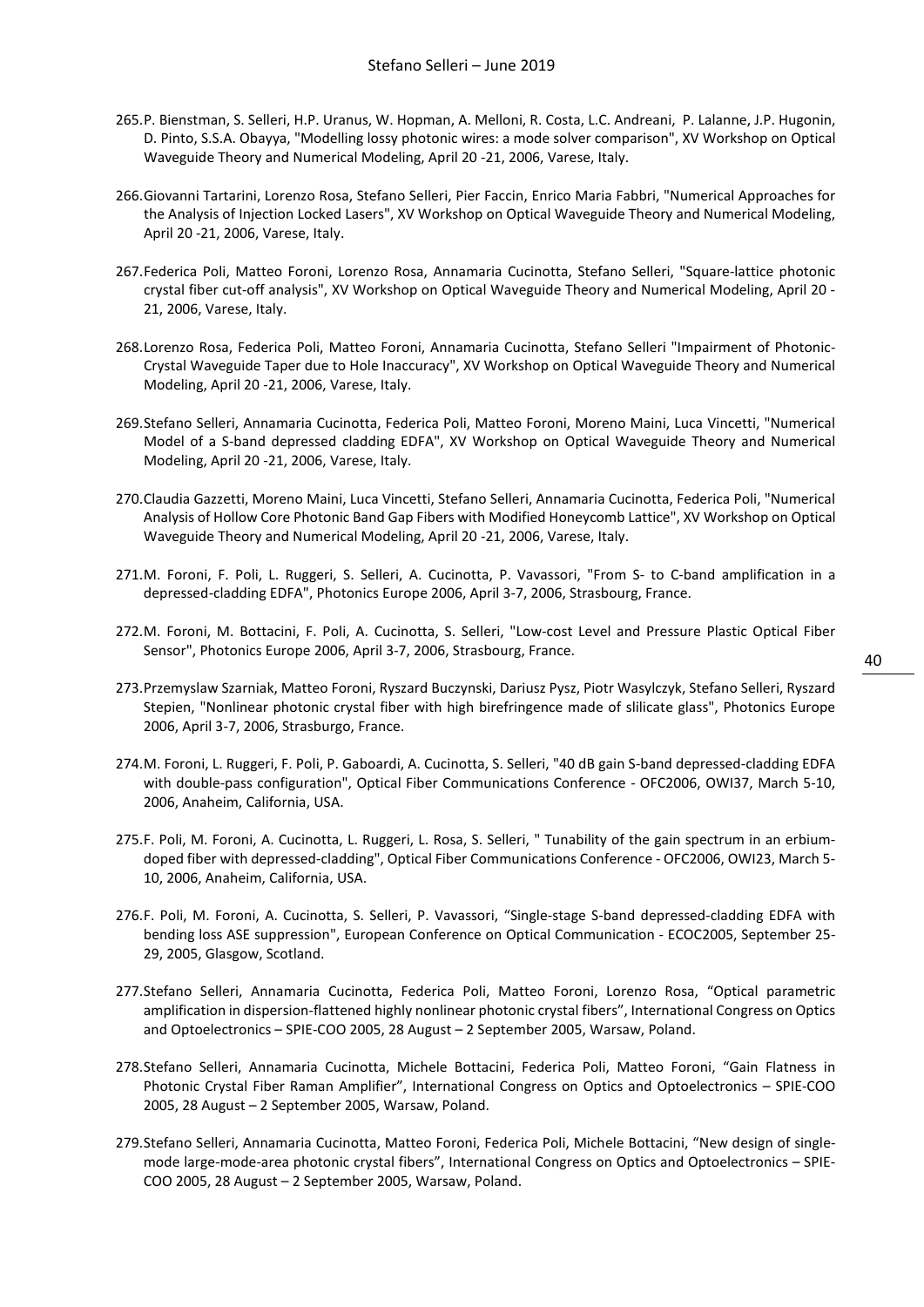- 280.Paolo Vavassori, Matteo Foroni, Federica Poli, Annamaria Cucinotta, Stefano Selleri, "S-band EDFA with ASE suppression induced by bending loss of depressed-cladding active fiber", Optical Amplifier and their Applications - OSA Topical Meeting, August 7-10, 2005, Budapest, Hungary.
- 281.Lorenzo Rosa, Federica Poli, Matteo Foroni, Simone Bertolaccini, Annamaria Cucinotta, Stefano Selleri, "Polarization selective coupling in three-core holey fibers", 7th International Conference on Transparent Optical Networks – ICTON 2005, July 3-7, 2005, Barcelona, Spain.
- 282.Lorenzo Rosa, Federica Poli, Matteo Foroni, Stefano Selleri, "In- and out- coupling of light in photonic crystal and conventional dielectric waveguides of arbitrary width", 7th International Conference on Transparent Optical Networks – ICTON 2005, July 3-7, 2005, Barcelona, Spain.
- 283.Matteo Foroni, Federica Poli, Letizia Ruggeri, Stefano Selleri, Annamaria Cucinotta, Paolo Vavassori, "Bending influence on depressed-cladding EDFA gain spectrum", 7th International Conference on Transparent Optical Networks – ICTON 2005, July 3-7, 2005, Barcelona, Spain.
- 284.S. Selleri, L. Vincetti, F. Poli, A. Cucinotta, M. Foroni, "Air-guiding photonic crystal fibers with modified honeycomb lattice", IEEE/LEOS Workshop on Fibres and Optical Passive Components – WFOPC 2005, June 22- 24, 2005, Palermo, Italy.
- 285.M. Foroni, F. Poli, L. Rosa, A. Cucinotta, S. Selleri, "Cut-off properties of large-mode-area photonic crystal fibers", IEEE/LEOS Workshop on Fibres and Optical Passive Components – WFOPC 2005, June 22-24, 2005, Palermo, Italy.
- 286.L. Vincetti, F. Poli, A. Cucinotta, S. Selleri, "Wide bandgap air-guiding modified honeycomb", CLEO Europe 2005, 12-17 June 2005, Munich.
- 287.M. Foroni, M. Bottacini, F. Poli, S. Selleri, A. Cucinotta, "Effective area measurement of photonic crystal fibers through Scanning Near-Field Optical Microscope", ICONIC 2005, June 8-10, 2005, Barcellona, Spagna.
- 288.M. Foroni, M. Bottacini, F. Poli, S. Selleri, A. Cucinotta, "Scanning Near-Field Optical Microscope for characterization of Single Mode Fibers", Optical Fibre Sensors Conference OFS-17, May 23-27, 2005, Bruges, Belgio.
- 289.M. Bottacini, S. Selleri, F. Poli, A. Cucinotta, M. Foroni, "Impact of Background Losses on Photonic Crystal Fiber Raman Amplifier", Laser and Ectro-Optics Society Annual Meeting - LEOS 2004, November 7-11, 2004, Puerto Rico.
- 290.S. Selleri, F. Poli, A. Cucinotta, "Raman Gain Coefficient of Solid-Core Honeycomb Photonic Crystal Fibers", Laser and Ectro-Optics Society Annual Meeting - LEOS 2004, November 7-11, 2004, Puerto Rico.
- 291.S. Selleri, L. Rosa, F. Poli, A. Cucinotta, "Photonic Crystal Fiber Based Polarization Splitter", Laser and Ectro-Optics Society Annual Meeting - LEOS 2004, November 7-11, 2004, Puerto Rico.
- 292.F. Poli, A. Cucinotta, S. Selleri, "Numerical modelling of thulium doped tellurite fiber amplifiers", Progress in Electromagnetics Research Symposium - PIERS 2004, March 28-31, 2004, Pisa, Italy.
- 293.M. Bottacini, F. Poli, A. Cucinotta, S. Selleri, A.H. Bouk, "Effective area tailoring in triangular photonic crystal fibers", Progress in Electromagnetics Research Symposium - PIERS 2004, March 28-31, 2004, Pisa, Italy.
- 294.G. Chietera, A. Cucinotta, F. Poli, S. Selleri, A.H. Bouk, "Design of efficient tapers for photonic crystal waveguides", Progress in Electromagnetics Research Symposium - PIERS 2004, March 28-31, 2004, Pisa, Italy.
- 295.M. Fuochi, F. Poli, S. Selleri, A. Cucinotta, "Photonic Crystal Fibers for Raman Amplification", Progress in Electromagnetics Research Symposium - PIERS 2003, October 13-16, 2003, Honolulu, Hawaii, USA.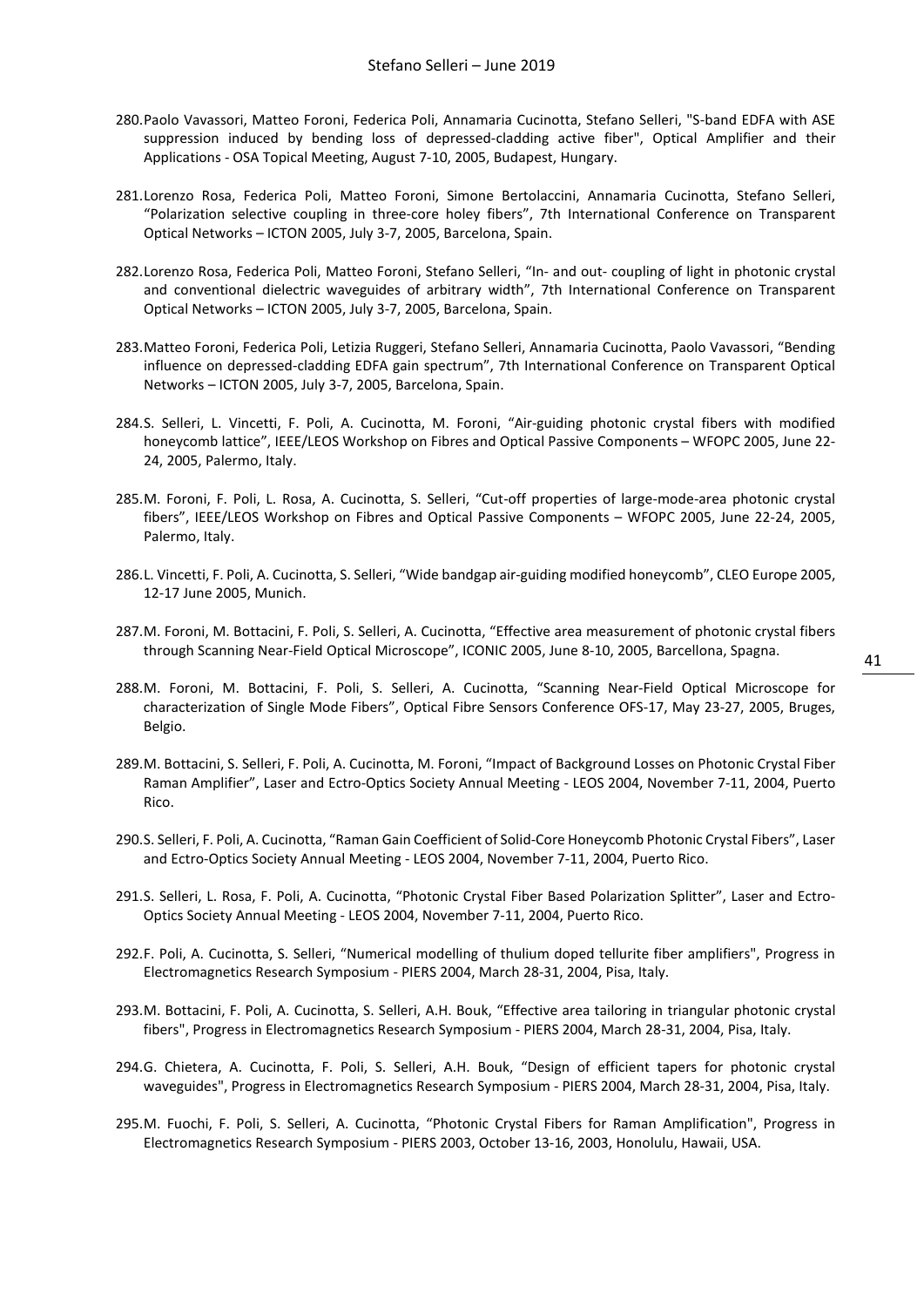- 296.M. Fuochi, F. Poli, S. Selleri, A. Cucinotta, "Dispersion and Dispersion Slope Compensation through Photonic Crystal Fibers", Progress in Electromagnetics Research Symposium - PIERS 2003, October 13-16, 2003, Honolulu, Hawaii, USA.
- 297.A. Cucinotta, F. Poli, S. Selleri, "Dual-Pumping Scheme for Efficient Thulium-Doped Tellurite Fiber Amplifiers", European Conference on Optical Communication - ECOC2003, September 21-25, 2003, Rimini, Italy.
- 298.M. Fuochi, F. Poli, S. Selleri, A. Cucinotta, L. Vincetti, "Raman Amplification Properties of Silica and Tellurite Photonic Crystal Fibers", European Conference on Optical Communication - ECOC2003, September 21-25, 2003, Rimini, Italy.
- 299.F. Poli, A. Cucinotta, M. Fuochi, S. Selleri, L. Vincetti, "Dispersion and Nonlinear Properties of Triangular Photonic Crystal Fibers with Large Air-Holes and Small Pitch", European Conference on Optical Communication - ECOC2003, September 21-25, 2003, Rimini, Italy.
- 300.L. Vincetti, D. Ferrarini, M. Zoboli, A. Cucinotta, F. Poli, S. Selleri, "Leakage Losses in Photonic Band Gap Fibers", European Conference on Optical Communication - ECOC2003, September 21-25, 2003, Rimini, Italy.
- 301.P. Corradi, M.M. Sisto, A. Cucinotta, S. Selleri, "Development of a low cost scanning near-field optical microscope for the characterization of surface emitting lasers", ICONIC 2003, 18-20 giugno 2003, Ruen, France.
- 302.A. Bertolani, A. Cucinotta, M. Fuochi, F. Poli, S. Selleri, L. Vincetti, M. Zoboli, "Numerical Analysis of Lithium-Niobate Electro-Optical Modulators through a Full-Vectorial Three-Dimensional Finite Element based Beam Propagation Method", Workshop on Optical Waveguide Theory and Numerical Modeling, pp. 142-145, April 4 – 5, 2003, Praha.
- 303.A. Cucinotta, S. Selleri, L. Vincetti, M. Zoboli, "Finite Element Analysis of Optical Notch Filters based on Photonic Crystals", European Conference on Integrated Optics - ECIO'03, April 2 – 4, 2003, Praha.
- 304.A. Cucinotta, F. Poli, S. Selleri, "Gain characteristics of thulium-doped tellurite fiber amplifiers by dualwavelength (800nm + 1064 nm) pumping", Optical Fiber Communications Conference - OFC2003, FB1, March
- 305.D. Ferrarini, L. Vincetti, M. Zoboli, A. Cucinotta, F. Poli, S. Selleri, "Leakage Losses in Photonic Crystal Fibers", Optical Fiber Communications Conference - OFC2003, FI5, , March 23-28, 2003, Atlanta, Georgia, USA.

23-28, 2003, Atlanta, Georgia, USA.

- 306.S. Selleri, A. Cucinotta, F. Poli, L. Vincetti, M. Zoboli, "Amplification Properties of Erbium Doped Photonic Cristal Fibers", European Conference on Optical Communication - ECOC2002, September 8-12, 2002, Copenhagen, Denmark.
- 307.A. Cucinotta, S. Selleri, L. Vincetti, M. Zoboli, "Photonics Cristal Fibers: Perturbation Analysis of Polarization and Dispersion Properties", Optical Fiber Communications Conference - OFC2002, ThS2, March 19-21, 2002, Anaheim, California, USA.
- 308.A. Cucinotta, S. Selleri, L. Vincetti, M. Zoboli, "Photonic Crystals: Analysis and Design Approaches Based on the Finite Element Method", 10<sup>th</sup> European Conference on Integrated Optics - ECIO'01, April 4-6, 2001, Paderborn, Germany.
- 309.A. Cucinotta, S. Selleri, L. Vincetti, M. Zoboli, "Open Waveguide Boundary Conditions for Finite Element Modal Analysis", Integrated Photonics Research Topical Meeting, IThB, July 12-15, 2000, Quebec, Canada.
- 310.A. Cucinotta, S. Selleri, L. Vincetti, M. Zoboli, "Anisotropic and magnetooptic waveguide numerical analysis", Integrated Photonics Research Topical Meeting, IThB, July 12-15, 2000, Quebec, Canada.
- 311.S. Selleri, L. Vincetti, M. Zoboli, "Mesh Truncation in Finite Element Modal Analysis of Dielectric Waveguides", "5th International Workshop on Finite Elements for Microwave Engineering", Boston, June 8-9, 2000.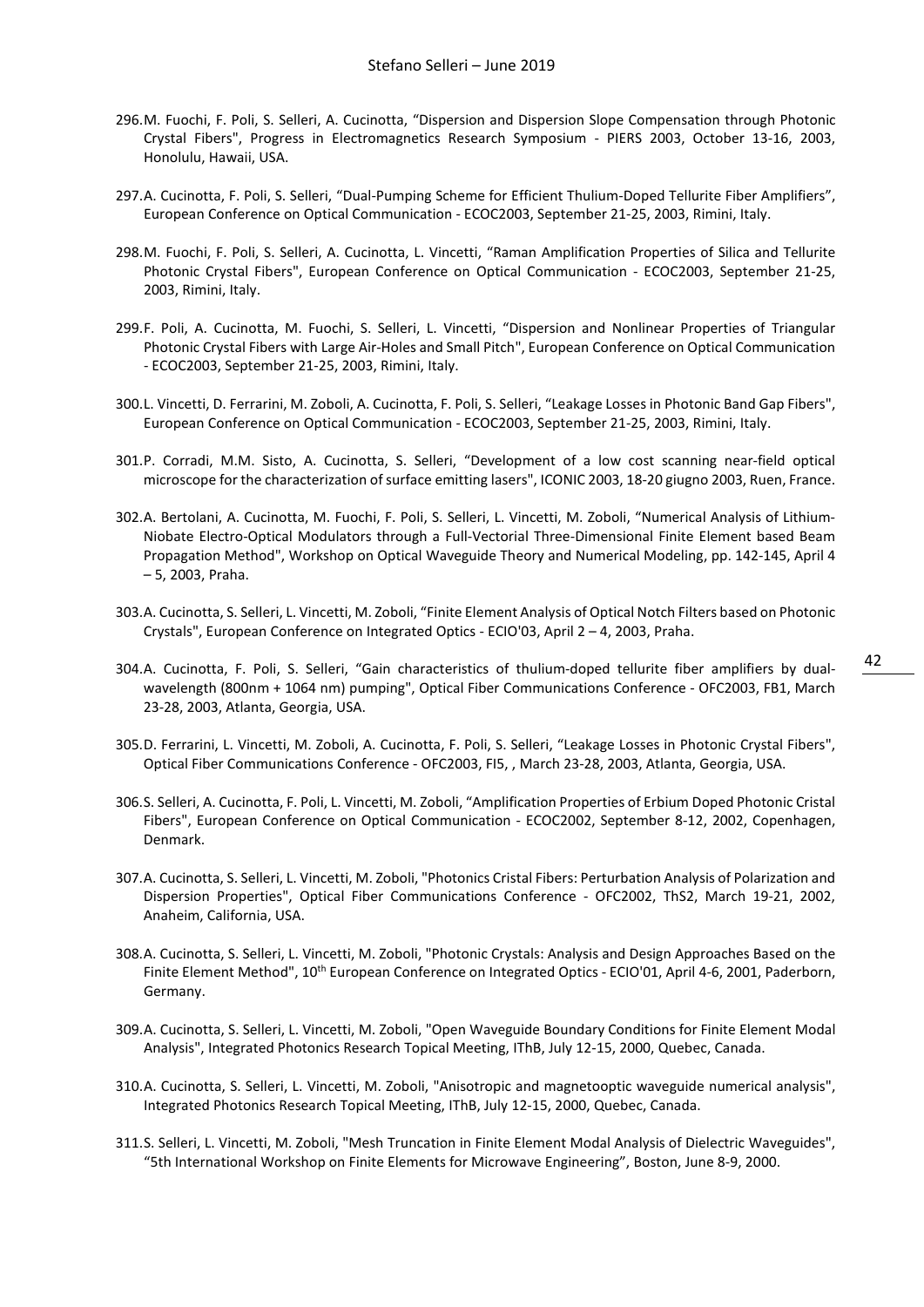- 312.C. Catelli, S. Selleri, M. Zoboli, "The use of symmetry boundary conditions in electromagnetic waveguide problems described by sparse matrix finite element method", 4th International Workshop on Finite Elements for Microwave Engineering, Poitiers, France, July 10-11, 1998.
- 313.A. Cucinotta, S. Selleri, L. Vincetti, "Nonlinear Helmholtz Equation Resolution through the Finite Element Method", Integrated Photonics Research Topical Meeting, March 30 – April 1, 1998, Victoria, Canada.
- 314.A. Cucinotta, S. Selleri, L. Vincetti, "Finite-Element Semivectorial Beam Propagation Method for Nonlinear Integrated Optical Devices", Integrated Photonics Research Topical Meeting, March 30 – April 1, 1998, Victoria, Canada.
- 315.A. Cucinotta, E. Montanari, S. Selleri, L. Vincetti, M. Zoboli, "Finite-Element Full-Vectorial Propagation Analysis for Three Dimensional Anisotropic Waveguides", International Conference on Electromagnetics in Advanced Applications (ICEAA), Torino, Italy, September 15-18, 1997.
- 316.S. Selleri, M. Zoboli, "A Comparison of Vector Finite Element Formulations for Waveguide Analysis", Software for Electrical Engineering Analysis and Design, ELECTROSOFT 96, San Miniato (Pisa), Italy, May 1996.
- 317.M. Zoboli, S. Selleri, F. Di Pasquale, "Design of Optical Devices through the Finite Element Method", Optical Design for Photonics, First Topical Meeting, March 15-19, 1993, Palm Springs, California.
- 318.F. Di Pasquale, S. Selleri, M. Zoboli, "The modes of a Waveguide Directional Coupler", International Conference "From Galileo's "occhialino" to optoelectronics: frontiers of optical systems and materials", Padova, Italy, 9- 12 June, 1992.

#### <span id="page-43-0"></span>**National Journal Papers**

- 319.L. Rosa, A. Cucinotta, D. Ferrarini, M. Maini, F. Poli, S. Selleri, L. Vincetti, M. Zoboli, A.H. Bouk, "Study of photonic-crystal based photonic components employing the Finite Element Method", Proceedings of "Fondazione Giorgio Ronchi", n. 1-2, pp. 360-375, Juanuary-April 2004.
- 320.A. Cucinotta, M. Fuochi, F. Poli, S. Selleri, "Amplificatori ottici in fibra drogata con tulio per amplificazione in banda S", Alta Frequenza, 2004.
- 321.A. Cucinotta, S. Selleri, L. Vincetti, M. Zoboli, "Analisi numerica di guide magneto-ottiche", Proceedings of "Fondazione Giorgio Ronchi", n. 4-5, pp. 947-955, July-October 2001.
- 322.A. Cucinotta, S. Selleri, L. Vincetti, M. Zoboli, "Numerical Analysis of Erbium Doped Waveguide Linear Cavity Lasers", Proceedings of "Fondazione Giorgio Ronchi", n. 3-4, pp. 449-453, May-August 1999.
- 323.R. Di Muro, S. Selleri, L. Vincetti, "Propagatore Non Parassiale Basato sul Metodo degli Elementi Finiti", Proceedings of "Fondazione Giorgio Ronchi", n. 4, pp. 449-461, July-August 1997.
- 324.A. Cucinotta, R. Di Muro, S. Selleri, C. Zilioli, "Modellizzazione e Caratterizzazione di Amplificatori Ottici in Seconda Finestra", Proceedings of "Fondazione Giorgio Ronchi", n. 4, pp. 435-447, July-August 1997.
- 325.M. Zoboli, S. Selleri, F. Di Pasquale, "Analisi di Guide Dielettriche Non Lineari col Metodo degli Elementi Finiti Vettoriale", Alta Frequenza Rivista di Elettronica, n. 5, vol. 4, pp. 439-445, September-October 1992.

#### <span id="page-43-1"></span>**National Conferences**

326.L. Rosa, F. Poli, S. Selleri, L. Vincetti, A. Cucinotta, "Multi-Core Optical Fibers for High Power Lasers," XXII Riunione Nazionale di Elettromagnetismo, 3-6 September 2018, Cagliari.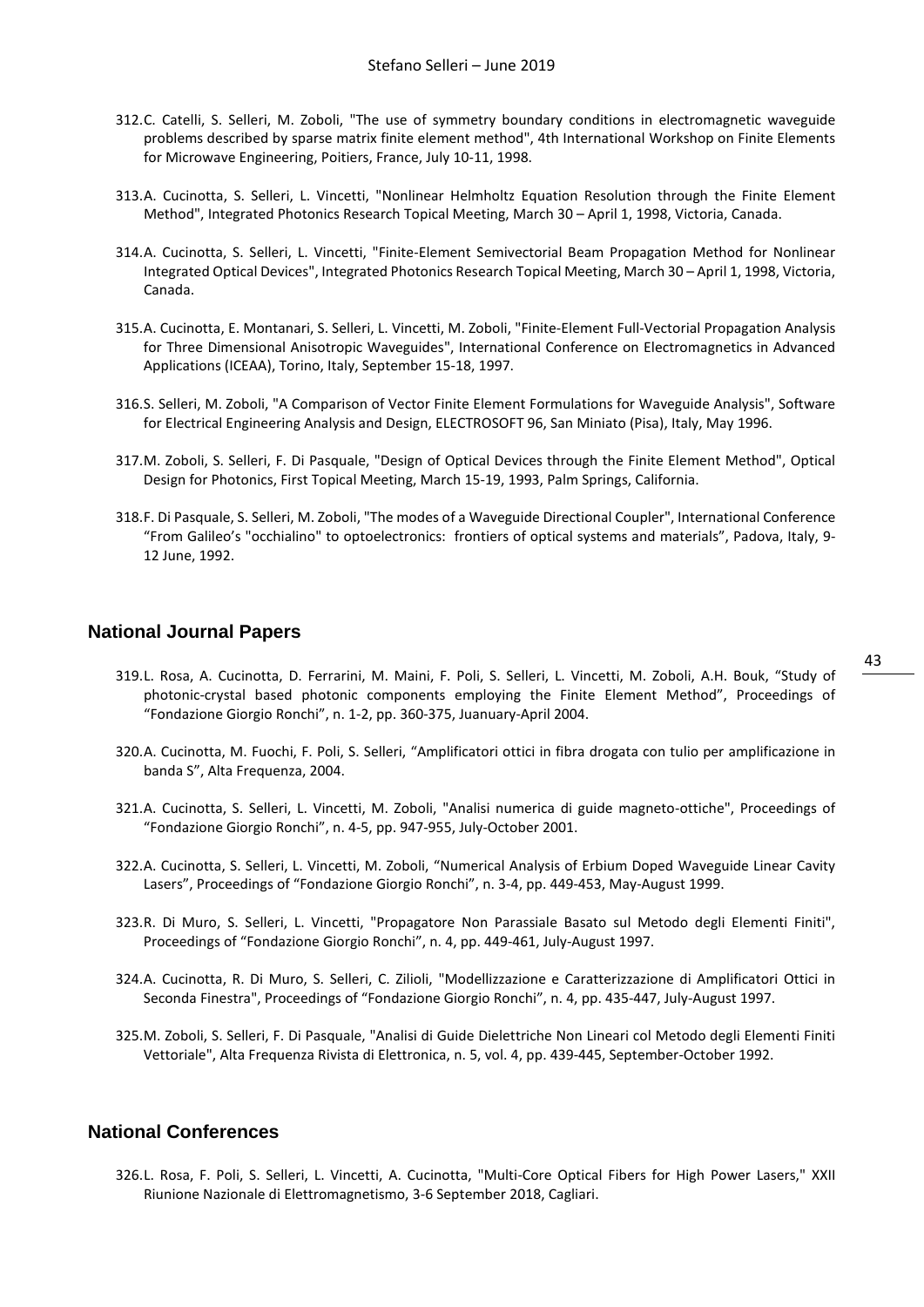- 327.K. Tragni, C. Molardi, F. Poli, R. Dauliat, B. Leconte, D. Darwich, R. du Jeu, M.A. Malleville, S. Selleri, P. Roy, A. Cucinotta, "Analysis of the Thermal Effects on a Fully Aperiodic Large Pitch Fiber Amplifier", XXII Riunione Nazionale di Elettromagnetismo, 3-6 September 2018, Cagliari.
- 328.F. Biasion, M. Barozzi, F. Pasquali, A. Tonelli, S. Selleri, "A General Purpose Approach for Dipstick Analysis using Smartphones and Colorimetric Equalization Chart," XXII Riunione Nazionale di Elettromagnetismo, 3-6 September 2018, Cagliari.
- 329.K. Tragni, C. Molardi, F. Poli, R. Dauliat, B. Leconte, D. Darwich, R. du Jeu, M.A. Malleville, R. Jamier, S. Selleri, P. Roy, A. Cucinotta, "Fully Aperiodic Large Pitch Fiber Amplifiers Subject to Thermal Load," Fotonica 2018, May 23-25, 2018, Lecce.
- 330.L. Rosa, H. McKee, F. Poli, S. Selleri, L. Vincetti, A. Cucinotta, "Thermal Mode Coupling in Multi-Core Optical Fibers," Fotonica 2018, May 23-25, 2018, Lecce
- 331.F. Bissoli, F. Poli, A. Cucinotta, S. Selleri, "Picosecond Laser Scribing of CIGS Solar Cells", FOTONICA 2017, Padova, May 3-5, 2017.
- 332.C. Fornaini, F. Poli, E. Merigo, S. Selleri, A. Cucinotta, "1070 nm Fiber Laser for Dental Ceramic Surface Processing: Ultrastructural Analysis", FOTONICA 2017, Padova, May 3-5, 2017.
- 333. F. Poli, C. Molardi, L. Rosa, A. Cucinotta, S. Selleri, "Thermal Dynamics of Yb-Doped Amplifier Basedon Symmetry-Free Photonic Crystal Fiber", FOTONICA 2017, Padova, May 3-5, 2017.
- 334.K. Tragni, A. Cucinotta, S. Selleri, "Lighting Technlogies and Computer Vision Algorithms Applied to Ovens: a Preliminary Study", FOTONICA 2017, Padova, May 3-5, 2017.
- 335.M. Barozzi, A. Tonelli, A. Zaccarelli, A. Grazioli, M. Sozzi, A. Candiani, A. Cucinotta, S. Selleri, "We-Lab: Challenging an Educational Tool in Real Diagnostic Applications", FOTONICA 2017, Padova, May 3-5, 2017.

44

- 336.M. Arpaio, S. Selleri, "A centralized ADS-B system for en-route and low level coverage", XXI Riunione Nazionale di Elettromagnetismo, RINEm 2016, September 12-14, 2016 Parma, Italy.
- 337.C. Molardi, X. Yu, H.K. Liang, A. Cucinotta, S. Selleri, "Influence of disorder on lasing onset in planar media", XXI Riunione Nazionale di Elettromagnetismo, RINEm 2016, September 12-14, 2016 Parma, Italy.
- 338.C. Fornaini, F. Poli, E. Merigo, M. Valentini, L. Romoli, F. Bondioli, S. Selleri, A. Cucinotta, "Di-Silicate dental ceramic surface preparation by fiber laser: ultrastructural analysis", XXI Riunione Nazionale di Elettromagnetismo, RINEm 2016, September 12-14, 2016 Parma, Italy.
- 339.F. Poli, G. Ciletti, E. Coscelli, A. Cucinotta, S. Selleri, "Influence of inner cladding geometry on symmetry-free photonic crystal fiber properties under severe heat load", XXI Riunione Nazionale di Elettromagnetismo, RINEm 2016, September 12-14, 2016 Parma, Italy.
- 340.M. Barozzi, S. K. M. Al-Hayali, A. Candiani, A. Vannucci, A. H. Al-Janabi, A. Cucinotta, S. Selleri, "Fiber-based biosensor for DNA detection" XXI Riunione Nazionale di Elettromagnetismo, RINEm 2016, September 12-14, 2016 Parma, Italy.
- 341.E. Coscelli, F. Poli, A. Cucinotta, S. Selleri, "Tailoring of Dispersion Properties in Chalcogenide Suspended CoreFibers for Mid-Infrared Nonlinear Applications," Fotonica 2015, May 6-8, 2015, Torino, C6.4.
- 342. L. Rosa, E. Coscelli, F. Poli, A. Cucinotta, S. Selleri, "Thermal Gain Competition Full-Vector Modeling in Large-Mode-Area Yb-Doped Photonic-Crystal Fiber," Fotonica 2015, May 6-8, 2015, Torino, P2.9.
- 343. A. Candiani, A. Cucinotta, S. Selleri, "DNA biosensor implemented on functionalized optical fibers Bragg gratings," XX RiNEm, September 15-18, 2014, Padova, Italy.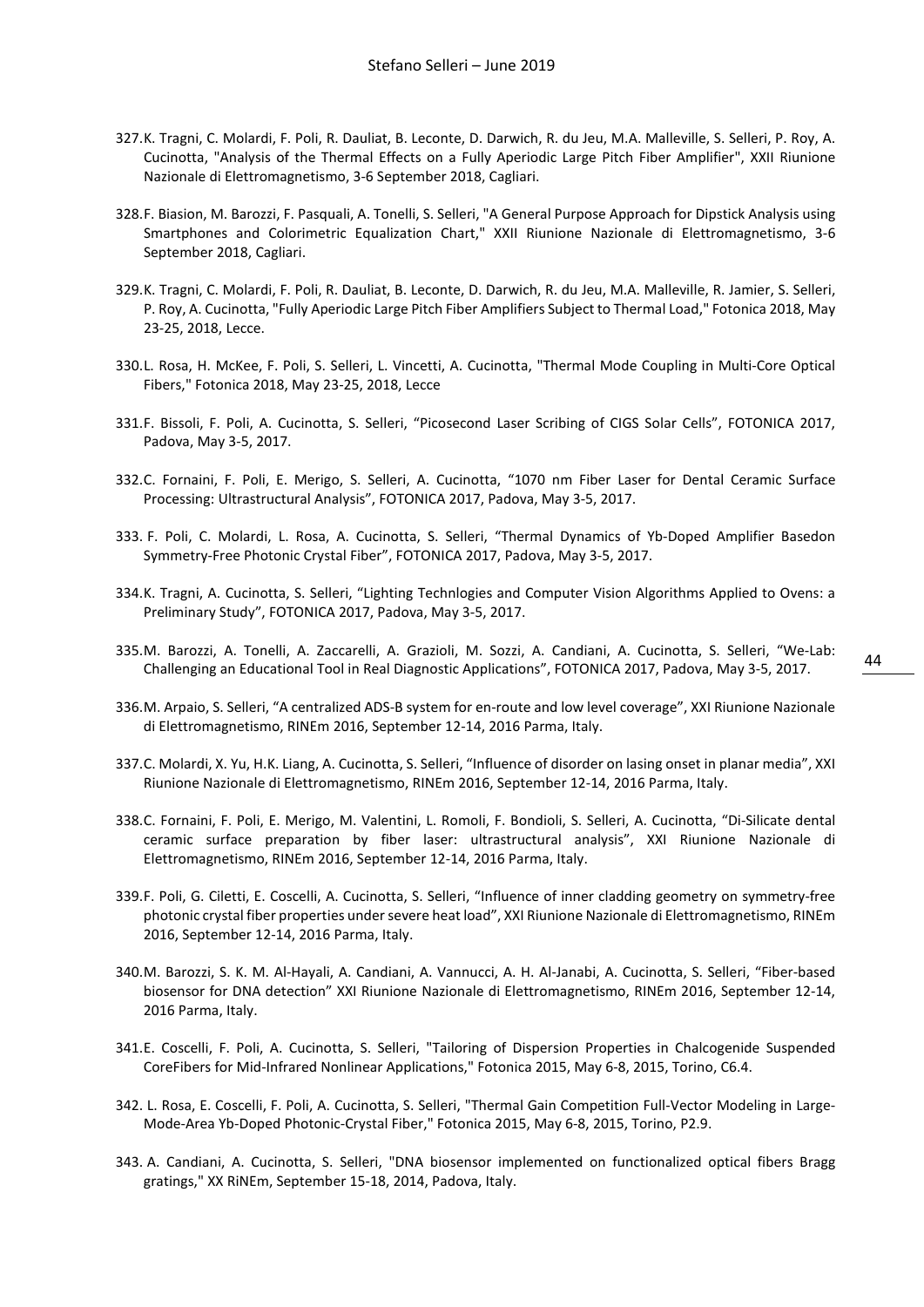- 344.E. Coscelli, C. Molardi, F. Poli, A. Cucinotta, S. Selleri, "Photonic crystal fibers with reduced cladding symmetry for high power lasers," XX RiNEm, September 15-18, 2014, Padova, Italy, S2.3.
- 345.M. Masruri, L. Vincetti, A. Cucinotta, S. Selleri, "Confinement loss scaling law analysis in tube lattice fibers," XX RiNEm, September 15-18, 2014, Padova, Italy, S2.4.
- 346.E. Coscelli, F. Poli, A. Cucinotta, S. Selleri, "All-solid photonic bandgap fiber with microstructured cladding," XX RiNEm, September 15-18, 2014, Padova, Italy, P.29.
- 347.M. Sozzi, A. Lutey, S. Selleri, A. Cucinotta, "Processing of thin-film materials by means of ns and ps laser raiation," XX RiNEm, September 15-18, 2014, Padova, Italy, P.32.
- 348.A. Candiani, A. Cucinotta, S. Selleri, V. Melissinaki, S. Pissadakis, "Fabri-Perrot magnetic field microsensor fabricated on the endface of an SMF-28," Fotonica 2014, May 12-14. 2014, Naples.
- 349.M. Masruri, A. Cucinotta, S. Selleri, L. Vincetti, "Circular tube lattice fibers for terahertz applications," Fotonica 2014, May 12-14. 2014, Naples, A7.6.
- 350.E. Coscelli, C. Molardi, F. Poli, A. Cucinotta, S. Selleri, "Symmetry-free designs of rod-type PCFs for high-power applications," Fotonica 2014, May 12-14. 2014, Naples, P1.12.
- 351.M. Sozzi, A. Cucinotta, S. Selleri, C. Fornaini, E. Merigo, P. Vescovi, "1064nm 500 ps DPSS laser soft tissue ablation," Fotonica 2014, May 12-14. 2014, Naples, P2.18.
- 352.R. M. Ibrahem, A. A. Al-Derganzly, E. Di Fina, A. Candiani, A. Cucinotta, S. Selleri, "Microstructured optical fiber biosensor for DNA detection," Fotonica 2014, May 12-14. 2014, Naples, P2.47.
- 353. A. Candiani, S. Giannetti, Hussein T. Salloom, M. Sozzi, A. Hadi Al-Janabi, A. Cucinotta, S. Selleri, "DNA detection based on functionalized hollow core fibers," Secondo Workshop Gruppo Biosensori Ottici e Biofotonica della Società Italiana di Ottica e Fotonica, 19-20 Settembre 2013, Sestri Levante.
- 354.A. Candiani, S. Giannetti, Hussein T. Salloom, M. Sozzi, A. Hadi Al-Janabi, A. Cucinotta, S. Selleri,"Photonic platform based on functionalized microstructured optical fiber for DNA detection," Secondo Workshop Gruppo Biosensori Ottici e Biofotonica della Società Italiana di Ottica e Fotonica, 19-20 Settembre 2013, Sestri Levante.
- 355.M. Masruri, C. Molardi, A. Cucinotta, S. Selleri, "Design and Analysis of Large Pitch Fibers for Single Mode Operation", FOTONICA 2013, C4.2, 21-23 maggio 2013, Milano.
- 356.M. Sozzi, A. Cucinotta, S. Selleri, C. Fornaini, E. Merigo, P. Vescovi, "Preliminary study of dental surface ablation by means of a solid-state ps laser", FOTONICA 2013, C3.6, 21-23 maggio 2013, Milano.
- 357.A. Candiani, A. Cucinotta and S. Selleri, "Backscattered power using ferrofluid for magnetic field measurements" FOTONICA 2013, P23, 21-23 maggio 2013, Milano.
- 358.M. Sozzi, A. Lutey, A. Cucinotta, P. G. Molari, S. Selleri, "Laser ablation of Aluminum and Mono-layer and Composite Plastic Materials", FOTONICA 2013, P11, 21-23 maggio 2013, Milano.
- 359.E. Coscelli, F. Poli, A. Cucinotta, S. Selleri, "Comparison of thermally induced waveguide changes in large mode area double cladding photonic crystal fibers", FOTONICA 2013, C4.3, 21-23 maggio 2013, Milano.
- 360.A. Candiani, S. Giannetti, A. Cucinotta, S. Selleri, "PNA-Modified Photonic Crystal Fiber Bragg Grating Platform for Specific DNA Detection", FOTONICA 2013, A2.3, 21-23 maggio 2013, Milano.
- 361.A. Bertucci, A. Manicardi, E. Cavatorta, A. Candiani, M. Sozzi, A. Cucinotta, S. Giannetti, S. Selleri, R. Corradini, "Development of new tools for highly specific nucleic acid detection: PNA-modified photonic crystal fibers and PNA-based switching probes," XII Giornata della Chimica dell'Emilia Romagna, 17 dicembre 2012(BEST POSTER)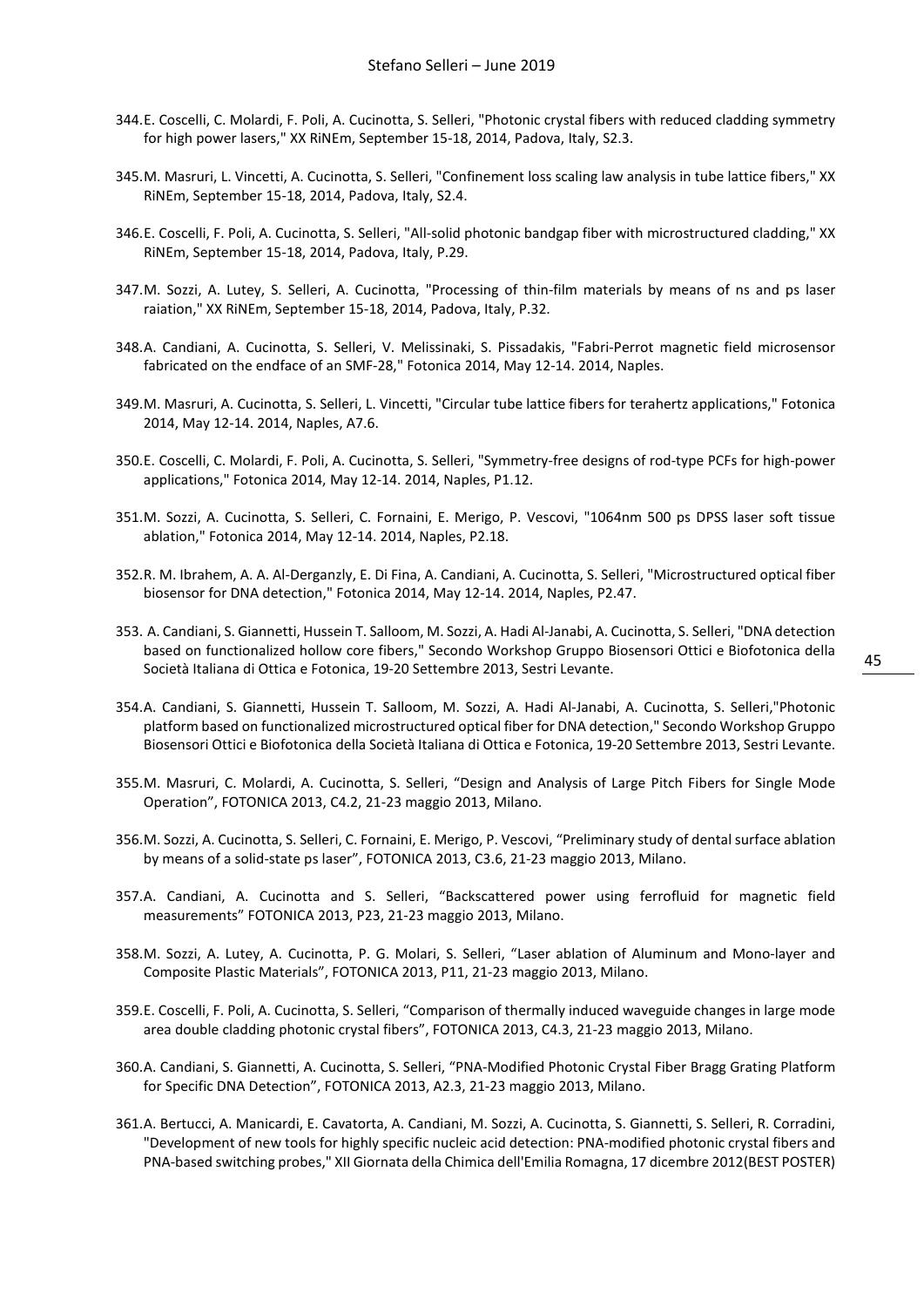- 362.A. Bertucci, A. Manicardi, E. Cavatorta, A. Candiani, M. Sozzi, A. Cucinotta, S. Selleri, R. Corradini, "A biophotonic approach for DNA detection: PNA-modified photonic crystal fibers combined with oligonucleotidefunctionalized gold nanoparticles(ON-AuNPs)," XXXIV Convegno della Divisione di Chimica Organica, P042, Sept. 10-14, 2012, Pavia. A. Candiani, M. Sozzi, A. Cucinotta, R. Veneziano, R. Corradini, R. Marchelli, P. Childs, S. Pissadakis, S. Selleri, "DNA Biosensor Based on a Double Tilted Fiber Bragg Grating", XIX Riunione Nazionale di Elettromagnetismo, September 10-14, 2012, Roma.
- 363.Rosa Ana Perez-Herrera, Enrico Coscelli, Michele Sozzi, Annamaria Cucinotta, Stefano Selleri, Manuel Lopez-Amo, "Yb-doped Photonic Crystal Fiber Laser", XIX Riunione Nazionale di Elettromagnetismo, September 10- 14, 2012, Roma.
- 364.E. Coscelli, F. Poli, A. Cucinotta, S. Selleri, "Air-Hole Ring Influence on the Cut-off Properties of 19-Cell Double-Cladding Photonic Crystal Fibers", XIX Riunione Nazionale di Elettromagnetismo, September 10-14, 2012, Roma.
- 365.M. Sozzi, C. Catellani, A. Cucinotta, S. Selleri, D. Menossi, R. Dharmadasa, A. Bosio, N. Romeo, "Laser Scribing Integration of Polycrystalline Thin Film Solar Cells", XIX Riunione Nazionale di Elettromagnetismo, September 10-14, 2012, Roma.
- 366.C. Catellani, M. Sozzi, A. Cucinotta, S. Selleri, D. Menossi, A. Bosio, N. Romeo, "Integrazione mediante Laser Scribing di celle solari a film sottili policristallini," FOTONICA 2012, B7.4, May 15-17, 2012, Firenze.
- 367.F. Poli, E. Coscelli, A. Cucinotta, S. Selleri, "Enhanced filtering and bending properties of asymmetric hybrid photonic crystal fibers," FOTONICA 2012, B3.2, May 15-17, 2012, Firenze.
- 368.E. Coscelli, F. Poli, A. Cucinotta, S. Selleri, "Design guidelines for single-mode 19-cell Yb-doped double-cladding photonic crystal fibers," FOTONICA 2012, P30, May 15-17, 2012, Firenze.
- 369.A. Candiani, A. Argyros, R. Lwin, S. Leon-saval, G. Zito, S. Selleri, S. Pissadakis, "An in-fiber magnetometer utilizing a polymeric-MOF infiltrated by a ferrofluid," FOTONICA 2012, B6.4, May 15-17, 2012, Florence.

- 370.A. Candiani, A. Argyros, R. Lwin, S. Leon-saval, G. Zito, S. Selleri, S. Pissadakis, "An in-fiber magnetometer implemented in a polymeric-MOF utilizing ferrofluid," Convegno Nazionale Sensori, O24, February 15-17, 2012, Rome.
- 371.A. Candiani, M. Sozzi, A. Cucinotta, S. Selleri, R. Veneziano, R. Corradini, R. Marchelli, P. Childs, S. Pissadakis, "Optical fiber sensor for Dna detection based on double-tilted Bragg grating," Convegno Nazionale Sensori, O34, February 15-17, 2012, Rome.
- 372.M. Sozzi, A. Cucinotta, S. Selleri, R. Corradini, R. Marchelli, M. Konstanki, S. Pissadakis, "Sensore in fibra ottica per DNA con reticoli a passo lungo," C3.3, May 9-11, 2011, Genova.
- 373.D. Passaro, G. Brunelli, E. Coscelli, F. Poli, A. Cucinotta, S. Selleri, "Sviluppo sperimentale di uno stadio di preamplificazione per un laser in fibra drogata con Itterbio ad alta potenza," P.19, FOTONICA 2011, P.12, May 9-11, 2011, Genova.
- 374.F. Poli, E. Coscelli, D. Passaro, A. Cucinotta, S. Selleri, T.T. Alkeskjold, L. Leick, J. Broeng, " Area efficace in fibre a cristallo fotonico polarizzanti drogate con Itterbio sottoposte a Bending," FOTONICA 2011, P.12, May 9-11, 2011, Genova.
- 375.E. Coscelli, F. Poli, D. Passaro, A. Cucinotta, S. Selleri, T.T. Alkeskjold, L. Leick, J. Broeng, "Birifrangenza di una fibra a cristallo fotonico ibrida con proprietà di filtraggio spettrale distribuito," FOTONICA 2011, P.11, May 9- 11, 2011, Genova.
- 376.F. Poli, E. Coscelli, D. Passaro, A. Cucinotta, S. Selleri, "Accoppiamento tra modi guidati e di cladding in fibre a cristallo fotonico polarizzanti", FOTONICA 2010, P2.23, May 25-27, 2010, Pisa (invited).
- 377.F. Poli, E. Coscelli, D. Passaro, A. Cucinotta, S. Selleri, "Gain filtering dei modi di ordine superiore in fibre a cristallo fotonico rod-type drogate con itterbio", FOTONICA 2010, P2.22, May 25-27, 2010, Pisa.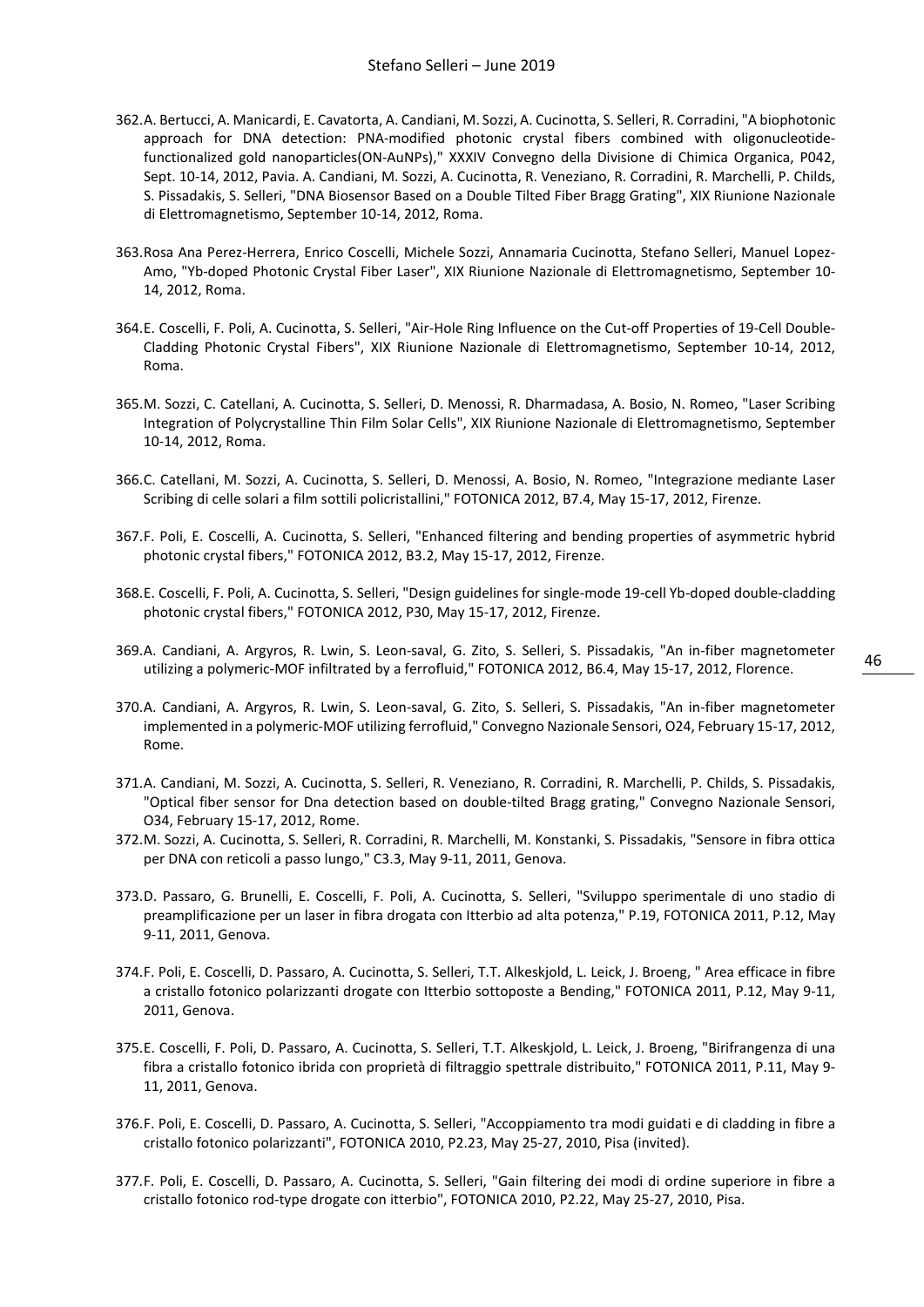- 378.E. Coscelli, F. Poli, D. Passaro, M. Sozzi, A. Cucinotta, S. Selleri, C. Lantano, R. Corradini, R. Marchelli "Analisi del DNA tramite biosensori in fibra microstrutturata", FOTONICA 2010, C3.2, May 25-27, 2010, Pisa.
- 379.E. Coscelli, M. Sozzi, D. Passaro, F. Poli, A. Cucinotta, S. Selleri, C. Lantano, R. Corradini, R. Marchelli, "Sviluppo di un biosensore in fibra a cristallo fotonico per il riconoscimento di sequenze di DNA", XVIII Riunione Nazionale di Elettromagnetismo, September 6-10, 2010, Benevento.
- 380.E. Coscelli, F. Poli, D. Passaro, A. Cucinotta, S. Selleri, "Lunghezze d'onda di risonanza e anti-crossing in fibre a cristallo fotonico con reticolo kagome", XVIII Riunione Nazionale di Elettromagnetismo, September 6-10, 2010, Benevento.
- 381.S. Selleri, A. Cucinotta, F. Poli, D. Passaro, E. Coscelli, "Il progetto europeo ALPINE", XVIII Riunione Nazionale di Elettromagnetismo, September 6-10, 2010, Benevento.
- 382.D. Passaro, F. Poli, A. Cucinotta, S. Selleri, "Laser in fibra ad anello multiwavelength con configurazione ibrida Serial-Tree per il monitoraggio della temperatura", FOTONICA 2009, C4.6, Pisa, May 27-29, 2009.
- 383.S. Selleri, A. Cucinotta, F. Poli, D. Passaro, "Fibre a cristallo fotonico: applicazioni e prospettive", FOTONICA 2009, C3.1, Pisa, May 27-29, 2009 (invited). F. Poli, D. Passaro, A. Cucinotta, S. Selleri, L. Rosa, L. Vincetti, "Fibre Large Mode Area Leakage Channel Poligonali a Dispersione Modale Ridotta", XVII Riunione Nazionale di Elettromagnetismo, September 15-19, 2008, Lecce.
- 384.D. Passaro, F. Poli, A. Cucinotta, S. Selleri, "Studio della Finestra di Trasmissione nelle Hollow-Core Bragg Fiber", XVII Riunione Nazionale di Elettromagnetismo, September 15-19, 2008, Lecce.
- 385.F. Poli, D. Passaro, A. Cucinotta, S. Selleri, "Fibre a Cristallo Fotonico Rod-Type Drogate con Itterbio per Applicazioni ad Alta Potenza", XVII Riunione Nazionale di Elettromagnetismo, September 15-19, 2008, Lecce.
- 386.F. Poli, D. Passaro, E. D\_Elia, R. Pecori, A. Cucinotta, S. Selleri, "Studio della Dinamica di Amplificatori in Fibra Drogata con Itterbio per Laser ad Alta Potenza", XVII Riunione Nazionale di Elettromagnetismo, September 15- 19, 2008, Lecce.
- 387.S. Selleri, A. Cucinotta, F. Poli, M. Foroni, D. Passaro, "Analisi di fibre a cristallo fotonico basata sul metodo degli elementi finiti: dal core solido al guidaggio in aria", Terza Giornata di Studio – Il Metodo degli Elementi Finiti nelle Applicazioni dell'Ingegneria Elettrica e dell'Informazione, Roma 14 dicembre 2007.
- 388.F. Poli, M. Foroni, S. Busanelli, A. Cucinotta, S. Selleri, "Studio di modi superficiali in guide d'onda a cavità antirisonante con core rettangolare cavo", FOTONICA 2007, pp. 489-492, Mantova, May 21-23, 2007.
- 389.F. Poli, M. Foroni, D. Giovanelli, A. Cucinotta, S. Selleri, "Influenza dei ponti in silice sulle proprietà di guidaggio delle fibre di Bragg con core cavo", FOTONICA 2007, pp. 449-452, Mantova, May 21-23, 2007.
- 390.M. Foroni, F. Poli, A. Cucinotta, S. Selleri, "Laser ad anello in fibra drogata con erbio tunabile mediante le perdite di curvatura", FOTONICA 2007, pp. 461-464, Mantova, May 21-23, 2007.
- 391.L. Rosa, D. Passaro, S. Selleri, G. Tartarini, P. Faccin, E.M. Fabbri, "Simulazione e misura dell'intermodulazione prodotta dall'interazione tra frequency chirp e dispersione in sistemi Radio.over-Fiber a modulazione diretta", FOTONICA 2007, pp. 131-134, Mantova, May 21-23, 2007.
- 392.L. Vincetti, M. Maini, M. Zoboli, M. Foroni, F. Poli, A. Cucinotta, S. Selleri, "Modello numerico di EDFAs per banda S basati su fibre ottiche con cladding depresso", FOTONICA 2007, pp. 465-468, Mantova, May 21-23, 2007.
- 393.M. Foroni, F. Poli, L. Ruggeri, A. Cucinotta, S. Selleri, "Amplificatore basato sulle perdite di curvatura di una fibra drogata con erbio a cladding depresso", XVI Riunione Nazionale di Elettromagnetismo, September 18-21, 2006, Genova.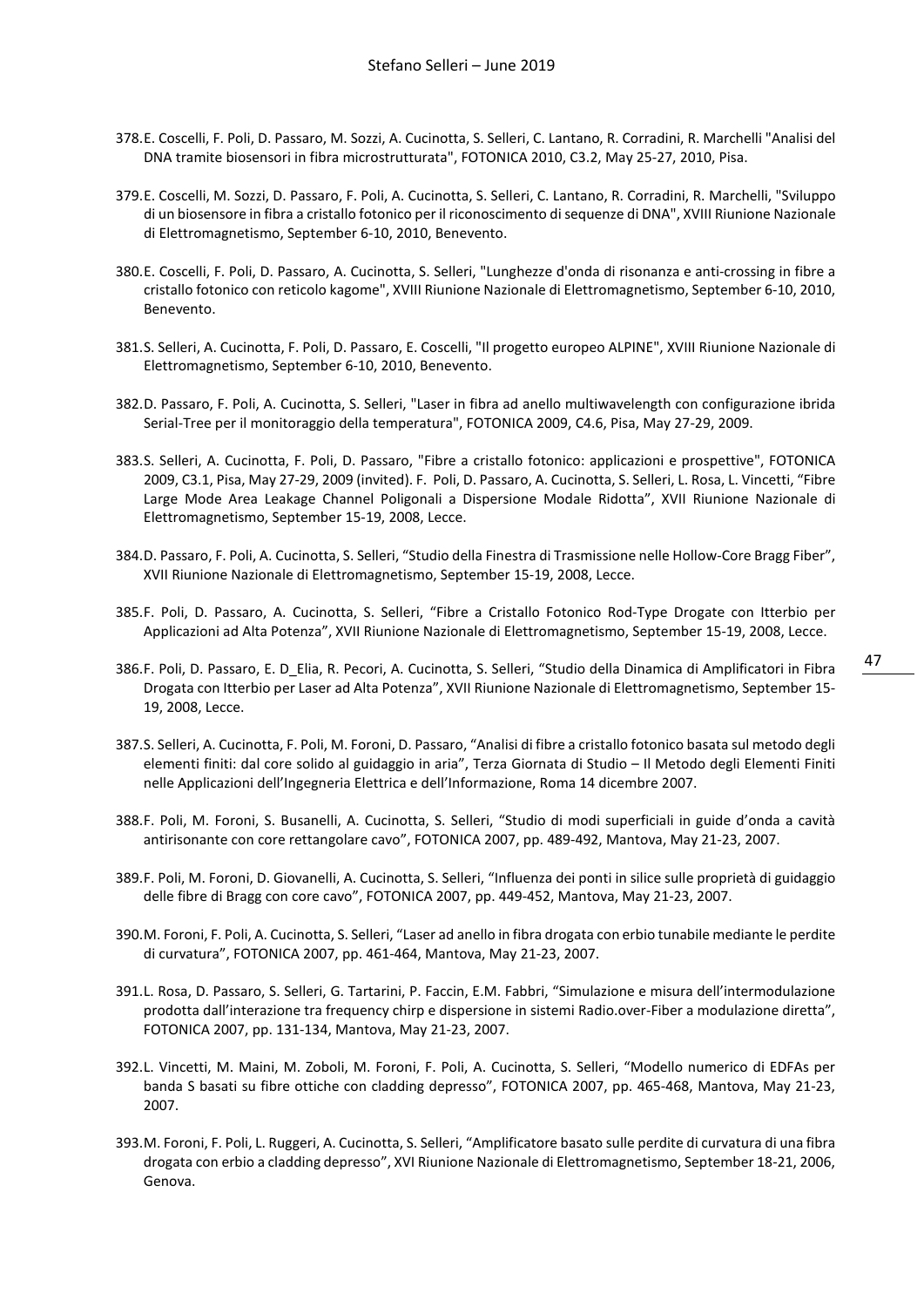- 394.A. Lena, G. Tartarini, L. Rosa, S. Selleri, E.M. Fabbri, P. Faccin, "Modellizzazione di laser injection locked per applicazioni radio over fiber", XVI Riunione Nazionale di Elettromagnetismo, September 18-21, 2006, Genova.
- 395.L. Vincetti, M. Maini, M. Zoboli, S. Selleri, A. Cucinotta, F. Poli, M. Foroni, "Modello numerico di EDFAs per banda S basati su fibre ottiche con cladding depresso", XVI Riunione Nazionale di Elettromagnetismo, September 18-21, 2006, Genova.
- 396.L. Rosa, M. Foroni, F. Poli, S. Selleri, A. Cucinotta, M. Maini, L. Vincetti, G. Borsari, M. Zoboli, "Fibre a cristallo fotonico solid-core e air-guiding: analisi e progetto tramite il metodo degli elementi finiti", XVI Riunione Nazionale di Elettromagnetismo, September 18-21, 2006, Genova.
- 397.F. Poli, M. Foroni, A. Cucinotta, S. Selleri, "Sensori di livello in fibra ottica plastica", Elettroottica 2006, Frascati (Roma), June 6-8, 2006 – ENEA C.R. Frascati.
- 398.Foroni, F. Poli, M. Bottacini, A. Cucinotta, S. Selleri, "Misura di area efficace in fibre a cristallo fotonico mediante tecnica SNOM", FOTONICA 05, Trani, May 30 – June 1, 2005.
- 399.L. Rosa, S. Selleri, F. Poli, A. Cucinotta, "Studio di interfacce per l'accoppiamento tra guide dielettriche e guide a cristallo fotonico", FOTONICA 05, May 30 – June 1, 2005, Trani.
- 400.M. Fuochi, A.H. Bouk, F. Poli, N. Burani, A. Cucinotta, S. Selleri, "Fibre a cristallo fotonico con elevata resistenza alle perdite per curvatura", FOTONICA 05, May 30 – June 1, 2005, Trani.
- 401.F. Poli, M. Bottacini, M. Foroni, N. Burani, M. Fuochi, L. Rosa, A. Cucinotta, S. Selleri, "Analisi del regime di monomodalità per fibre a cristallo fotonico con reticolo quadrato", FOTONICA 05, May 30 – June 1, Trani, 2005.
- 402.F. Poli, A. Cucinotta, S. Selleri, "Progetto di amplificatori in fibra ottica a cristallo fotonico con basse perdite di accoppiamento", XV Riunione Nazionale di Elettromagnetismo, September 13-16, 2004, Cagliari.
- 403.M. Bottacini, F. Poli, M. Foroni, A. Cucinotta, S. Selleri, "Modellizzazione di amplificatori Raman con fibre ottiche a cristallo fotonico", XV Riunione Nazionale di Elettromagnetismo, September 13-16, 2004, Cagliari.
- 404.M. Foroni, M. Bottacini, F. Poli, S. Selleri, A. Cucinotta, "Sviluppo di un microscopio ottico a scansione di campo vicino per la caratterizzazione di fibre a cristallo fotonico", XV Riunione Nazionale di Elettromagnetismo, September 13-16, 2004, Cagliari.
- 405.S. Ghidoni, L. Rosa, F. Poli, S. Selleri, A. Cucinotta, A.H. Bouk, "Splitter di polarizzazione in fibra ottica a cristallo fotonico", XV Riunione Nazionale di Elettromagnetismo, September 13-16, 2004, Cagliari.
- 406.F. Poli, A. Cucinotta, M. Fuochi, S. Selleri, "Progetto di fibre a cristallo fotonico per la compensazione della dispersione", FOTONICA 03, Riva del Garda, April 7-9, 2003.
- 407.M. Fuochi, F. Poli, A. Cucinotta, S. Selleri, "Studio delle proprietà Raman in fibre a cristallo fotonico con reticolo triangolare", FOTONICA 03, Riva del Garda, April 7-9, 2003.
- 408.A. Cucinotta, M. Fuochi, F. Poli, S. Selleri, "Amplificatori ottici in fibra drogata con tulio per amplificazione in banda S", FOTONICA 03, Riva del Garda, April 7-9, 2003.
- 409.P. Corradi, A. Cucinotta, S. Selleri, "Sviluppo di un microscopio ottico a scansione di campo vicino per lo studio di laser con emissione superficiale", FOTONICA 03, Riva del Garda, April 7-9, 2003.
- 410.A. Cucinotta, M. Fuochi, N. Tosi, S. Selleri, "Amplificatori Ottici in Fibra Drogata con Tullio", XIV Riunione Nazionale di Elettromagnetismo, September 16-19, 2002, Ancona.
- 411.M. Fuochi, A. Bononi, D. Pontiroli, J.S. Tassè, S. Selleri, A. Cucinotta, "Studio e Caratterizzazione Sperimentale di Transitori in Amplificatori Raman", XIV Riunione Nazionale di Elettromagnetismo, September 16-19, 2002, Ancona.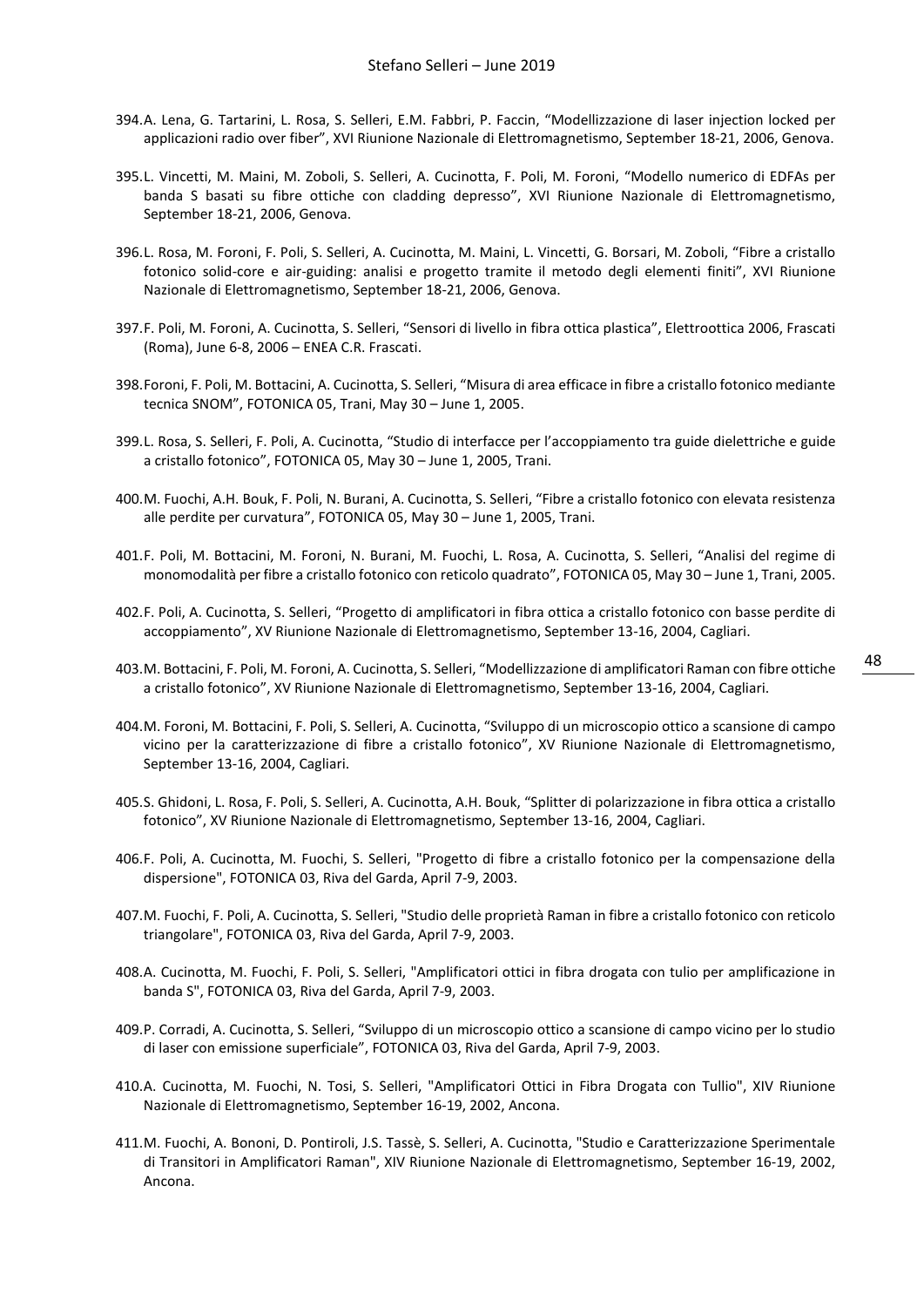- 412.A. Cucinotta, F. Poli, S. Selleri, L. Vincetti, M. Zoboli, "Analisi delle Proprietà di Amplificazione di Fibre a Cristallo Fotonico Drogate con Erbio", XIV Riunione Nazionale di Elettromagnetismo, September 16-19, 2002, Ancona.
- 413.A. Cucinotta, S. Selleri, L. Vincetti, M. Zoboli, "Studio di un Filtro Notch a Cristallo Fotonico mediante il Metodo degli Elementi Finiti", XIV Riunione Nazionale di Elettromagnetismo, September 16-19, 2002, Ancona.
- 414.A. Cucinotta, S. Selleri, L. Vincetti, "Caratterizzazione di vetri tellurati per amplificatori ottici in banda L", FOTONICA 01, Ischia, May 23-25, 2001.
- 415.A. Cucinotta, S. Selleri, L. Vincetti, M. Zoboli, "FE-TD per la Propagazione di Segnali a Larga Banda", Giornata di Studio: il metodo degli elementi finiti nelle applicazioni dell'ingegneria elettrica e dell'informazione, Cassino, April 19-20, 2001.
- 416.A. Cucinotta, S. Selleri, L. Vincetti, M. Zoboli, "Analisi numerica di guide magneto-ottiche", XIII Riunione Nazionale di Elettromagnetismo, Como, September 25-28, 2000.
- 417.A. Cucinotta, S. Selleri, L. Vincetti, M. Zoboli, "Analisi numerica di guide aperte: il problema della finestra di calcolo", XIII Riunione Nazionale di Elettromagnetismo, Como, September 25-28, 2000.
- 418.A. Bononi, L. Potì, G. Ghizzoni, A. Cucinotta, S. Selleri, L. Vincetti, M. Zoboli, "Studio della dinamica del guadagno negli amplificatori in fibra: stato dell'arte e prospettive", FOTONICA 99, Trento, June 2-4, 1999.
- 419.A. Cucinotta, S. Selleri, L. Vincetti, M. Zoboli, "Condizioni al contorno in sistemi algebrici derivanti da formulazioni variazionali di problemi differenziali", XII Riunione Nazionale di Elettromagnetismo, Cetraro, September 28 - October 1, 1998.
- 420.A. Cucinotta, F. Montanari, S. Selleri, L. Vincetti, M. Zoboli, "Propagatore per mezzi attivi e non lineari", XII Riunione Nazionale di Elettromagnetismo, Cetraro, September 28 - October 1, 1998.
- 421.A. Cucinotta, S. Selleri, L. Vincetti, M. Zoboli, "Analisi numerica di laser lineari in guide drogate con erbio", XII Riunione Nazionale di Elettromagnetismo, Cetraro, September 28 - October 1, 1998.
- 422.E. Montanari, S. Selleri, L. Vincetti, M. Zoboli, "Propagatore Vettoriale per Guide Dielettriche Tridimensionali", FOTONICA 97, Roma, May 20-23, 1997.
- 423.A. Cucinotta, S. Dallargine, S. Selleri, C. Zilioli, M. Zoboli, "Modellizzazione di Laser ad Anello in Fibra Drogata", FOTONICA 97, Roma, May 20-23, 1997.
- 424.S. Selleri, L. Vincetti, M. Zoboli, "Propagatore Non Parassiale per Guide Ottiche Fortemente Guidanti e Variabili Longitudinalmente", XI Riunione Nazionale di Elettromagnetismo, Firenze, October 1-4, 1996.
- 425.P. Regnani, S. Selleri, C. Zilioli, M. Zoboli, "Modellizzazione di Amplificatori Ottici in Seconda Finestra", XI Riunione Nazionale di Elettromagnetismo, Firenze, October 1-4, 1996.
- 426.A. Cucinotta, C. Ferrari, S. Selleri, M. Zoboli, "Accoppiatori Ottici Drogati con Erbio", XI Riunione Nazionale di Elettromagnetismo, Firenze, October 1-4, 1996.
- 427.M. Zoboli, S. Selleri, S. Dallargine, "Modellizzazione di Laser ad Anello", FOTOMODEL II, Fermo (AP), Italia, April 23-24, 1996.
- 428.M. Meliga, P. Cavazzini, S. Selleri, M. Zoboli, "Modellizzazione di Diodi Laser a Ridge Sepolto", X Riunione Nazionale di Elettromagnetismo, Cesena (Fo), September 21-23, 1994.
- 429.R. Di Muro, M. Montagna, S. Selleri, M. Zoboli, "Analisi di un accoppiatore Ottico a Tre Nuclei Non Lineare", X Riunione Nazionale di Elettromagnetismo, Cesena (Fo), September 21-23, 1994.
- 430.R. Di Muro, M. Montagna, S. Selleri, M. Zoboli, "Metodi "Step by Step" e "Split Step" Applicati all' Analisi di Guide Non Lineari", X Riunione Nazionale di Elettromagnetismo, Cesena (Fo), September 21-23, 1994.